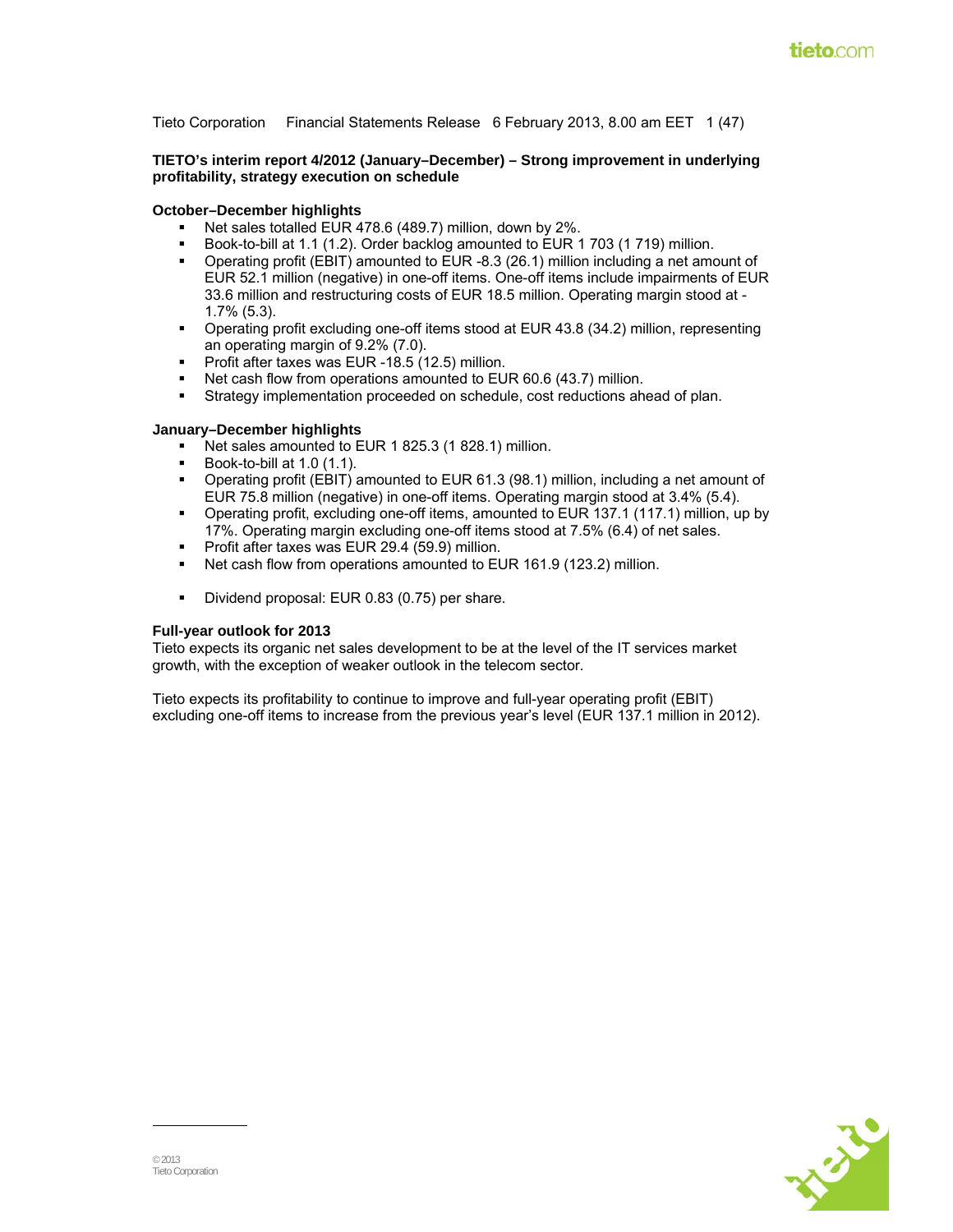|                                                                    | $10 - 12/$ | $10 - 12/$ | $1 - 121$ | $1 - 12/$ |
|--------------------------------------------------------------------|------------|------------|-----------|-----------|
|                                                                    | 2012       | 2011       | 2012      | 2011      |
| Net sales, EUR million                                             | 478.6      | 489.7      | 1825.3    | 1828.1    |
| Change in net sales, %                                             | -2         | 4          | 0         | 7         |
| Operating profit (EBITA), EUR million                              | $-7.3$     | 27.9       | 66.6      | 105.4     |
| Operating margin (EBITA), %                                        | 1.5        | 5.7        | 3.7       | 5.8       |
| Operating profit (EBIT), EUR million                               | $-8.3$     | 26.1       | 61.3      | 98.1      |
| Operating margin (EBIT), %                                         | $-1.7$     | 5.3        | 3.4       | 5.4       |
| Operating profit (EBIT) excl. one-off items,<br><b>EUR million</b> | 43.8       | 34.2       | 137.1     | 117.1     |
| Operating margin (EBIT) excl. one-off items,<br>℅                  | 9.2        | 7.0        | 7.5       | 6.4       |
| Profit after taxes, EUR million                                    | $-18.5$    | 12.5       | 29.4      | 59.9      |
| Net cash flow from operations, EUR million                         | 60.6       | 43.7       | 161.9     | 123.2     |
| EPS, EUR                                                           | $-0.26$    | 0.18       | 0.41      | 0.84      |
| EPS excl. one-off items, EUR                                       | 0.41       | 0.28       | 1.30      | 1.07      |
| Return on equity, 12-month rolling, %                              | 5.3        | 10.7       | 5.3       | 10.7      |
| Return on capital employed, 12-month rolling,<br>℅                 | 12.5       | 18.3       | 12.5      | 18.3      |
| Investments, EUR million                                           | 19.3       | 13.8       | 62.9      | 103.6     |
| Interest-bearing net debt, EUR million                             | 23.9       | 82.7       | 23.9      | 82.7      |
| Gearing, %                                                         | 4.3        | 14.6       | 4.3       | 14.6      |
| Net debt/EBITDA                                                    | 0.2        | 0.4        | 0.2       | 0.4       |
| Personnel on 31 Dec                                                | 16 537     | 18 123     | 16 537    | 18 123    |

Comment regarding the interim report by **Kimmo Alkio**, President and CEO:

"I am pleased with our overall operational performance in the fourth quarter. Operating profit for the quarter reflects high one-off items resulting from restructuring activities and divestments, which were necessary steps in creating a scalable and competitive company. The profitability of our underlying business, excluding one-off items, has been improving consistently throughout the year, with a further boost in the fourth quarter. This development was also reflected in our strong cash flow. During the past year, we have taken major steps forward in transforming Tieto into a more customer-centric, agile and cost-efficient company.

During the past quarter, we launched highly attractive and competitive cloud capacity services, which deliver rapid returns for our customers and support our intent of adopting the best technologies for our customers' benefit. This is a good step forward in becoming a proactive partner for our customers.

In the latter part of the year, we were able to complete two significant divestments in Italy and Spain and prepared the divestment of our German and Dutch operations, which will contribute to creating a more focused Tieto.

During 2013, we look forward to continued solid execution of our strategy and strengthening our position as a highly trusted partner both in IT services and product engineering."

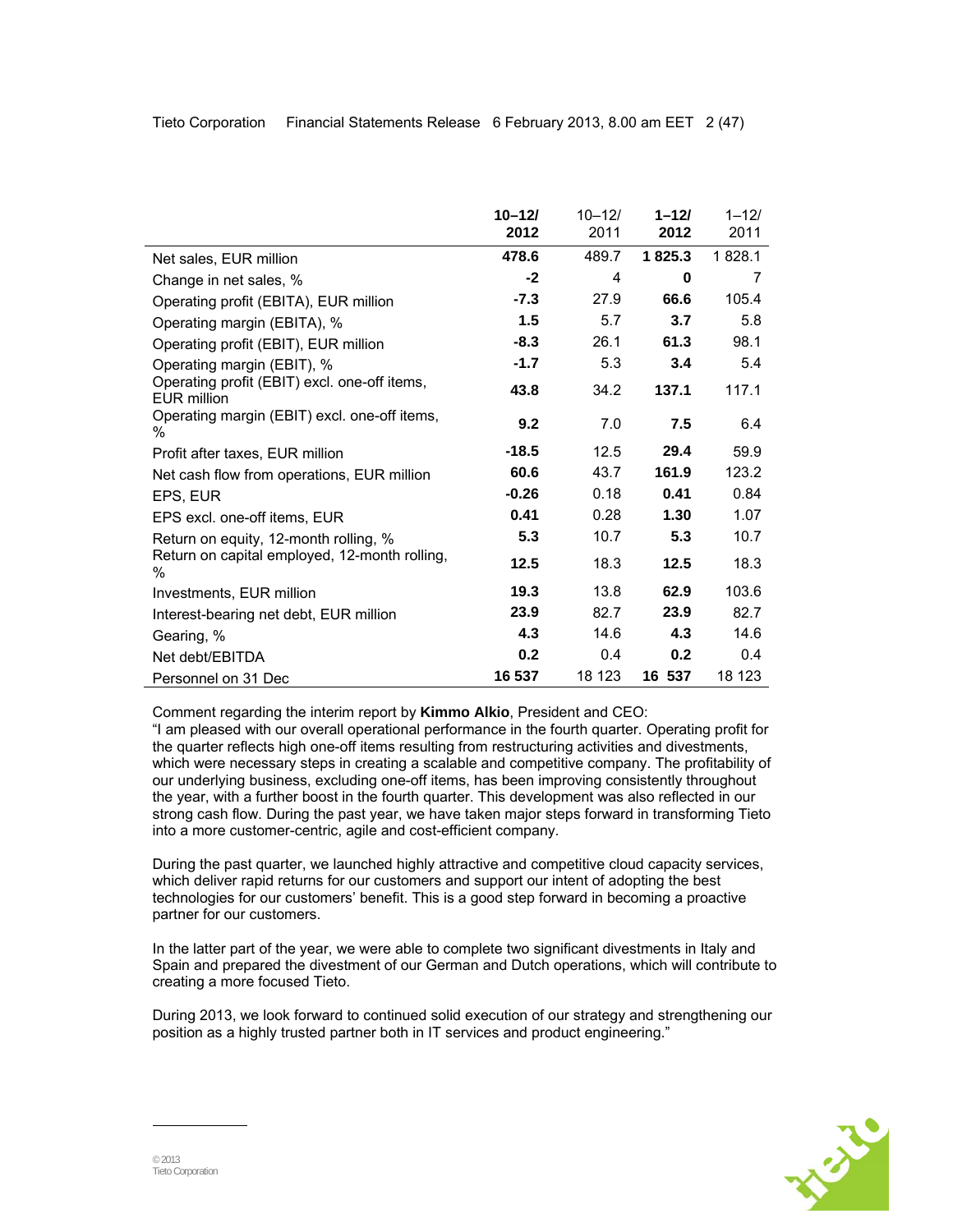Tieto Corporation Financial Statements Release 6 February 2013, 8.00 am EET 3 (47)

#### **MARKET DEVELOPMENT**

The growth rates of the Nordic economies were down in 2012, but the IT services market in Tieto's core countries remained relatively stable. Analysts' expectations of flat IT services did not materialize, and it is currently estimated that the IT services market in the Nordic countries grew by 1–2% in 2012, with IT outsourcing as the main source of growth.

The slowdown of economies is expected to affect the IT services market also in 2013. The market for project services is anticipated to remain weak, while activity in outsourcing services is picking up as customers are seeking to cut costs and improve productivity. The overall IT services market may reflect cautiousness at the beginning of 2013, and the company expects overall market growth of around 2% for the Nordic IT services market in the full year. However, the telecom market is expected to remain sluggish in 2013 due to customers' cost savings programmes. IT outsourcing, especially infrastructure as a service, is expected to remain the strongest-growing area.

One of the major on-going trends is the adoption of mobile services. Mobile services are supporting the increasing need for enterprises to cater to a more mobile user base, including business-to-business, business-to-consumer and business-to-employee environments. Another rapidly expanding area is the incorporation of business intelligence and analytics as part of full life-cycle services. For example, enterprises are increasingly looking to leverage analytics to mine data in order to improve the end customer experience, carry out real-time promotional campaigns and identify new market opportunities.

Applications and ICT infrastructure are increasingly moving towards web-based scalable delivery models. Many businesses are taking a hybrid approach to cloud services, i.e. combining socalled private and public clouds, as well as combining cloud services with a variety of older systems that continue to support mission-critical processes. Support for the implementation of cloud technologies at large enterprises opens up opportunities for IT service companies in consulting and systems integration and managed services businesses.

Reducing the cost of IT is on customers' agendas, and there is pressing demand for differentiating services with measurable business value, leading to a shift to "as a service" solutions and fully packaged predefined solutions bundling infrastructure, software and services. IT as a Service delivery models are starting to gradually replace traditional IT projects and with this change services are provided over several years and payments are scheduled over time. In the short term, solutions provided to customers as a service may generate lower revenue than traditional projects. In service-based models, profitability either remains at the same level or improves over time as volumes grow.

The financial services sector is still under pressure, and customers are maintaining a focus on their cost structures. Customers focus only on their on-going and most important projects and tend to harmonize existing applications instead of replacing them. On the other hand, the need to cut spending and to harmonize existing IT systems maintains high interest in outsourcing and IT as a Service delivery models. Increased demand is anticipated for transformational services assisting customer to move from old applications and infrastructure to the latest technologies, e.g. cloud services.

The telecom sector is affected by budget cuts made by some vendors, intensifying the offshoring and supplier consolidation trends. The market for mobile devices is still affected by fierce competition between device manufacturers seeking to gain market share and launch attractive new products with the latest technology platforms. In the network equipment manufacturers segment, the main driver is the increase in wireless traffic. Innovativeness and productivity combined with cost efficiency have remained two of the key drivers for telecom R&D. Some R&D service providers are still pricing their services aggressively to defend their position.

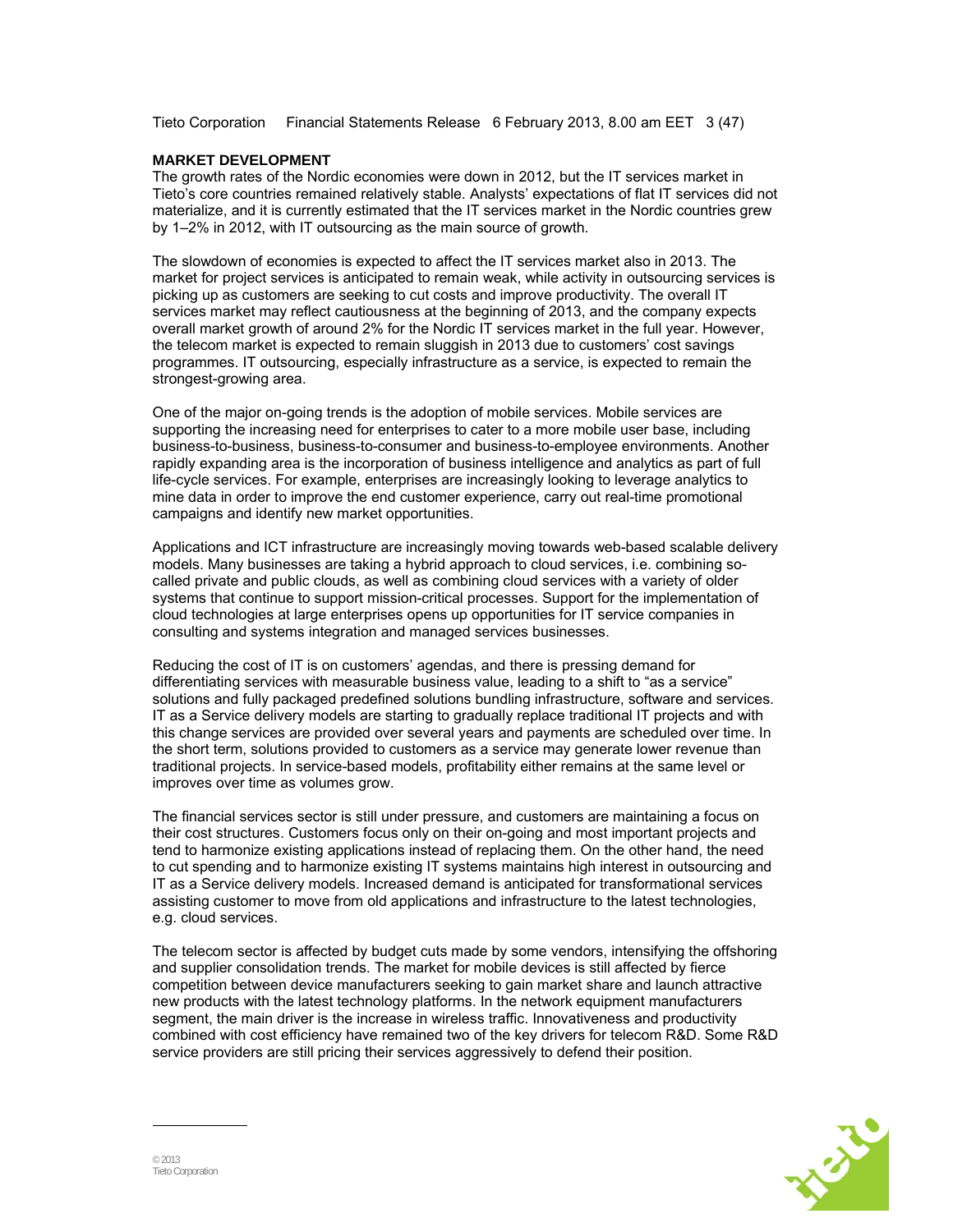Tieto Corporation Financial Statements Release 6 February 2013, 8.00 am EET 4 (47)

The manufacturing sector is sensitive to economic downturns. Until now, demand for IT services in Finland has remained relatively stable, whereas there are signs of weakness in Sweden. Demand is based on the need to cut costs and improve business processes and service deliveries. In the healthcare and welfare sector, there is strong demand for new solutions helping to meet increasing service demand and integration of health and social care systems across primary care, hospital care and welfare services. Despite tight budgets, demand in the public sector has remained healthy.

In **Finland and the Baltic countries**, the IT services market is stable. In the public sector, the expected decrease in IT spending has not materialized, but the market outlook has remained positive as productivity improvements will be sought from IT development and outsourcing. Demand in the healthcare sector and the manufacturing sector has remained at a healthy level. The financial sector continues to face challenges due to cost savings programmes. These programmes also open up new opportunities as customers seek cost cuts from new IT business models.

In **Scandinavia**, the growth rate in 2012 was down from the previous year due to cost cutting and prolonged decision-making, especially in the financial sector. Healthy demand for IT services is expected to continue in the public and energy sectors. Price pressure has remained strong in basic services, particularly in large centralized procurement processes. In Norway, the IT market has remained active, fuelled by the energy sector. Advanced metering infrastructure is a growth driver, although the large-scale procurement process in Norway has been pushed back and will be started again in 2013.

In **Central Europe & Russia**, the IT services market has been affected by the economic downturn, but demand for services driving cost reductions and efficiency improvements has remained stable. The Russian market is expected to enjoy double-digit growth. The main drivers are business process automation, new services for end-users, mobile applications and information security, however, the market for outsourcing remains undeveloped.

#### **COMPANY STRATEGY AND FINANCIAL TARGETS**

In March 2012, Tieto revised its strategy for 2012–2016. The company's strategic core choices, as communicated at the time of strategy launch, are:

- Reinforcing industry expertise Building on the company's long customer relationships and understanding of the core process of customers
- Expanding to provide full life-cycle IT services Investments in Consulting and System Integration (CSI) capabilities
- Focusing on markets where Tieto can be in the Top 3. The Nordic countries are Tieto's current core market, building on the company's strengths in Finland and Sweden. In other countries the company will pursue focused operations based on selected industries, repeatable solutions and profitable operations.

In connection with the strategy revision, Tieto defined its financial targets for 2012–2016 and launched a programme to simplify its operations and achieve a competitive cost structure with a view to gaining annualized net savings of EUR 50 million by 2014. In November, Tieto raised the target to EUR 60 million. The financial targets are described in detail at www.tieto.com/Investors. One of the targets is to reach an operating margin (EBIT) of 10% during the strategy period 2012–2016. Key means of achieving the target level are described below.

Margin improvement enablers during 2012–2016

- the EUR 60 million cost programme to create a competitive cost structure, which is anticipated to drive an improvement of more than 3 percentage points
- increase in the share of high-margin business
- improvements in quality
- increase in offshoring
- efficiency improvement in managed services through automation

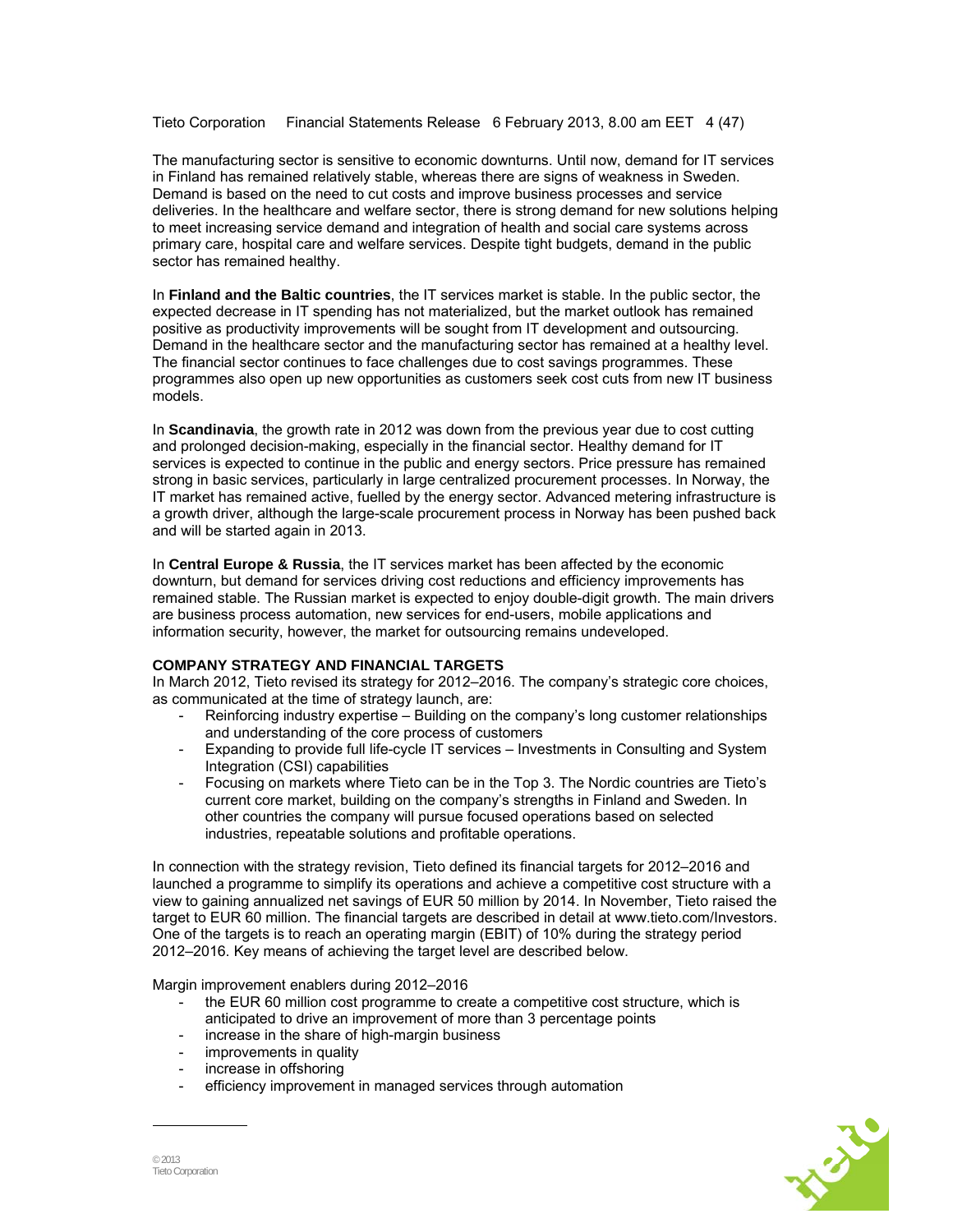Tieto Corporation Financial Statements Release 6 February 2013, 8.00 am EET 5 (47)

rationalization of the business portfolio

Factors straining margins during 2012–2016

- additional investments in the development of CSI business, offerings and the automation and industrialization of managed services
- price pressure
- salary inflation

Price pressure and salary inflation are anticipated to be offset by growing use of offshore resources as well as efficiency improvements in managed services.

With these measures. Tieto expects to achieve an EBIT margin of 10% during the strategy period.

## **IMPLEMENTATION OF STRATEGY**

During 2012, Tieto launched a new operating model comprising Industry Groups and Service Lines, representing go-to-market activities and quality as well as IT offerings, respectively. Tieto New Markets strives to create scale and profitability for Tieto Industry Groups and Services Lines outside Finland and Sweden. By strengthening Tieto's industry-driven structure and repeatable IT service offering, the company is well positioned to increase its profitability and drive long-term growth.

The company's key targets include geographical focus and improved profitability. Tieto carried out several divestments during the year:

- In the first quarter, Tieto agreed to divest its financial services products business based in the UK and its Danish unions business.
- In the second quarter, the company decided to close down its global delivery centre for R&D services in Bangalore, India. Going forward, operations in India will be based on the company's site for IT services in Pune.
- In the fourth quarter, Tieto agreed to sell its business operations in Italy and Spain. The business operations, including around 300 employees, were transferred to the new owner during December. Additionally, the company sold the shares of its Belarus operations. The unit in Belarus has acted as a near-shore development centre for various Tieto businesses.
- During the second half of 2012, the company also prepared for the divestment of German and Dutch operations. The agreement was concluded in February 2013.

More details about these divestments are provided in the sections entitled "Business transactions" and "Events after the period". Tieto will continue to evaluate its operations with a priority to create scale for the company's full life-cycle services. Due to its streamlined operations, the company is well positioned to over time seek growth outside the current core markets, Finland and Sweden.

The company has been preparing for the full implementation of the new operating model, effective as of the beginning of 2013. In August, Tieto made management appointments in order to ensure the execution of the strategy based on this new model. The roles became effective as of 1 January 2013. The composition of the new Leadership Team is described in the section entitled "Management".

## **IMPLEMENTATION OF THE COMPETITIVE COST STRUCTURE PROGRAMME**

During 2012, the focus has been on the programme to create a competitive cost structure. Group-wide actions to reduce non-customer-centric work, cut overlapping tasks and improve productivity and the utilization rate were carried out during the reporting year and continuing during the first quarter of 2013. The related personnel negotiations launched in March were expected to lead to a reduction of about 1 300 employees. On top of this, the savings target launched in November will result in further redundancies. The negotiations will be completed during the first quarter of 2013.

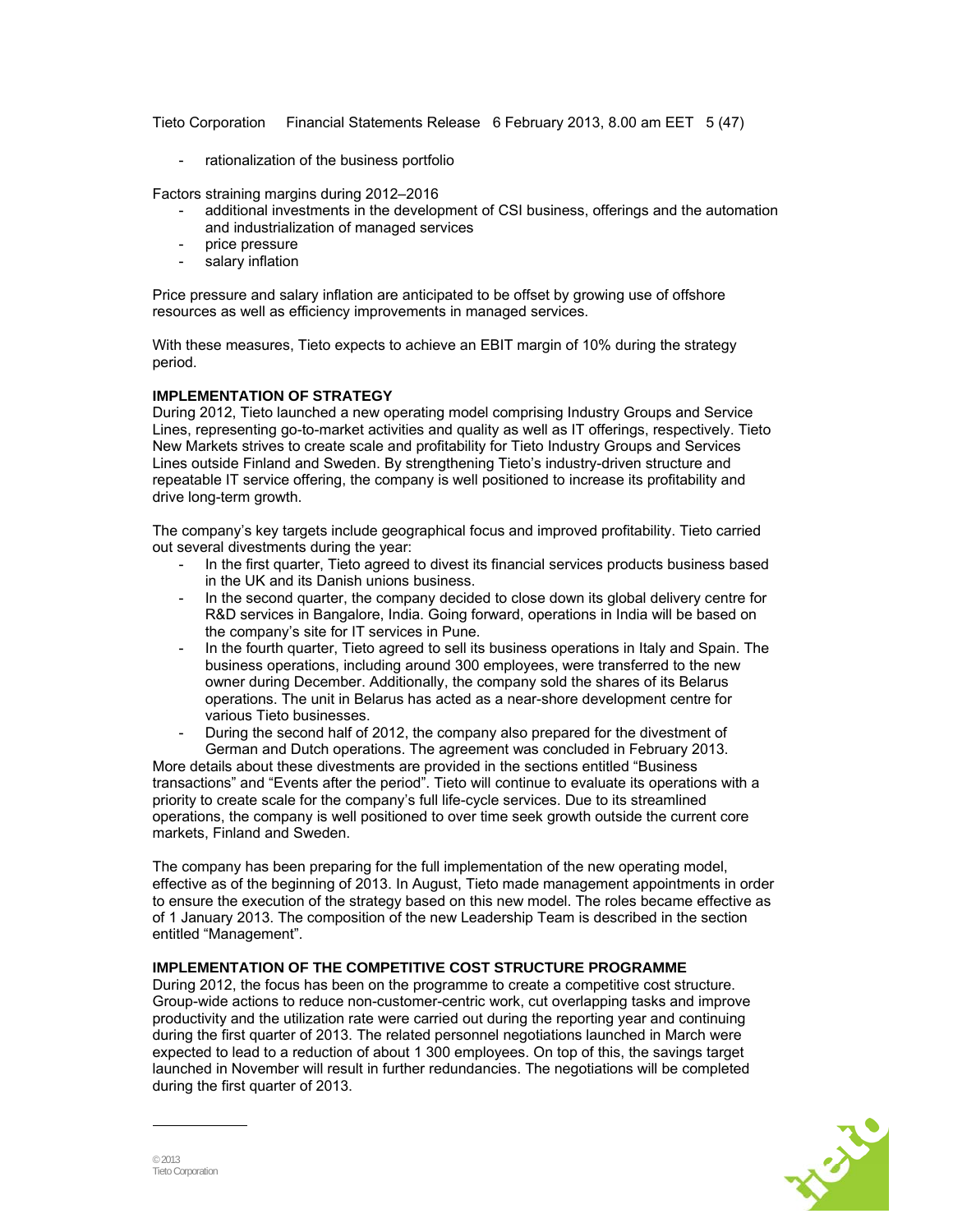Owing to the actions taken during 2012, Tieto has reduced a total of close to 1 400 positions, of which around 450 in Finland, around 300 in Sweden, around 180 in Germany and the rest in other countries. Of these redundancies, Product Engineering Solutions accounts for around 640. During 2012, the number of full-time employees decreased by a net amount of around 1 600. In addition to 1 400 job cuts, divestments decreased the number of employees by around 600. On the other hand, new outsourcing deals added more than 300 employees and Tieto recruited some key competences, mainly in offshore locations.

The programme has progressed ahead of the plan and the impact on the company's operating profit was around EUR 25 million in 2012. Around 60% of the redundancies are accounted for by job cuts in businesses with a low utilization rate and around 40% by the reduction in overhead costs. The company currently anticipates that the impact of the programme on operating profit will amount to more than EUR 50 million in 2013. The full net savings of EUR 60 million are expected to materialize in 2014. However, salary inflation and price erosion are expected to offset part of the benefits.

Growing use of offshore resources, especially in IT services, as well as further improvements in efficiency and productivity, are expected to contribute to improved profitability during the strategy period. Additionally, industrialization and automation in managed services and a new operating model supporting efficient staffing of projects, for example, are expected to contribute to the company's productivity and utilization rate improvements. Further automation in managed services is expected to materialize largely during late 2013 and in 2014. Tieto is actively seeking to develop its operations during the strategy period in all of these areas to offset the negative impact of factors straining the margins, such as salary inflation and price erosion.

In 2012, Tieto booked a net amount of EUR 75.8 million (negative) in one-off items, including EUR 15.4 million in capital gains related to the divestment in the UK and EUR 34.1 million in impairments, mainly related to the divestment in Germany. Additionally, Tieto booked EUR 57.1 million in restructuring costs related to programmes targeting at net savings totalling EUR 60 million. In addition to costs related to 1 400 redundancies implemented by the end of 2012, restructuring costs cover provision for additional close to 200 redundancies to be implemented mainly during the first quarter of 2013. Costs were recognized mainly in personnel costs. In 2013, restructuring costs are expected to be far lower, around half of the previous year's level.

## **ORDER BACKLOG**

The order backlog, which only comprises services ordered with binding contracts, is solid. At the end of the period, the backlog amounted to EUR 1 703 (1 719) million. The divestments had a negative impact of around EUR 55 million on the order backlog. In total, 57% of the backlog is expected to be invoiced during 2013. Fourth-quarter order intake was EUR 550 (601) million and book-to-bill stood at 1.1 (1.2). Full-year order intake amounted to EUR 1 854 (1 974) million and book-to-bill stood at 1.0 (1.1).

#### **FINANCIAL PERFORMANCE IN OCTOBER–DECEMBER**

Fourth-quarter net sales amounted to EUR 478.6 (489.7) million. Currency changes had a positive impact of EUR 11 million on fourth-quarter net sales. On the other hand, the divestments had a negative impact of around EUR 11 million on net sales. Tieto divested the financial services products business in the UK and the unions business in Denmark during the first quarter and the Italian and Spanish businesses during the fourth quarter. Excluding currency effects and divestments, net sales were down by 2%. Weak development was mainly due to declining Global Accounts sales.

Fourth-quarter operating profit (EBIT) amounted to EUR -8.3 (26.1) million, representing a margin of -1.7% (5.3). Operating profit includes EUR 18.5 (8.1) million in restructuring costs and EUR 33.6 million in impairments, which are mainly related to the divestment in Germany.

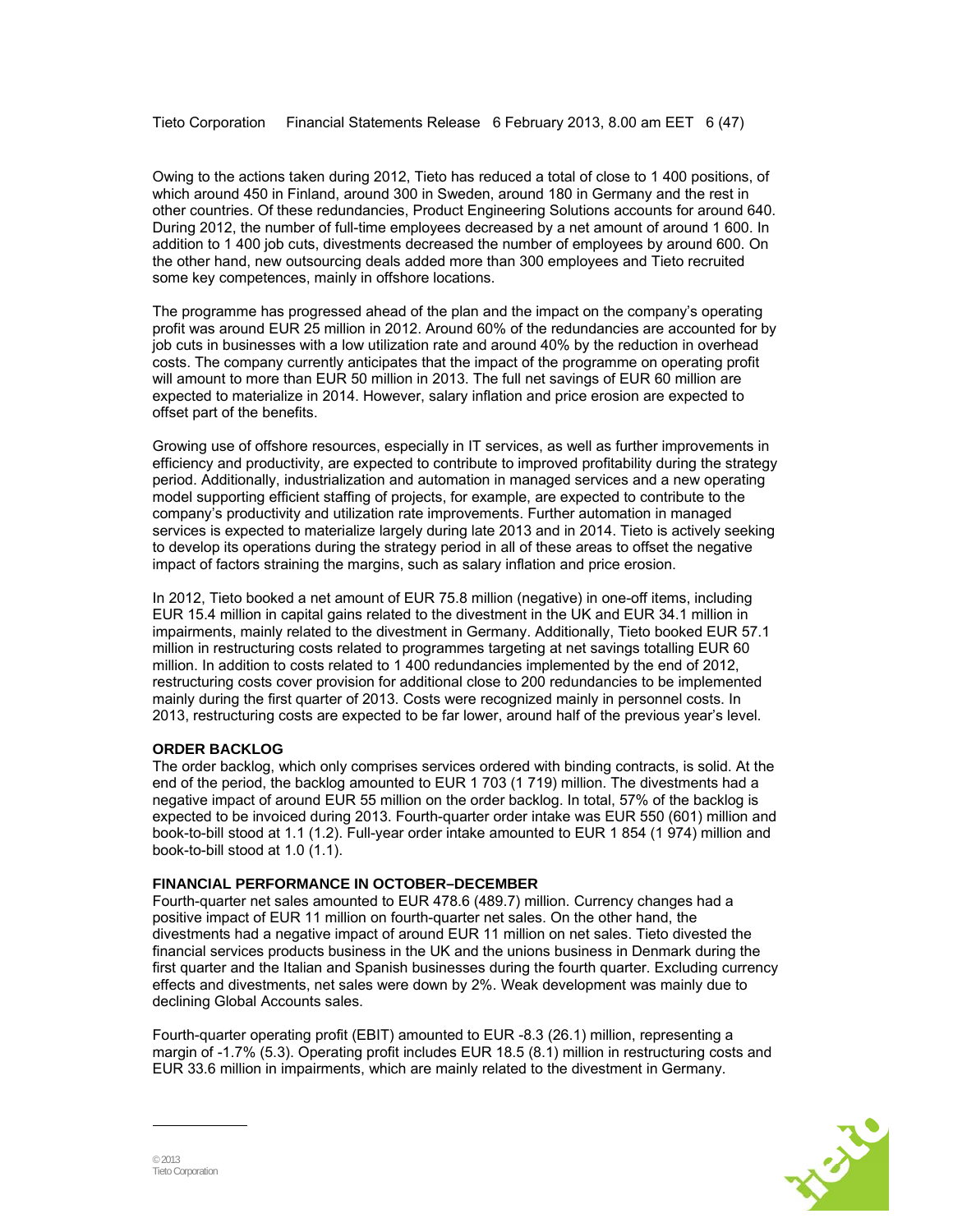Tieto Corporation Financial Statements Release 6 February 2013, 8.00 am EET 7 (47)

Operating profit excluding one-off items stood at EUR 43.8 (34.2) million, or 9.2% (7.0) of net sales.

Personnel expenses excluding restructuring costs and currency effects were down by 4%, despite the fact that salary inflation and incentive accruals partly offset the positive impact of redundancies implemented during 2012. Additionally, subcontracting costs were down by around EUR 7 million, or by 15%. Part of the improvement is attributable to the weak comparison figure. In 2011, the fourth-quarter results included costs and provisions related to the data centre incident in Sweden.

Depreciation and amortization amounted to EUR 21.5 (22.7) million. Net financial expenses stood at EUR 0.7 (2.1) million in the fourth quarter. Net interest expenses were EUR 0.7 (1.4) million and net gains from foreign exchange transactions EUR 0.2 (negative 0.4) million. Other financial income and expenses amounted to EUR -0.2 (-0.3) million.

Fourth-quarter earnings per share (EPS) totalled EUR -0.26 (0.18). Earnings per share excluding one-off items amounted to EUR 0.41 (0.28).

#### **Financial performance by market unit**

|                                  | <b>Net sales</b><br>Q4/2012,<br><b>EUR million</b> | Net sales<br>Q4/2011,<br><b>EUR million</b> | Change,<br>% | Operating<br>margin<br>Q4/2012,<br>% | Operating<br>margin<br>Q4/2011,<br>% |
|----------------------------------|----------------------------------------------------|---------------------------------------------|--------------|--------------------------------------|--------------------------------------|
| Finland and the Baltic countries | 205                                                | 202                                         | 2            | 10.3                                 | 11.9                                 |
| Scandinavia                      | 143                                                | 147                                         | $-2$         | 5.4                                  | 1.6                                  |
| Central Europe & Russia          | 31                                                 | 36                                          | -13          | $-71.7$                              | $-18.9$                              |
| <b>Global Accounts</b>           | 166                                                | 185                                         | $-10$        | $-6.1$                               | 5.2                                  |
| Group elimination                | -67                                                | -80                                         |              |                                      |                                      |
| Total                            | 479                                                | 490                                         | $-2$         | $-1.7$                               | 5.3                                  |

## **Operating profit excluding one-off items by market unit**

|                                                     | Operating<br>profit excl.<br>one-off items<br>Q4/2012,<br><b>EUR million</b> | Operating<br>profit excl.<br>one-off items<br>Q4/2011,<br>EUR million | Operating<br>margin excl.<br>one-off items<br>Q4/2012,<br>% | Operating<br>margin excl.<br>one-off items<br>Q4/2011,<br>% |
|-----------------------------------------------------|------------------------------------------------------------------------------|-----------------------------------------------------------------------|-------------------------------------------------------------|-------------------------------------------------------------|
| Finland and the Baltic countries                    | 24.7                                                                         | 24.6                                                                  | 12.0                                                        | 12.2                                                        |
| Scandinavia                                         | 11.5                                                                         | 2.4                                                                   | 8.0                                                         | 1.6                                                         |
| Central Europe & Russia                             | $-2.7$                                                                       | $-5.3$                                                                | $-8.5$                                                      | $-14.7$                                                     |
| <b>Global Accounts</b>                              | 15.1                                                                         | 15.3                                                                  | 9.1                                                         | 8.3                                                         |
| Steering Functions and Group<br>Management<br>Total | $-4.8$                                                                       | $-2.8$                                                                |                                                             |                                                             |
|                                                     | 43.8                                                                         | 34.2                                                                  | 9.2                                                         | 7.0                                                         |

In **Finland and the Baltic countries**, positive sales development continued in most sectors, with the finance and public sector enjoying the strongest growth. Fourth-quarter operating profit amounted to EUR 21.1 (23.9) million, or 10.3% (11.9) of net sales. Operating profit excluding one-off items amounted to EUR 24.7 (24.6) million, or 12.0% (12.2) of net sales. The cost savings programme contributed to continued profit improvement.

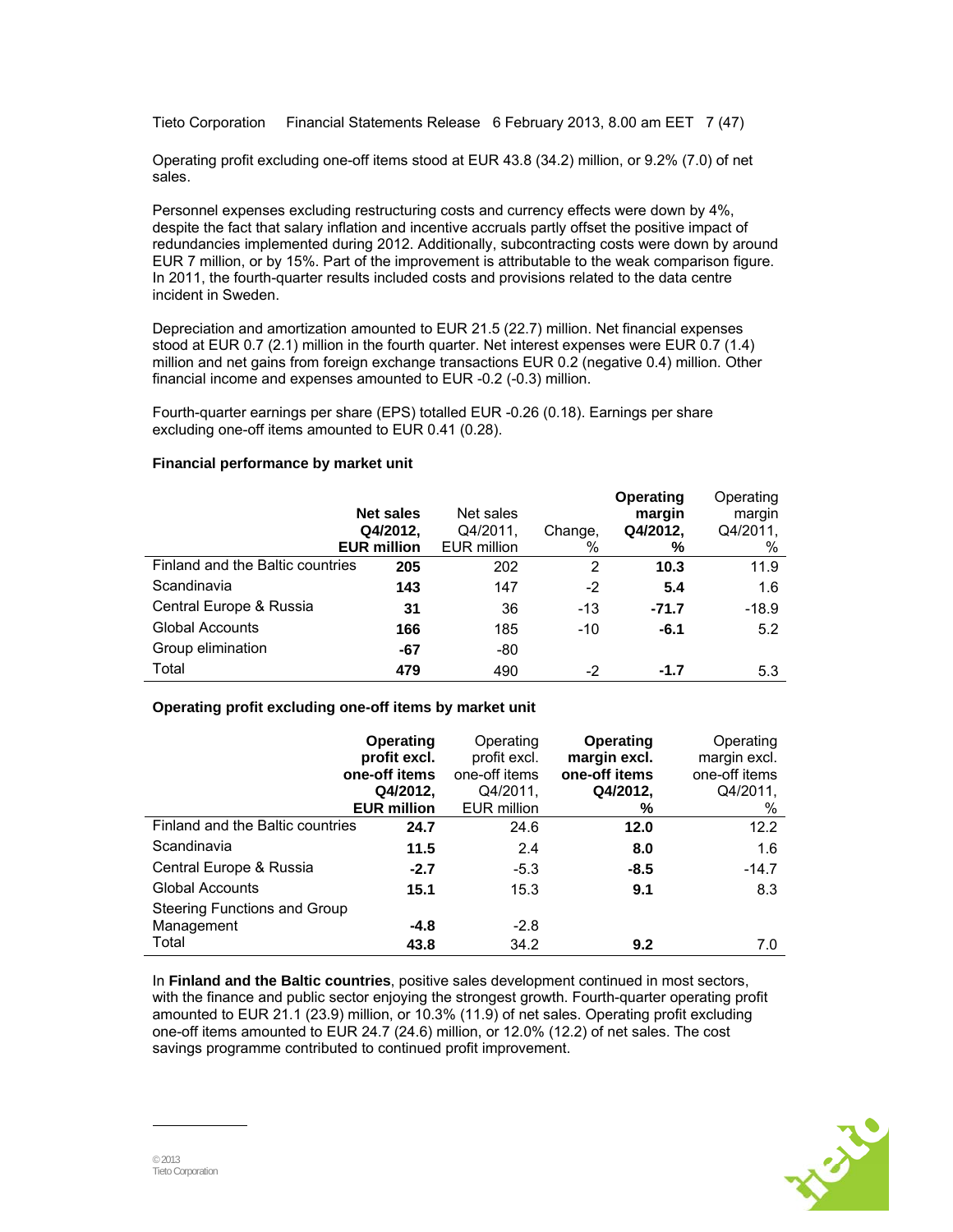Tieto Corporation Financial Statements Release 6 February 2013, 8.00 am EET 8 (47)

In **Scandinavia**, net sales were down by EUR 4 million. The stronger currencies had a positive impact of EUR 6 million on fourth-quarter net sales. On the other hand, the divestment of the unions business in Denmark had a negative impact of around EUR 2 million on net sales. Excluding currency effects and the divestment, net sales were down by 4%, mainly due to decreased internal sales to Global Accounts. Both Sweden and Norway saw growth in external sales, especially in the healthcare and welfare solutions as well as the media and the energy sectors. Operating profit amounted to EUR 7.7 (2.4) million, or 5.4% (1.6) of net sales. Operating profit excluding one-off items rose to EUR 11.5 (2.4) million, or 8.0% (1.6) of net sales. Profit development was partly attributable to the weak comparison figure. In 2011, the fourth-quarter results included costs and provisions related to the data centre incident in Sweden. Additionally, subcontracting costs declined substantially.

In **Central Europe & Russia**, net sales declined by 13%. However, due to internal business transfers, sales figures are not fully comparable. External sales remained at the previous year's level. The impact of currency changes was insignificant. The largest increase was seen in Russia, where strong demand was experienced in the Cards area, but negative development continued in Product Engineering Solutions. Profitability in Russia saw a positive turn, but that of German operations remained unsatisfactory in the fourth quarter. In Germany, weak profitability is attributable mainly to Product Engineering Solutions. The negotiations to divest German operations, on-going in 2012, were concluded in February 2013.

Operating profit amounted to EUR -22.4 (-6.8) million, or -71.7% (-18.9) of net sales. Operating profit includes impairment of EUR 17.6 million related to the divestment agreed on in Germany and restructuring costs of EUR 2.1 (1.5) million. Operating profit excluding one-off items amounted to EUR -2.7 (-5.3) million, or -8.5% (-14.7) of net sales.

In **Global Accounts**, net sales declined by 10%. The divestments in the UK, Italy and Spain had a negative impact of around EUR 9 million on net sales. Excluding the divestment and currency fluctuations, net sales were down by 7%. The decline is attributable to the development of Industry Solutions and Enterprise Solutions, which suffered from key customers' cautiousness regarding new investments. Product Engineering Solutions accounted for EUR 2 million of the drop in Global Accounts sales. Profitability continued to improve in the fourth quarter as the company successfully adjusted its operations to demand. This is particularly evident in the substantially lower subcontracting costs. Fourth-quarter operating profit amounted to EUR -10.1 (9.6) million, or -6.1% (5.2) of net sales. Operating profit includes impairment of EUR 16.1 million related to the divestments in Germany, Italy and Spain and restructuring costs of EUR 9.2 (1.5) million. Operating profit excluding one-off items amounted to EUR 15.1 (15.3) million, or 9.1% (8.3) of net sales.

#### **Customer sales by business line**

The comparison figures for 2011 have changed from the figures published for 2011 due to the transfer of businesses between the business lines at the beginning of 2012.

|                             | <b>Customer sales</b><br>Q4/2012,<br><b>EUR million</b> | <b>Customer sales</b><br>Q4/2011.<br><b>EUR million</b> | Change, % |
|-----------------------------|---------------------------------------------------------|---------------------------------------------------------|-----------|
| <b>Industry Solutions</b>   | 148                                                     | 147                                                     |           |
| <b>Enterprise Solutions</b> | 71                                                      | 71                                                      | 0         |
| Managed Services and        |                                                         |                                                         |           |
| Transformation              | 175                                                     | 182                                                     |           |
| <b>Product Engineering</b>  |                                                         |                                                         |           |
| Solutions                   | 85                                                      | 90                                                      | -6        |
| Total                       | 479                                                     | 490                                                     | $-2$      |

In **Industry Solutions**, sales were strained by the divestment of the financial services products business in the UK and the Italian and Spanish businesses, but this was partly offset by the

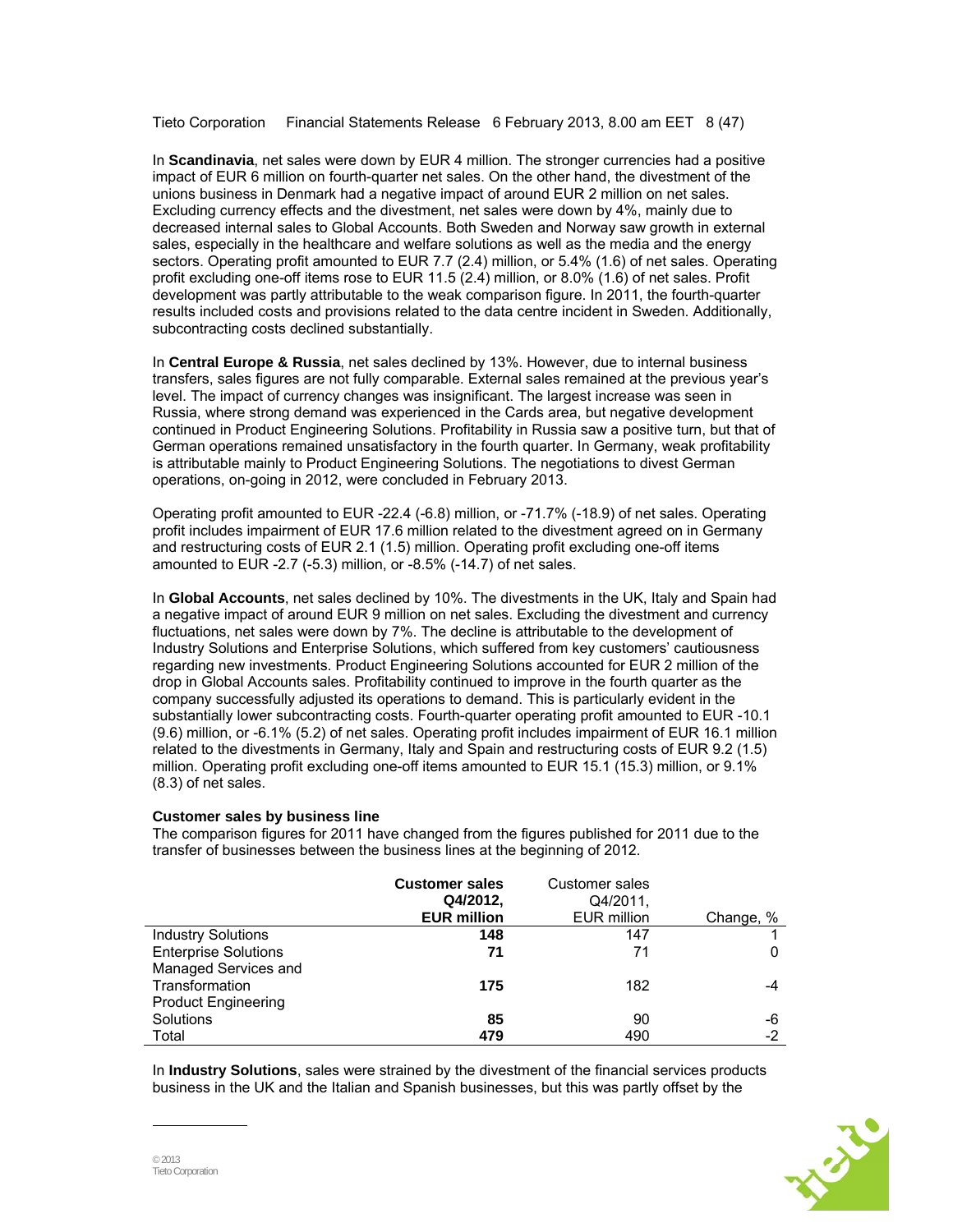Tieto Corporation Financial Statements Release 6 February 2013, 8.00 am EET 9 (47)

currency impact. Excluding divestments and currency effects, net sales grew by 5%. In the healthcare and welfare sector, strong growth continued with good sales pipeline for Tieto's Lifecare solutions. The energy sector saw good growth as well. Sales to the finance sector continued to decline. The typical year-end licence sales peak did not materialize as sales were distributed more evenly over the year. Underlying profitability improved further, mainly due to the cost savings programme.

In **Enterprise Solutions**, customer sales remained at the previous year's level. The positive impact of currency changes was less than EUR 1 million. Finland was the strongest market with healthy sales to the finance, retail and public sectors, whereas sales to Global Accounts customers were declining. Customers' focus was on extending existing applications and smaller development projects. Profitability improved substantially, mainly due to the cost savings programme.

In **Managed Services and Transformation**, sales were strained by the divestment of the unions business in Denmark, but the negative impact was offset by currency changes. Excluding divestments and currency effects, net sales declined by 5%. Customer sales were down partly due to the ending of some large transformation projects that had been implemented with subcontractors in Sweden. Profitability improved substantially in the fourth-quarter. Part of the improvement is attributable to the weak comparison figure. In 2011, the fourth-quarter results included costs and provisions related to the data centre incident in Sweden. Additionally, the cost savings programme contributed to improvement.

**Product Engineering Solutions** continued to see two-fold development. Sales to one key customer in the mobile device manufacturers' segment continued to slide. On the other hand, the network equipment manufacturers' segment continued to see strong growth and sales growth to some new customers remained solid. In total, major key customers accounted for around half of the reduction in sales. The decline is partly attributable to the German product engineering business that will now be divested. The business line has actively reduced capacity during 2012 by cutting around 640 positions, but there is still potential to improve the utilization rate.

#### **FINANCIAL PERFORMANCE IN JANUARY–DECEMBER**

Full-year net sales remained at the previous year's level and amounted to EUR 1 825.3 (1 828.1) million. The divestments had a negative impact of around EUR 26 million on net sales. Tieto divested the financial services products business in the UK and the unions business in Denmark during the first quarter and the Italian and Spanish businesses during the fourth quarter. On the other hand, currency changes had a positive impact of EUR 29 million in the full year. Net sales remained at the previous year's level also when excluding the currency effect and divestments.

Operating profit (EBIT) amounted to EUR 61.3 (98.1) million, representing a margin of 3.4% (5.4). Operating profit includes EUR 15.4 million in capital gains related to the divestment of the financial services products business in the UK and EUR 34.1 million in impairments, mainly related to the divestment in Germany. Additionally, Tieto booked EUR 57.1 (12.9) million in restructuring costs. Operating profit excluding one-off items stood at EUR 137.1 (117.1) million, or 7.5% (6.4) of net sales.

The programme to create a competitive cost structure progressed ahead of the initial plan. However, personnel expenses excluding restructuring costs and currency effects remained at the previous year's level, mainly due to salary inflation and incentive accruals, which partly offset the positive impact of redundancies implemented during 2012. As planned, the second phase of the programme was started in the second half of 2012 to achieve further improvements in the cost structure and utilization rate.

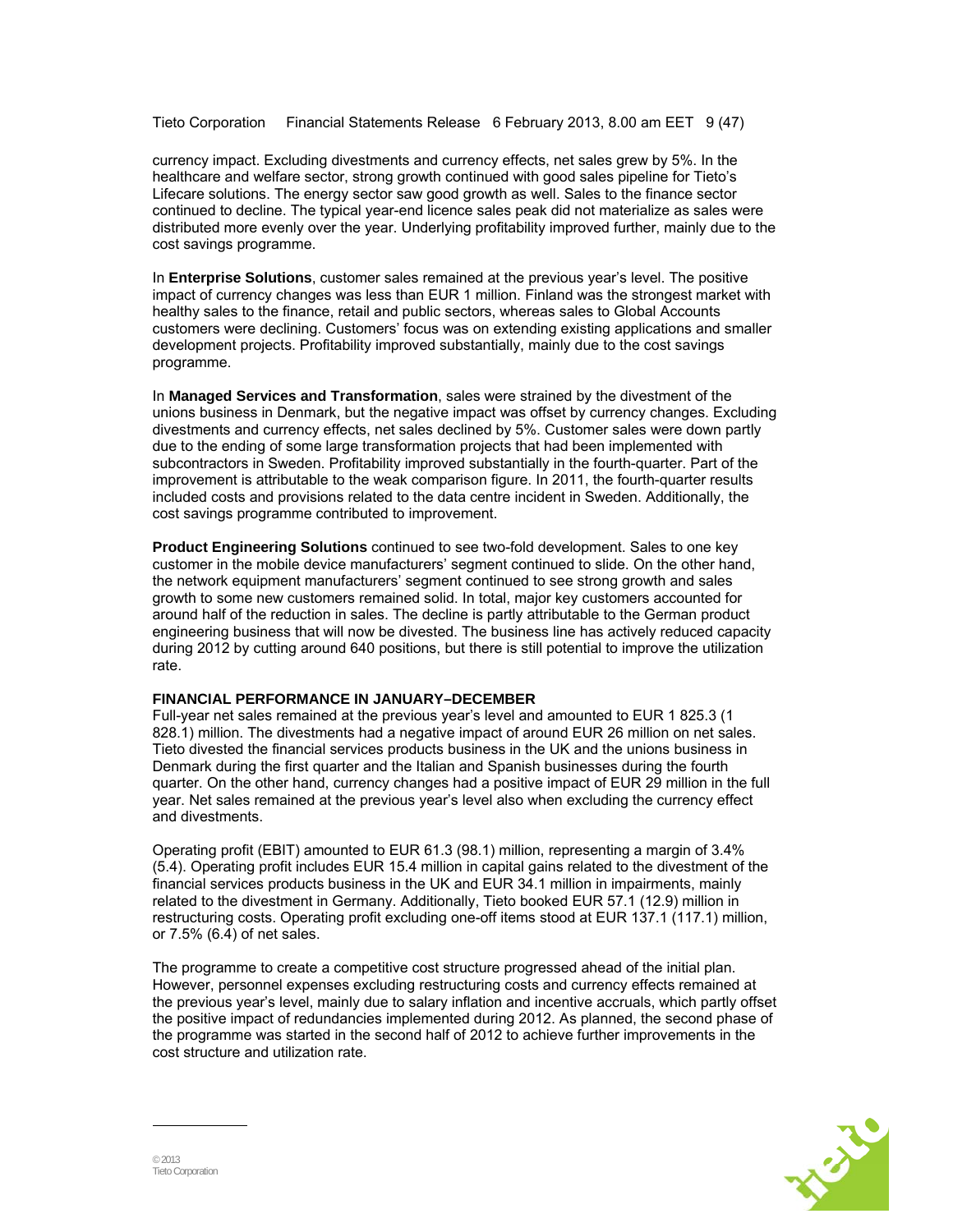Tieto Corporation Financial Statements Release 6 February 2013, 8.00 am EET 10 (47)

Profit improvement was partly attributable to lower subcontracting costs and currency changes. Subcontracting costs decreased by EUR 24 million, or 14%. Currency changes had a positive impact of around EUR 8 million on operating profit.

Net financial expenses stood at EUR 4.6 (6.8) million in the full year. Net interest expenses were EUR 4.3 (5.8) million and net gains from foreign exchange transactions EUR 0.5 (0.4) million. Other financial income and expenses amounted to EUR -0.8 (-1.4) million.

Full-year earnings per share (EPS) totalled EUR 0.41 (0.84). Earnings per share excluding oneoff items amounted to EUR 1.30 (1.07).

#### **Financial performance by market unit**

|                                  | <b>Net sales</b><br>$1 - 12/2012$ ,<br><b>EUR million</b> | Net sales<br>$1 - 12/2011$ ,<br>EUR million | Change,<br>% | <b>Operating</b><br>margin<br>1-12/2012,<br>% | Operating<br>margin<br>1-12/2011.<br>% |
|----------------------------------|-----------------------------------------------------------|---------------------------------------------|--------------|-----------------------------------------------|----------------------------------------|
| Finland and the Baltic countries | 763                                                       | 733                                         | 4            | 8.6                                           | 8.0                                    |
| Scandinavia                      | 547                                                       | 548                                         | 0            | 3.4                                           | 3.4                                    |
| Central Europe & Russia          | 126                                                       | 131                                         | -4           | $-32.1$                                       | $-16.0$                                |
| <b>Global Accounts</b>           | 661                                                       | 729                                         | -9           | 5.6                                           | 7.6                                    |
| Group elimination                | $-272$                                                    | $-313$                                      | $-13$        |                                               |                                        |
| Total                            | 1825                                                      | 1828                                        | 0            | 3.4                                           | 5.4                                    |

#### **Operating profit excluding one-off items by market unit**

|                                            | Operating<br>profit excl.<br>one-off items<br>1-12/2012,<br><b>EUR million</b> | Operating<br>profit excl.<br>one-off items<br>$1 - 12/2011$ ,<br><b>EUR million</b> | <b>Operating</b><br>margin excl.<br>one-off items<br>$1 - 12/2012$ ,<br>% | Operating<br>margin excl.<br>one-off items<br>$1 - 12/2011$ ,<br>% |
|--------------------------------------------|--------------------------------------------------------------------------------|-------------------------------------------------------------------------------------|---------------------------------------------------------------------------|--------------------------------------------------------------------|
| Finland and the Baltic countries           | 76.8                                                                           | 61.7                                                                                | 10.1                                                                      | 8.4                                                                |
| Scandinavia                                | 36.1                                                                           | 25.5                                                                                | 6.6                                                                       | 4.7                                                                |
| Central Europe & Russia                    | $-13.6$                                                                        | $-19.2$                                                                             | $-10.8$                                                                   | $-14.7$                                                            |
| <b>Global Accounts</b>                     | 53.4                                                                           | 61.7                                                                                | 8.1                                                                       | 8.5                                                                |
| Steering Functions and Group<br>Management | $-15.5$                                                                        | $-12.6$                                                                             |                                                                           |                                                                    |
| Total                                      | 137.1                                                                          | 117.1                                                                               | 7.5                                                                       | 6.4                                                                |

In **Finland and the Baltic countries**, higher volumes in outsourcing and the new deals made during the first half of 2012 contributed to growth. Positive sales development continued in most sectors, with the manufacturing, finance and public sectors enjoying the strongest growth. Operating profit amounted to EUR 65.3 (58.8) million, or 8.6% (8.0) of net sales. Operating profit excluding one-off items amounted to EUR 76.8 (61.7) million, or 10.1% (8.4) of net sales. Higher net sales, the cost savings programme and improved quality contributed to good profitability.

In **Scandinavia**, net sales remained at the previous year's level at EUR 547 million. The stronger currencies had a positive impact of around EUR 20 million on full-year net sales. On the other hand, the divestment of the unions business in Denmark had a negative impact of around EUR 4 million on net sales. Excluding currency effects and the divestment, net sales were down by 3%, partly due to the ending of some large transformation projects that had been implemented with subcontractors. In local currency, Norway saw healthy growth, especially in the energy sector, the retail and logistics sector and healthcare and welfare solutions.

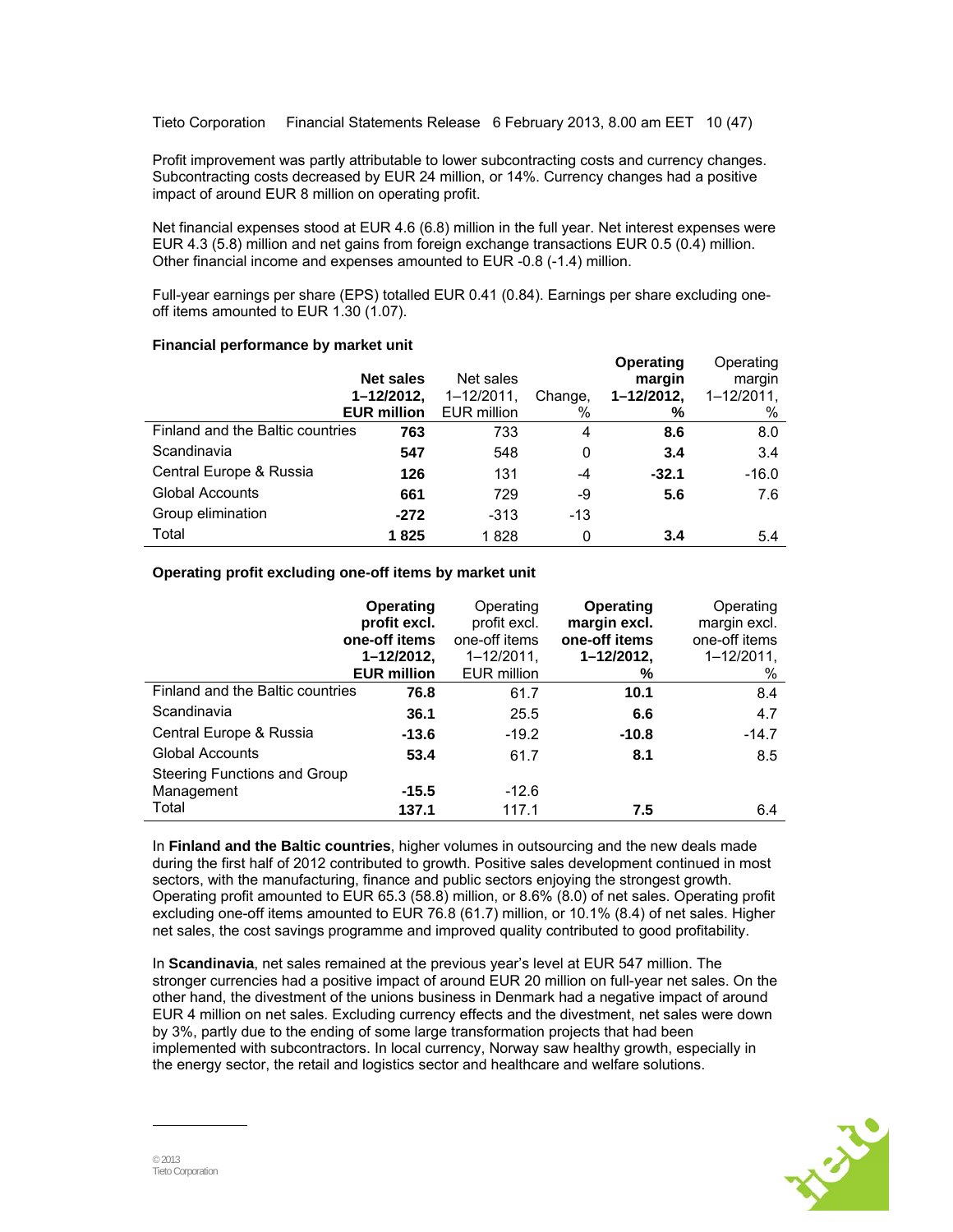Tieto Corporation Financial Statements Release 6 February 2013, 8.00 am EET 11 (47)

Operating profit amounted to EUR 18.8 (18.7) million, or 3.4% (3.4) of net sales. Operating profit excluding one-off items rose to EUR 36.1 (25.5) million, or 6.6% (4.7) of net sales. Profit development was partly attributable to the weak comparison figure. In 2011, the fourth-quarter results included costs and provisions related to the data centre incident in Sweden. Additionally, subcontracting costs declined substantially. Managed Services and Industry Solutions improved their performance, whereas the profitability of Enterprise Solutions has further improvement potential.

In **Central Europe & Russia**, net sales declined by 4%. However, due to internal business transfers, the sales figures are not fully comparable. External sales were up by 7%. The largest increase was seen in the financial services sector where Enterprise Solutions and Industry Solutions saw strong demand for Cards and Digital Business Solutions. Operating profit amounted to EUR -40.3 (-21.0) million, or -32.1% (-16.0) of net sales. Operating profit includes impairment of EUR 17.6 million related to the divestment agreed on in Germany and restructuring costs of EUR 9.1 million. Operating profit excluding one-off items rose to EUR -13.6 (-19.2) million, or -10.8% (-14.7) of net sales.

Profitability in Germany and Russia was unsatisfactory. In Russia, Tieto's objective is to focus on selected products and industries. The healthy Russian IT market has supported Tieto's growth, especially in the Cards business, which represents one of the selected target industries. Profitability saw a positive turn towards the year end. Profitability in Germany remained unsatisfactory throughout the year and the negotiations to divest German operations, on-going in 2012, were concluded in February 2013. In Germany, weak profitability is attributable mainly to Product Engineering Solutions.

In **Global Accounts**, net sales declined by 9%. The divestments in the UK, Italy and Spain had a negative impact of around EUR 22 million on net sales. Excluding the divestment and currency fluctuations, net sales were down by 7%. Most of the decline is attributable to Managed Services and Industry Solutions, which suffered from key clients' savings programmes. Sales of Product Engineering Solutions were down as well, but stabilized during the second half of the year. Lower volumes resulted in weaker profitability. However, capacity adjustments led to substantial improvement in the second half of 2012. Full-year operating profit amounted to EUR 36.7 (55.3) million, or 5.6% (7.6) of net sales. Operating profit includes capital gains of EUR 15.4 million related to the divestment in the UK, impairment of EUR 16.1 million related to the divestments in Germany, Italy and Spain and restructuring costs of EUR 16.1 million. Operating profit excluding one-off items amounted to EUR 53.4 (61.7) million, or 8.1% (8.5) of net sales.

The Global Accounts segment includes approximately 20 accounts, sales offices in Italy, Spain, the UK and the USA/Canada as well as the offshore countries China, the Czech Republic, India and Philippines. In December, however, Tieto divested its businesses in Italy and Spain.

#### **Customer sales by business line**

The comparison figures for 2011 have changed from the figures published for 2011 due to the transfer of businesses between the business lines at the beginning of 2012.

|                                         | <b>Customer sales</b><br>1-12/2012,<br><b>EUR million</b> | Customer sales<br>$1 - 12/2011$ ,<br>EUR million | Change, % |
|-----------------------------------------|-----------------------------------------------------------|--------------------------------------------------|-----------|
| <b>Industry Solutions</b>               | 555                                                       | 534                                              |           |
| <b>Enterprise Solutions</b>             | 268                                                       | 249                                              |           |
| Managed Services and                    |                                                           |                                                  |           |
| Transformation                          | 675                                                       | 693                                              | -3        |
| <b>Product Engineering</b><br>Solutions | 328                                                       | 351                                              | $-1$      |

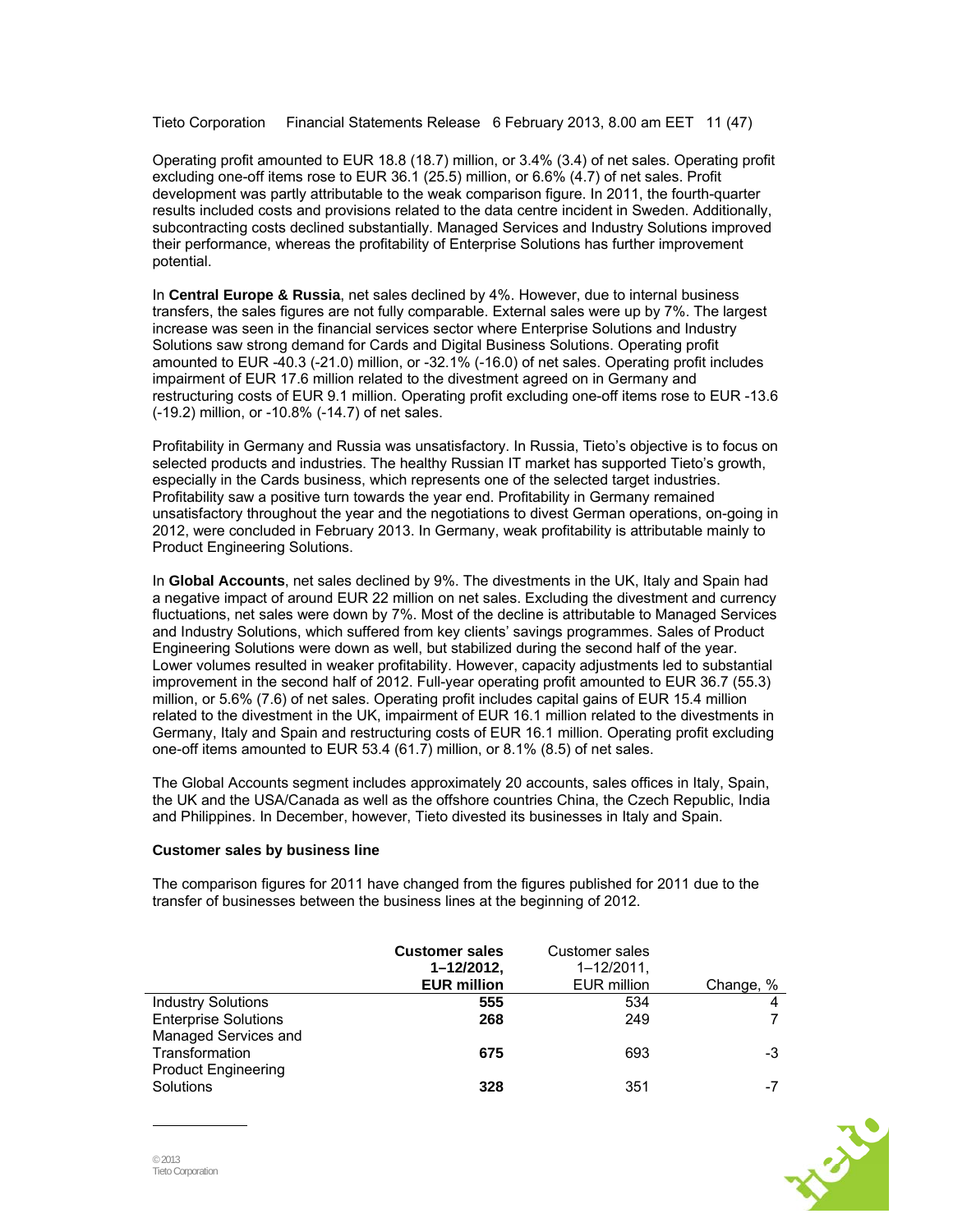Tieto Corporation Financial Statements Release 6 February 2013, 8.00 am EET 12 (47)

| Total | 825<br>___ | 828<br>____ |  |
|-------|------------|-------------|--|
|-------|------------|-------------|--|

In **Industry Solutions**, demand for product-based solutions remained solid in all markets. Sales were strained by the divestments of the financial services products business in the UK and Italian and Spanish businesses, but this was partly offset by the currency impact. In the healthcare and welfare sector, strong growth continued with good sales pipeline for Tieto's Lifecare solutions. The energy sector saw good growth as well, as did the manufacturing sector, boosted by good demand for Tieto's Integrated Paper Solution, whereas sales to the finance sector declined. Profitability improved from the previous year and is solid.

In **Enterprise Solutions**, Finland was the strongest market with healthy sales to the retail, public and forest sectors, whereas sales to Global Accounts customers were declining. Customers' focus during the year was on extending existing applications and smaller development projects. Profitability improved substantially towards the year end, but is still below the company's target.

In **Managed Services and Transformation**, customer sales were down partly due to the ending of some large transformation projects in Sweden that had been implemented with subcontractors and the lower sales to customers in Global Accounts. Sales were also strained by the divestment of the unions business in Denmark, but the negative impact was offset by currency changes. The development was partly attributable to the weak comparison figure. In 2011, the fourth-quarter results included costs and provisions related to the data centre incident in Sweden. The cost savings programme and actions to improve quality contributed to improvement towards the year end.

In **Product Engineering Solutions**, sales were down mainly due to one large customer. Growth in sales to some new customers compensated for part of this and sales stabilized towards the end of the year. The network equipment manufacturers' segment saw healthy growth whereas the mobile device manufacturers' segment suffered from weak demand. Profitability was unsatisfactory, which is partly attributable to the German product engineering business that will now be divested. The business line actively reduced capacity during 2012 by cutting around 640 positions. This resulted in improved profitability during the second half of the year, but there is still potential to improve the utilization rate.

#### **CASH FLOW AND FINANCING**

Fourth-quarter net cash flow from operations, including the decrease of EUR 27.0 (increase 5.1) million in net working capital, amounted to EUR 60.6 million (43.7). The decrease in net working capital was mainly due to higher accounts payable and personnel-related accruals.

Full-year net cash flow from operations amounted to EUR 161.9 (123.2) million. Net cash flow from operations includes a decrease of EUR 11.5 (increase of 40.5) million in net working capital.

Tax payments were EUR 10.7 (27.3 million) million in the full year due to a refund in Finland in the second quarter.

Payments for acquisitions totalled EUR 0.5 (0.5) million and divestments amounted to EUR 18.7 (0.0) million in the full year.

The equity ratio was 49.5% (46.4). Gearing decreased to 4.3% (14.6). Net debt totalled EUR 23.9 (82.7) million, including EUR 114.8 million in interest-bearing debt, EUR 6.0 million in finance lease liabilities, EUR 8.3 million in finance lease receivables, EUR 1.9 million in other interest-bearing receivables and EUR 86.7 million in cash and cash equivalents.

The interest-bearing short-term debt includes a EUR 100 million bond, maturing in December 2013. The bond of EUR 50 million (private placement) matured in July 2012 and due to the company's good liquidity, the bond was not refinanced. The syndicated revolving credit facility of

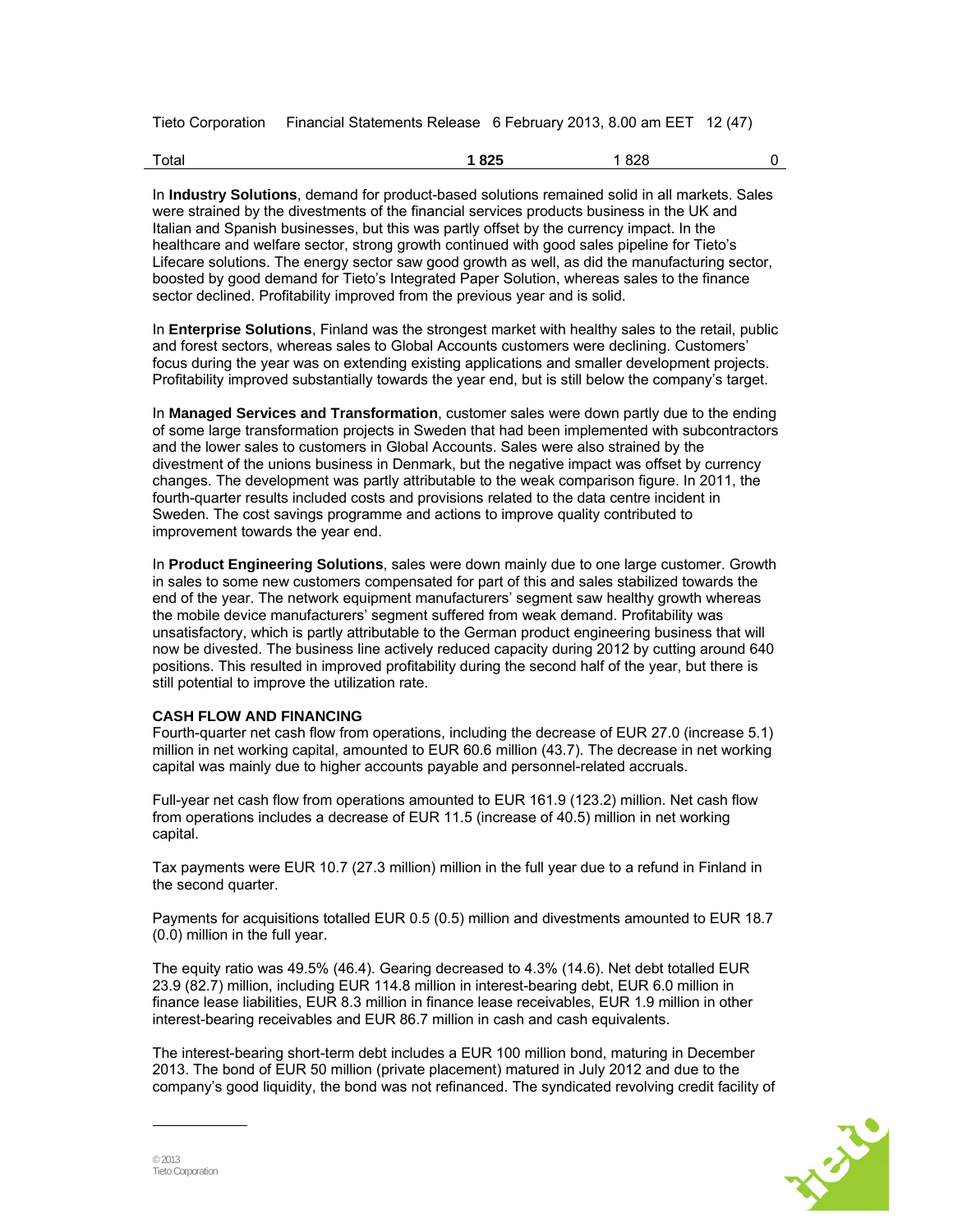Tieto Corporation Financial Statements Release 6 February 2013, 8.00 am EET 13 (47)

EUR 100 million maturing in May 2016 was not in use and there were no commercial papers issued under the EUR 250 million commercial paper programme at the end of the year. In December, Tieto signed committed guarantee facilities for EUR 100 million that can be used for pension re-borrowing purposes (TyEL). The commitment lasts until the end of 2013 and allows Tieto to withdraw pension loans with a maturity of up to two years. Other long-term interestbearing loans of EUR 0.9 million and short-term interest-bearing loans of EUR 13.9 million were mainly related to an agreement for mainframes and software.

#### **INVESTMENTS**

Full-year investments totalled EUR 62.9 (103.6) million. The decline in investments is mainly attributable to the high comparison figure due to one major mainframe and software agreement in 2011. Capital expenditure accounted for EUR 62.6 (103.6) million. Full-year investments in shares were EUR 0.3 million.

Tieto has decided to invest EUR 10 million in its data centre in Espoo, which is one of the most energy efficient data centres in the world. The investment will materialize in 2013.

#### **BUSINESS TRANSACTIONS IN JANUARY–DECEMBER**

In February, Tieto agreed to sell its financial services products business, with 145 employees, based in the UK to Sopra Group, a global technical consulting company. Net sales of the divested business amounted to EUR 22 million in 2011. Tieto booked capital gains of EUR 15.4 million in its first-quarter results.

In March, Tieto agreed to divest its Danish unions business with 36 employees to Netcompany, an IT solutions and consulting company in Denmark. In 2011, net sales of the divested business amounted to EUR 5.4 million. Tieto booked EUR 0.5 million in impairment in its first-quarter results.

In November, Tieto announced the divestment of its Belarus operations to ScienceSoft, and all 90 employees of Tieto Belarus were transferred to the buyer. The unit in Minsk, Belarus was established in 2007 to act as near-shore development centre for various Tieto businesses.

In November, Tieto agreed to sell its business operations in Italy and Spain to GEA Enterprise S.R.L., a company owned by the current management of the divested businesses. The business operations, including around 300 employees, were transferred to the new owner during December. Net sales of the divested businesses amounted to EUR 32 million in 2011. The divestment does not have a significant impact on Tieto's profitability.

#### **MAJOR AGREEMENTS IN JANUARY–DECEMBER**

In January, Helsinki Region Transport (HSL/HRT) selected Tieto as the supplier of its new ticket and information system. The contract, signed in May, covers the delivery of the ticketing and information system as well as support and maintenance services for a period of five years. The total contract value including the delivery and five years of support and maintenance is approximately EUR 90 million.

In March, Tieto and Nokia Siemens Networks signed an agreement on the outsourcing of part of the maintenance, technical support and R&D for Nokia Siemens Networks' mobile network Operations Support System (OSS) and Subscriber Data Management (SDM) activities in Finland. As part of the outsourcing, approximately 240 employees have transferred to Tieto as existing employees.

In May, Tieto announced the delivery of a contactless technology solution for the mobile NFC project of MTS and MasterCard in Russia. Tieto has provided an advanced Tieto Card Suite Contactless host solution for MTS Bank, an issuer and acquirer of payment cards. The delivery is part of the Near Field Communication (NFC) project implemented by telecommunications operator MTS and MasterCard.

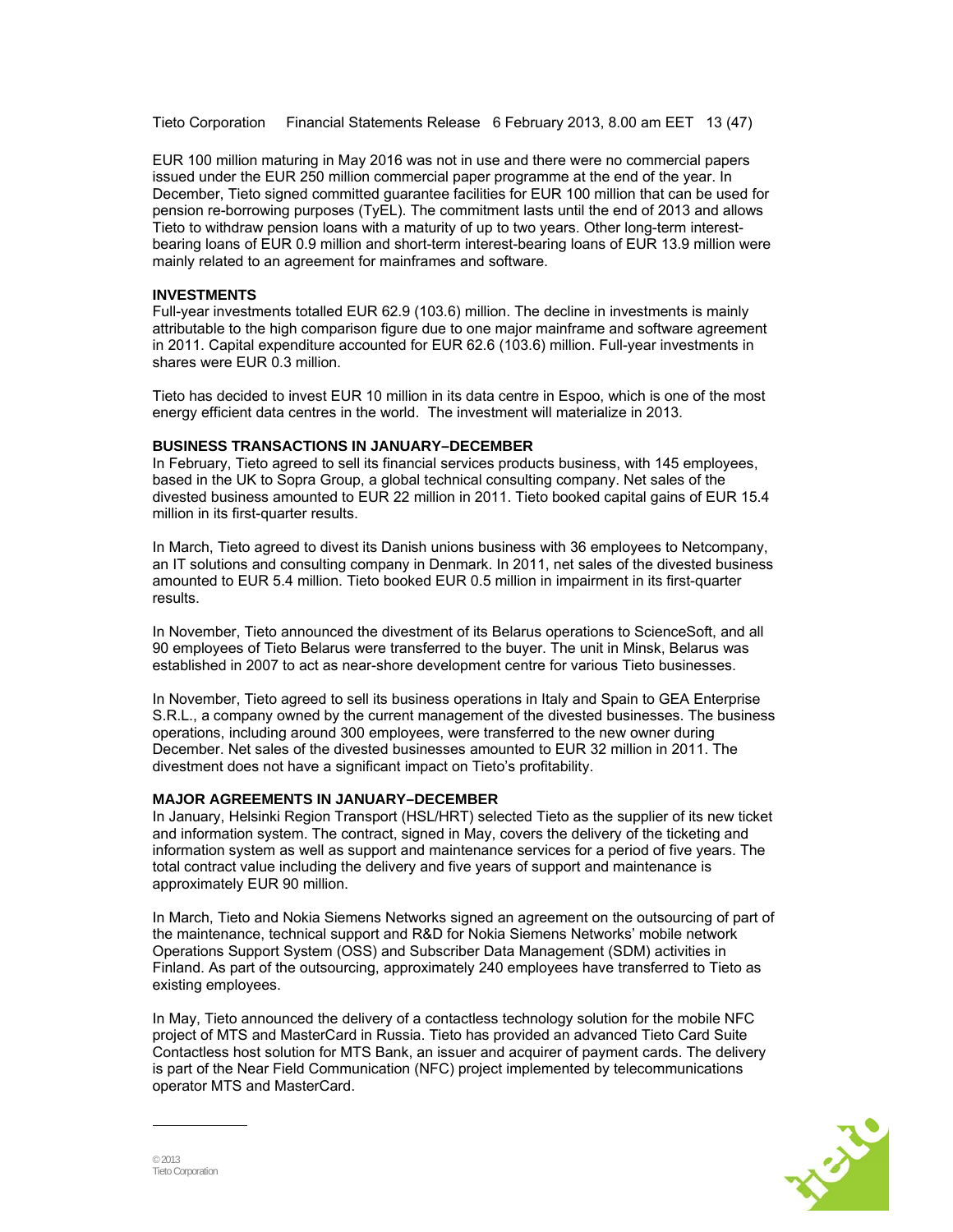Tieto Corporation Financial Statements Release 6 February 2013, 8.00 am EET 14 (47)

In May, Tieto announced a mobile application launched for the Finnish retail company Ruokakesko. Tieto created a Pirkka recipe and shopping list mobile application that can be downloaded from the Apple App Store and Google Play. The application runs on iPhones, iPads and Android devices.

In May, Tieto, the Finnish Federation of the Local Insurance Group and Tapiola signed a fiveyear agreement concerning the infrastructure services connected with the solutions for the information technology environment of the Local Insurance and Tapiola. The value of the agreement is approximately EUR 35 million. In connection with the arrangements, 34 employees of the Local Insurance and Tapiola have transferred to Tieto Finland.

In May, Tieto closed a five-year operating agreement with the Swedish Governmental Service Center (Statens Servicecenter, SSC). The contract is valid for five years and may be extended by two years. The order value during the five-year period amounts to approximately EUR 7.8 million.

In June, Sollentuna Municipality in Sweden decided to exercise its option on a three-year extension of the agreement entered into with Tieto in February 2010. The value of the order over the next three years will be around EUR 8.5 million (SEK 75 million). The agreement relates to operational services, support services via a Service Desk and consultancy services.

In June, Apotekens Service in Sweden, which is responsible for IT deliveries to all players in the deregulated pharmacy market, extended its partnership with Tieto as a supplier of IT services. The original agreement was signed in 2009 and includes operational services and consultancy support. The one-year extension represents an order value of around EUR 6.3 million (SEK 56 million).

In June, Tieto and Nordea signed a framework agreement for using Tieto's IT service offshore centre. The signed agreement enables Tieto to offer and provide project deliveries, application service management and expert services from Tieto's offshore centre.

In July, Tieto and ÅF signed a new global three-year agreement regarding IT services. The agreement represents an order value of around EUR 10 million and it includes an option of two additional years.

In August, Tieto and Green Investment Holding in Poland agreed on CSI services related to LTE (Long-Term Evolution) equipment. The agreement has an order value of around EUR 3 million and covers solution integration from the design to the testing and maintenance of the software.

In September, Tieto and Continental in Germany agreed on co-operation covering R&D services. The order value of the contract amounts to around EUR 2 million.

In September, Tieto and Itella signed a contract for SAP Dynamic Landscape services with an order value of more than EUR 4 million.

In October, Tieto and the City of Stockholm agreed on the operation and administration of the city's central business systems covering the city's approximately 80 central business systems for core activities with an emphasis on healthcare, schools and care services as well as Service Desk support. The total value of the contract is approximately SEK 180 million per year, with a contract term of four years and the option to extend it by two plus two years.

In October, Tieto and Mondi in Austria concluded a two-year agreement on co-operation covering production process analyses, simulation, optimization and data mining as well as application development and business intelligence. The order value of the contract amounts to close to EUR 4 million.

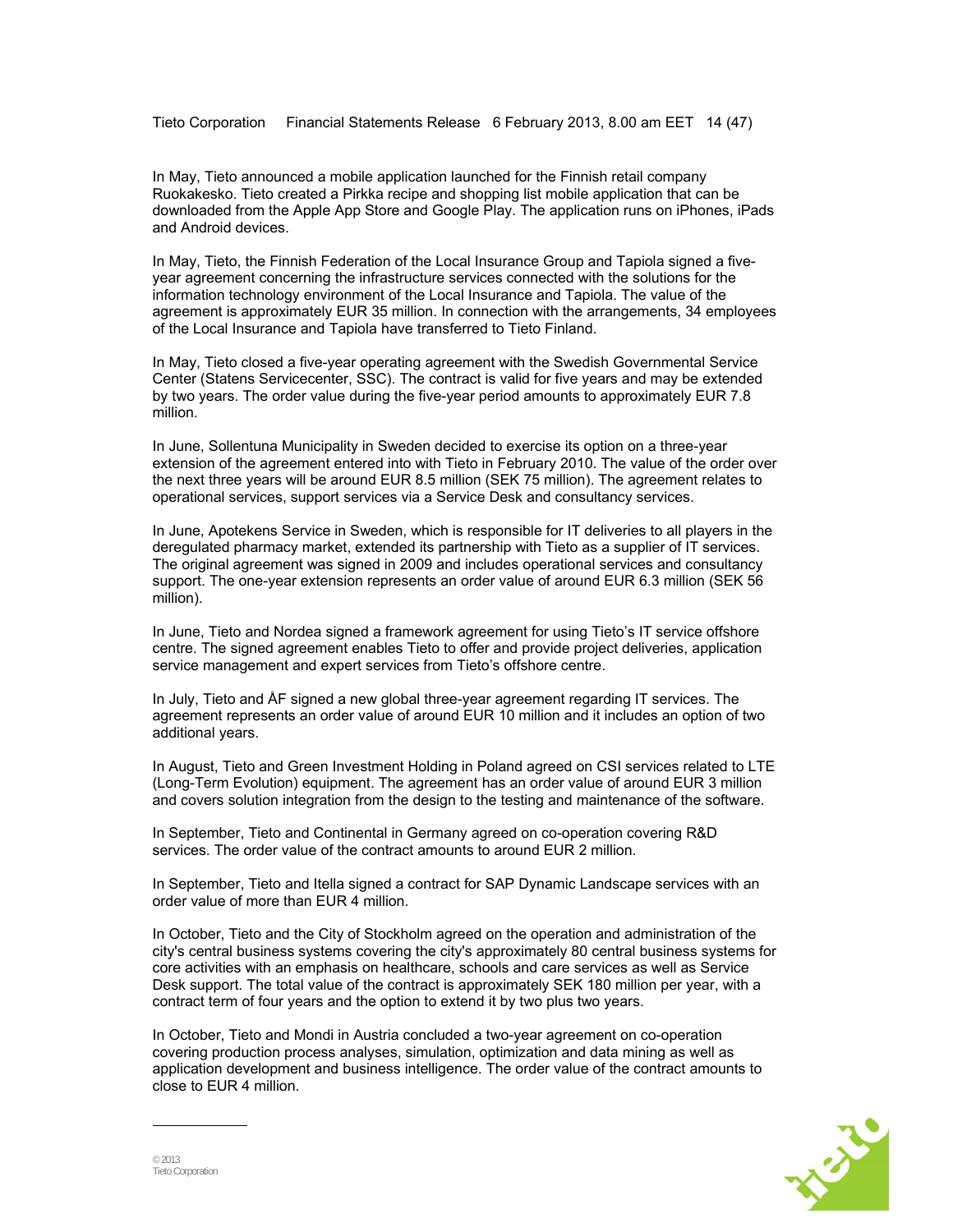Tieto Corporation Financial Statements Release 6 February 2013, 8.00 am EET 15 (47)

In November, Tieto was entrusted with managing the Swedish Motor Vehicle Inspection Company's (Bilprovningen) IT environment. The contract runs for two years, with an estimated order value of around EUR 8.5 million (SEK 73 million).

In December, the Swedish insurance company Folksam decided to outsource the application management of all its central business systems to Tieto. The agreement will run for four years, with the option of a two-year extension. The total order value during the four-year period is estimated at approximately EUR 39 million.

At the end of December, Apoteket AB entrusted Tieto with its operation, application management and IT workspaces by renewing an agreement for 2013–2015 with an option for a further two years. The total order value for the three-year period is EUR 40 million.

#### **PERSONNEL**

As a result of personnel negotiations implemented in 2012, the number of personnel is down. In addition to 1 400 job cuts, divestments have decreased the number of employees by around 600. On the other hand, new outsourcing deals have added more than 300 employees. At the end of December, the number of full-time employees amounted to 16 537 (18 123).

The number of full-time employees in the global delivery centres totalled 6 879 (7 250), or 41.6% (40.0) of personnel. In Product Engineering Solutions, the offshore rate was 59%, temporarily down by around 1 percentage point from the beginning of the year. In IT services, the offshore rate rose by more than 2% and stood at 35% at the end of December.

The 12-month rolling employee turnover stood at 9.9% (12.5) at the end of December. The average number of full-time employees was 17 646 (18 098) in the full year.

Wages and salaries for 2012 were EUR 779.3 (772.4) million. In 2012, 73% (73) of personnel were male and 27% (27) female. At the group level, salary inflation is expected to be above 3% on average. In markets like India, China and Russia, salary inflation is forecast to remain in the double-digits.

#### **DEVELOPMENT**

Tieto's offering development costs totalled EUR 38 million in 2012, representing 2.1% of net sales (EUR 41 million in 2011, representing 2.2% of net sales). These costs comprise service development and product development with the focus, for example, on the healthcare and welfare products and managed services. Additionally, the costs related to internal development, including processes and tools, amounted to EUR 12 (7) million. Development costs for major new business concepts and software products are capitalized as intangible assets if they fulfil the requirements stated in the accounting principles. No development costs were capitalized for either 2012 or 2011.

#### **SHAREHOLDERS' NOMINATION BOARD**

Tieto's Shareholders' Nomination Board comprises four members who are annually nominated by the largest shareholders and the Chairman of the Board of Directors of the company. The largest shareholders were determined on the basis of the shareholdings registered in the Finnish and Swedish book-entry systems on 31 August 2012. The following members have been nominated to the Shareholders' Nomination Board:

Lars Förberg, Managing Partner, Cevian Capital AG, Kari Järvinen, Managing Director, Solidium Oy, Timo Ritakallio, Deputy CEO, Ilmarinen Mutual Pension Insurance Company, Pekka Pajamo, Chief Financial Officer, Varma Mutual Pension Insurance Company, Markku Pohjola, Chairman of the Board of Directors, Tieto Corporation.

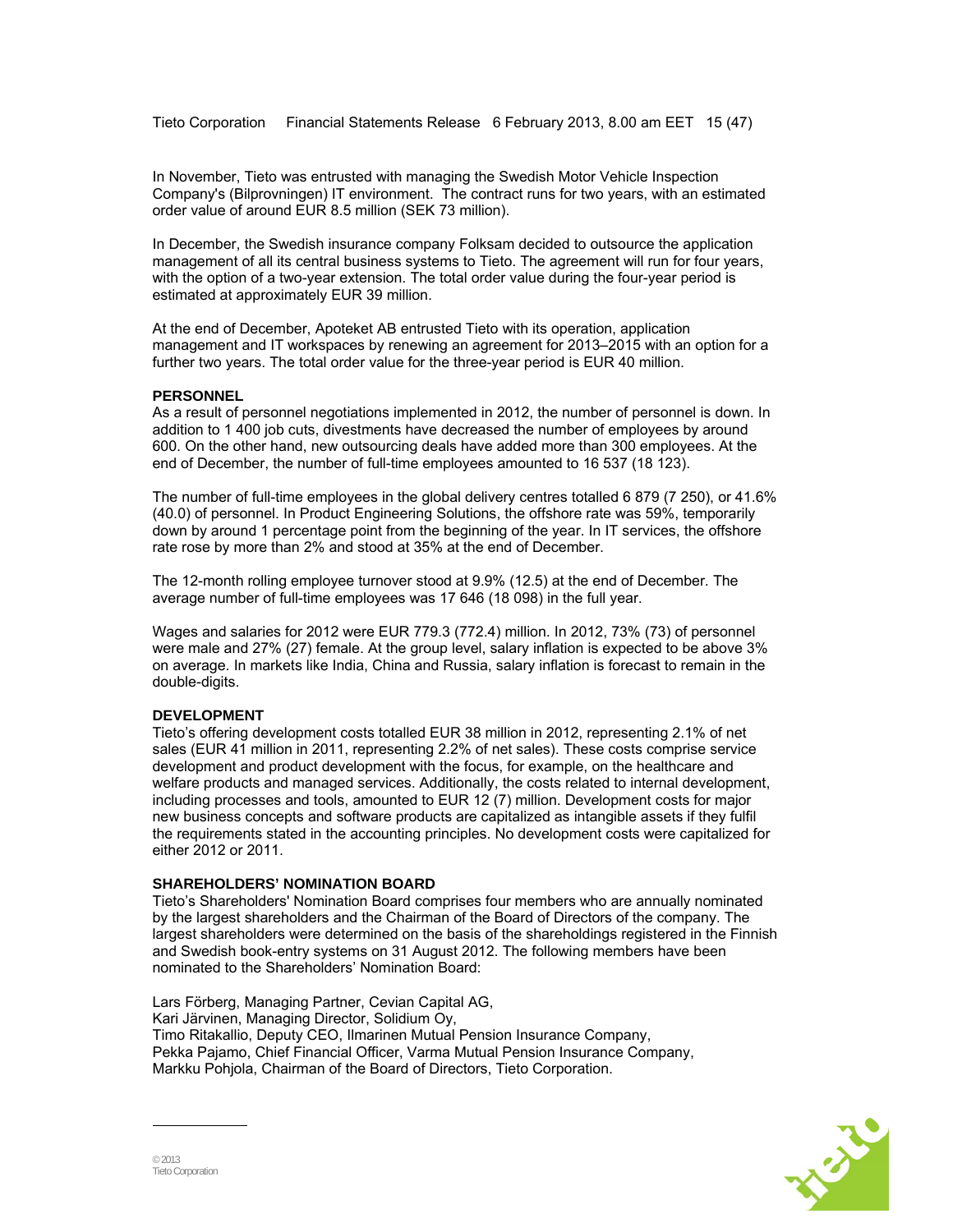Tieto Corporation Financial Statements Release 6 February 2013, 8.00 am EET 16 (47)

#### **BOARD OF DIRECTORS**

The Annual General Meeting 2012 re-elected Kurt Jofs, Eva Lindqvist, Risto Perttunen, Markku Pohjola and Teuvo Salminen. In addition, Sari Pajari, Ilkka Sihvo and Jonas Synnergren were elected as new Board members.

## **MANAGEMENT**

Tieto revised its strategy in March 2012 and in the second half of 2012 made management appointments in order to ensure the execution of the strategy based on its new operating model. The composition of the new Leadership Team as of 1 January 2013 is the following:

Kimmo Alkio, President and CEO Per Johanson, Financial Services Industry Group Eva Gidlöf, Telecom, Media, Energy and Utilities Industry Group (also acting as legal country head for Sweden) Ari Järvelä, Manufacturing, Retail and Logistics Industry Group (also acting as legal country head for Finland) Satu Kiiskinen, Public, Healthcare and Welfare Industry Group (joined the company on 1 January, member of the Leadership Team as of 1 March) Ari Karppinen, Managed Services Service Line Henrik Sund, Consulting and System Integration Service Line Kolbjørn Haarr, New Markets (previously known as Central Europe and Russia) Antti Vasara, Product Engineering Services Lasse Heinonen, CFO Katariina Kravi, Human Resources

#### **SHARES AND SHARE-BASED INCENTIVES**

In 2012, a total of 222 497 Tieto new shares were subscribed for with the company's stock options 2006C, and a total of 246 889 shares with stock options 2009A. However, a total of 115 346 of the shares subscribed were registered on 18 January 2013. As a result of the subscriptions, the number of Tieto shares, registered by 31 December 2012, increased to 72 377 213 and the share capital to EUR 75 952 174.00.

The company had 25 642 registered shareholders at the end of 2012. Based on the ownership records of the Finnish and Swedish central securities depositories, 54% of Tieto's shares were held by Finnish and 4% by Swedish investors. In total, there were 23 928 retail investors in Finland and Sweden and they held 13.96% of Tieto's shares.

At the end of 2012, the number of shares in the company's possession totalled 553 700, representing 0.8% of the total number of shares and voting rights. The number of outstanding shares, excluding the treasury shares, was 71 823 513. There were no changes in the number of shares in the company's possession during 2012.

The share price rose by 35% in Helsinki and 31% in Stockholm during the year. At the same time, the OMX Helsinki Price Index rose by 8%. The OMX Stockholm Price Index was up by 12% in 2012. The total shareholder return totalled 41%.

In 2012, there were no announcements of changes in the company's shareholding.

Additional information regarding shares and shareholders is available at www.tieto.com/Investors/Shares.

## **DIVIDEND PROPOSAL**

The distributable funds of the Parent company amount to EUR 705 378 263.62, of which net profit for the current year amounts to EUR -13 394 243.31. The Board of Directors proposes a dividend of EUR 0.83 (0.75) per share for 2012. The dividend shall be paid to shareholders who on the proposed dividend record date, 28 March 2013, are recorded in the shareholders' register

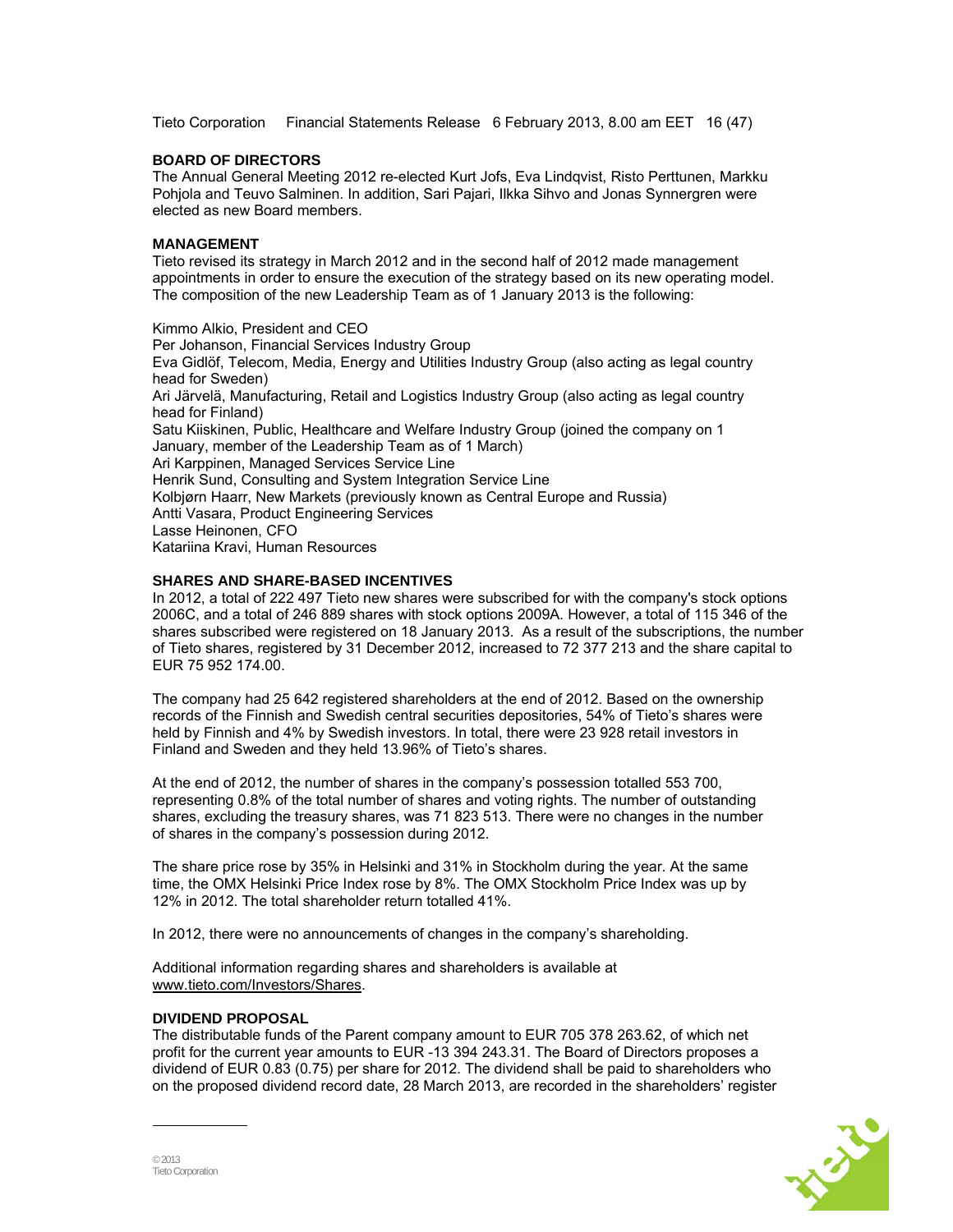Tieto Corporation Financial Statements Release 6 February 2013, 8.00 am EET 17 (47)

held by Euroclear Finland Ltd or the register of Euroclear Sweden AB. The proposed dividend payout does not endanger the solvency of the company.

#### **EVENTS AFTER THE PERIOD**

In February, Tieto agreed to sell the majority of its operations in Germany and Netherlands to the German industrial group Aurelius. Closing is expected to take place during the second quarter of 2013. Net sales of the divested businesses amounted to over EUR 110 million in 2012. German businesses were loss-making in 2012 and the divestment will improve Tieto's operating margin of underlying business by some 0.5 percentage points based on 2012 performance. Tieto booked about EUR 30 million in impairment in the fourth-quarter 2012. The divested business operations, including around 900 employees in total, will be transferred to the new owner at the time of closing. The divestment excludes Tieto´s global businesses and customers, i.e. the forest-industry business in Germany, the energy-industry business in Netherlands, Product Engineering resources for global customers and selective other global roles.

Between 7 December and 31 December 2012, a total of 111 846 Tieto Corporation new shares have been subscribed for with the company's stock options 2006C, and a total of 3 500 shares with stock options 2009A. As a result of the subscriptions, the number of Tieto shares increased to 72 492 559 and the share capital to EUR 76 064 020.00. The shares subscribed for under the stock options were registered in the Trade Register on 18 January 2013.

#### **NEAR-TERM RISKS AND UNCERTAINTIES**

The slowdown of European economies might lead to a downturn in the IT services market as well. Although the share of the company's net sales accounted for by some large customers has decreased somewhat during 2012, the company's net sales development is still relatively sensitive to changes in the demand from these customers.

In the telecom sector, demand is relatively weak due to budget cuts made by some of Tieto's key customers. The challenging business environment in this area might have a negative impact on the company in the near term. However, the company has a proven track record of being agile in adjusting its operations when necessary.

The on-going organizational changes and restructuring within the company might create uncertainty among the company's personnel and pose risks related to the company's performance.

Price pressure might lead to weak profitability for IT service companies. Additionally, as is typical of the industry, the large size of individual deals may have a strong effect on growth. Negative development of prices and volumes might result in the need for further redundancies.

Typical risks faced by the IT service industry involve the quality of deliveries and related project overruns. Transitions to offshore delivery centres as well as the on-going organizational change pose risks of project losses and penalties.

#### **FULL-YEAR OUTLOOK FOR 2013**

Tieto expects its organic net sales development to be at the level of the IT services market growth, with the exception of weaker outlook in the telecom sector.

Tieto expects its profitability to continue to improve and full-year operating profit (EBIT) excluding one-off items to increase from the previous year's level (EUR 137.1 million in 2012).

### **Auditing**

The full-year figures in this report are audited.

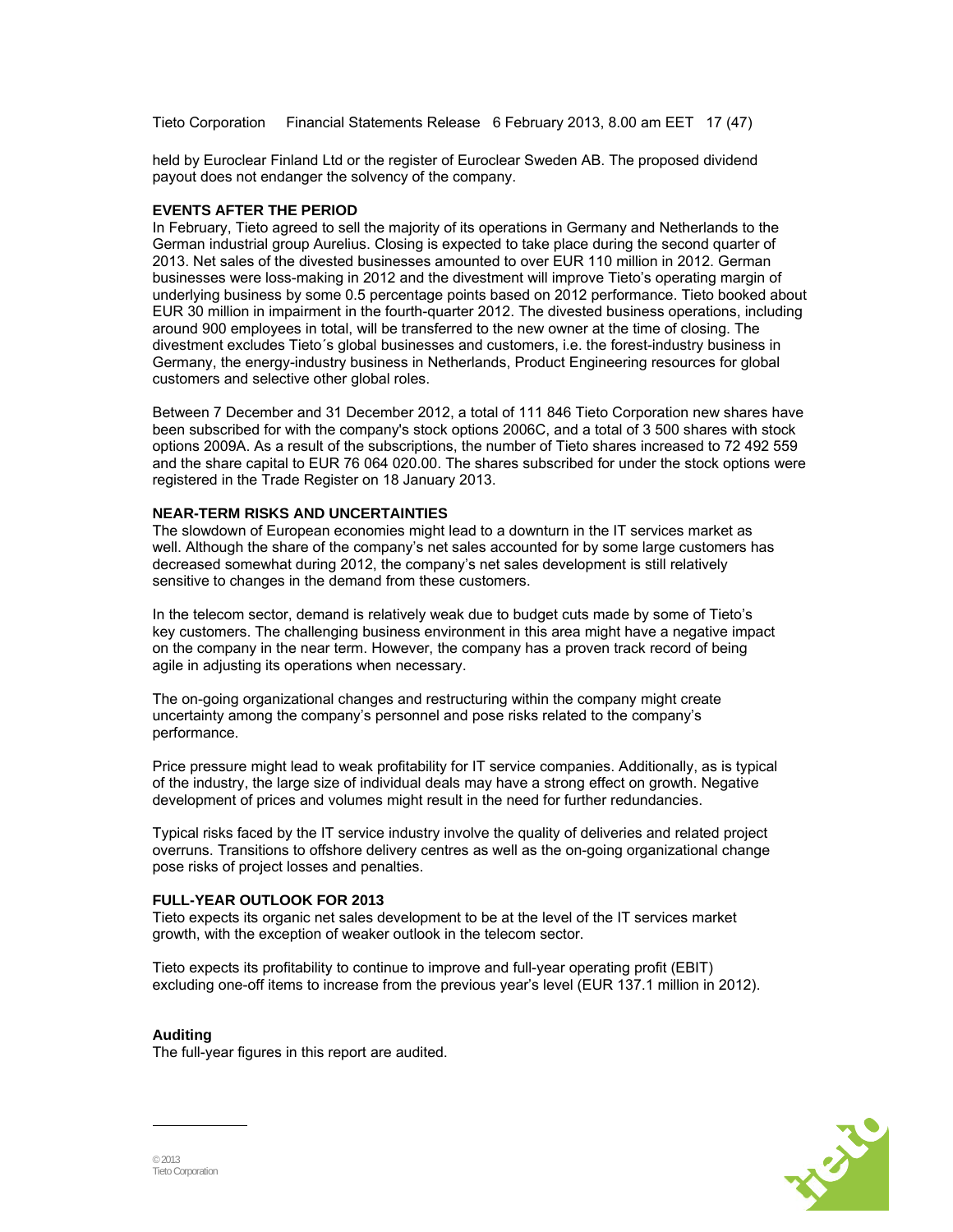Tieto Corporation Financial Statements Release 6 February 2013, 8.00 am EET 18 (47)

#### **Financial calendar 2013**

| Week 8/2013     | Annual Report 2012 on Tieto's website |
|-----------------|---------------------------------------|
| 25 March 2013   | Annual General Meeting                |
| 25 April 2013   | Interim report $1/2013$ (8.00 am EET) |
| 19 July 2013    | Interim report 2/2013 (8.00 am EET)   |
| 23 October 2013 | Interim report $3/2013$ (8.00 am EET) |

#### **Accounting policies in 2012**

When preparing these financial statements, the Group has followed the same accounting policies as in the annual financial statements for 2011 except for the effect of changes required by the adoption of the following amendments to existing standards, which have no material impact on the Group's financial statements:

- IFRS 7 (Amendments), 'Disclosures Transfers of financial assets'.
- IAS 12 (Amendment), 'Income taxes'.

The following new standards, amendments and interpretations will be adopted by the Group in 2013:

- IAS 1 (Amendment), 'Financial statement presentation' regarding other comprehensive income.
- IAS 19 (Amendment), 'Employee benefits'. This amendment eliminates the corridor approach and calculates finance costs on a net funding basis. All actuarial profits and losses must be accounted for immediately in other comprehensive income. The management estimates the net pension liability to increase by around EUR 39 million, but with only a minor impact on operating margin (EBIT).
- The following changes will not currently have any impact on the Group's financial statements
	- IFRS 7 (Amendment) 'Financial instruments: Disclosures of offsetting financial assets and financial liabilities
	- IFRS 13, 'Fair value measurement'.
	- IFRIC 20, 'Stripping costs in the production phase of a surface mine'.

The following new standards and amendments will be adopted by the Group in 2014:

- IFRS 11, 'Joint arrangements'. The standard is a more realistic reflection of joint arrangements as it focuses on the rights and obligations of the arrangement rather than its legal form. There are two types of joint arrangement: joint operations and joint ventures. Joint operations arise where a joint operator has rights to the assets and obligations relating to the arrangement and hence accounts for its share of assets, liabilities, revenue and expenses. Joint ventures arise where the joint operator has a right to the net assets of the arrangement and hence equity accounts for its interest. Proportional consolidation of joint ventures is no longer allowed. The equity accounting will decrease the Group net sales by around 5% and the operating margin (EBIT) will slightly increase, but the net profit for the period will not be impacted.
- The following changes do not currently have any impact on the Group's financial statements:
	- IFRS 10, 'Consolidated financial statements'.
	- IFRS 12, 'Disclosures of interests in other entities'.
	- IAS 27 (revised 2011), 'Separate financial statements'.
	- IAS 28 (revised 2011), 'Associates and joint ventures'.
	- Amendments to IFRSs 10, 11 and 12 on transition guidance for limiting the requirement to provide adjusted comparative information to only the preceding comparative period.
	- IAS 32 (Amendment) 'Offsetting financial assets and financial liabilities'

The following new standard will be adopted by the Group in 2015. However, the standard is still subject to EU endorsement. The management is assessing the impact of the change on the Group's financial statements.

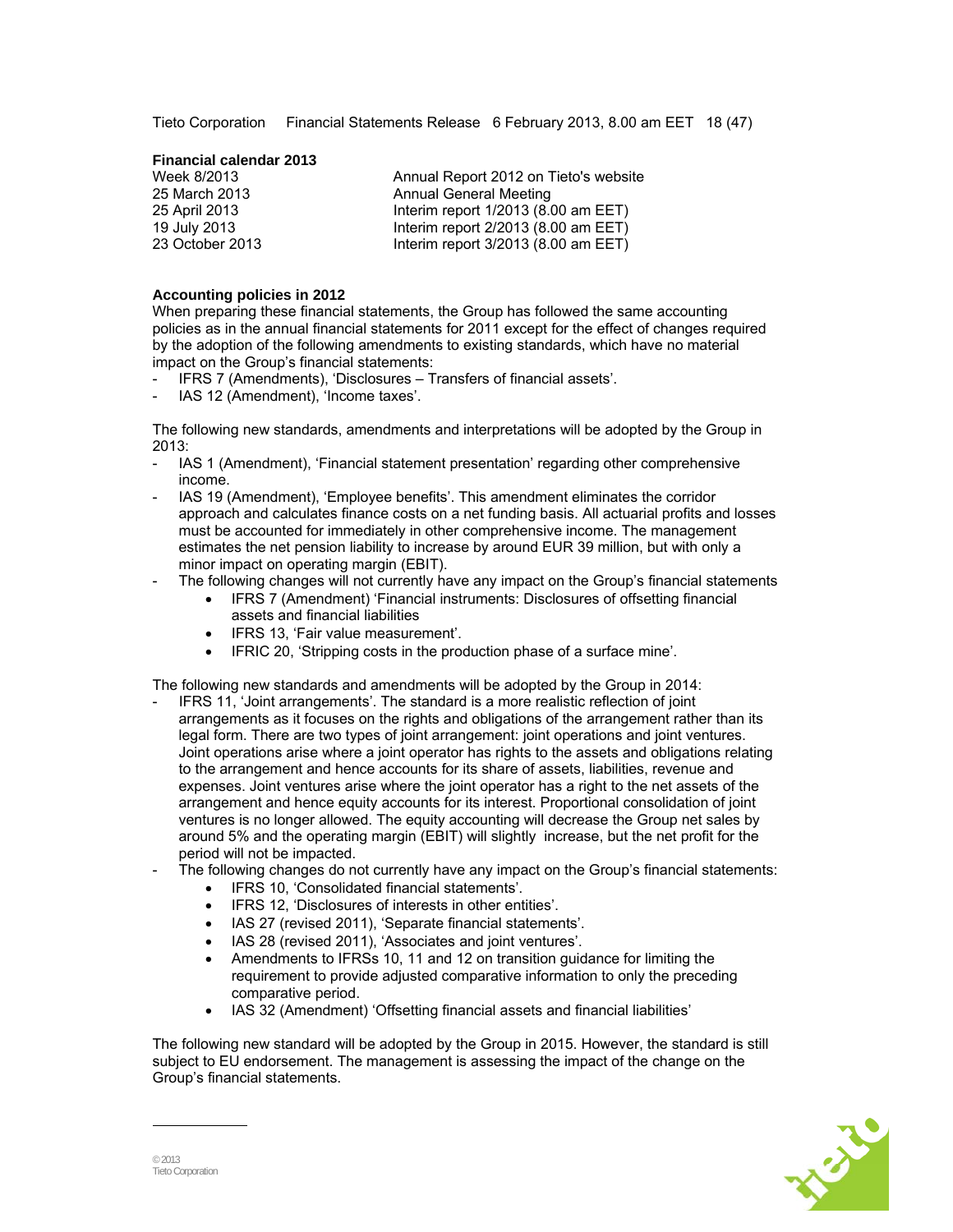Tieto Corporation Financial Statements Release 6 February 2013, 8.00 am EET 19 (47)

- IFRS 9, 'Financial instruments'. IFRS 9 is the first standard issued as part of a wider project to replace IAS 39. The standard retains but simplifies the mixed measurement model and establishes two primary measurement categories for financial assets: amortized cost and fair value. The basis of classification depends on the entity's business model and the contractual cash flow characteristics of the financial asset. The guidance in IAS 39 on impairment of financial assets and hedge accounting continues to apply.

The accounting policies will be described in more detail in the annual financial statements for the year ended on 31 December 2012.

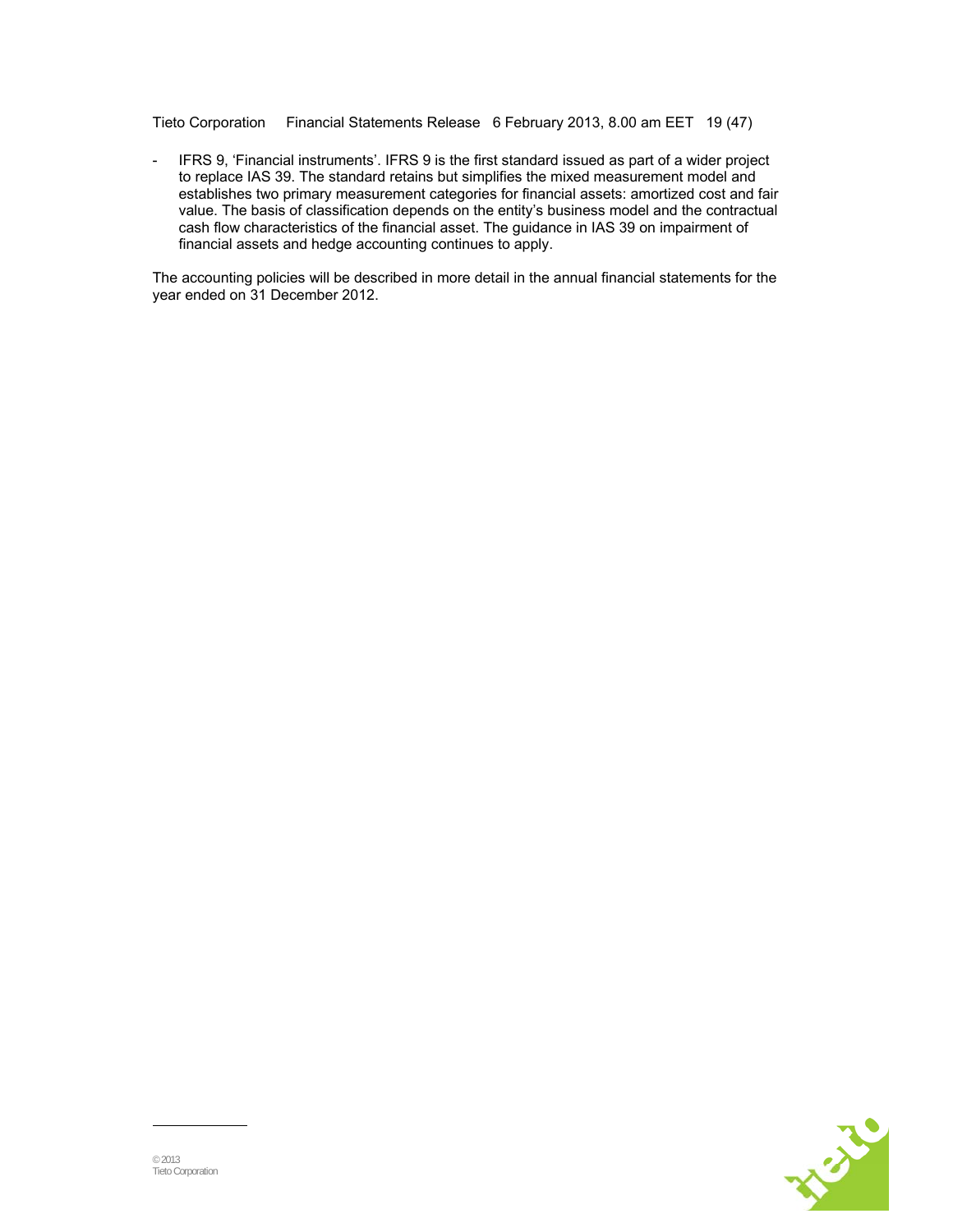Tieto Corporation Financial Statements Release 6 February 2013, 8.00 am EET 20 (47)

## **Key figures**

|                                                 | 2012      | 2011      | 2012 | 2012    | 2012 | 2012     | 2011     |
|-------------------------------------------------|-----------|-----------|------|---------|------|----------|----------|
|                                                 | $10 - 12$ | $10 - 12$ | 7-9  | $4-6$   | 1-3  | $1 - 12$ | $1 - 12$ |
| Earnings per share, EUR                         |           |           |      |         |      |          |          |
| - basic                                         | $-0.26$   | 0.18      | 0.32 | $-0.10$ | 0.45 | 0.41     | 0.84     |
| - diluted                                       | $-0.26$   | 0.18      | 0.32 | $-0.10$ | 0.45 | 0.41     | 0.84     |
| Equity per share, EUR                           | 7.75      | 7.90      | 8.06 | 7.60    | 7.69 | 7.75     | 7.90     |
|                                                 |           |           |      |         |      |          |          |
| Return on equity, rolling 12 month, %           | 5.3       | 10.7      | 10.7 | 11.2    | 14.7 | 5.3      | 10.7     |
| Return on capital employed, rolling 12 month, % | 12.5      | 18.3      | 17.6 | 17.4    | 20.8 | 12.5     | 18.3     |
| Equity ratio, %                                 | 49.5      | 46.4      | 50.4 | 45.8    | 44.7 | 49.5     | 46.4     |
| Interest-bearing net debt, EUR million          | 23.9      | 82.7      | 59.0 | 80.0    | 11.7 | 23.9     | 82.7     |
| Gearing, %                                      | 4.3       | 14.6      | 10.2 | 14.7    | 2.1  | 4.3      | 14.6     |
| Investments, EUR million                        | 19.3      | 13.8      | 15.6 | 13.6    | 14.4 | 62.9     | 103.6    |

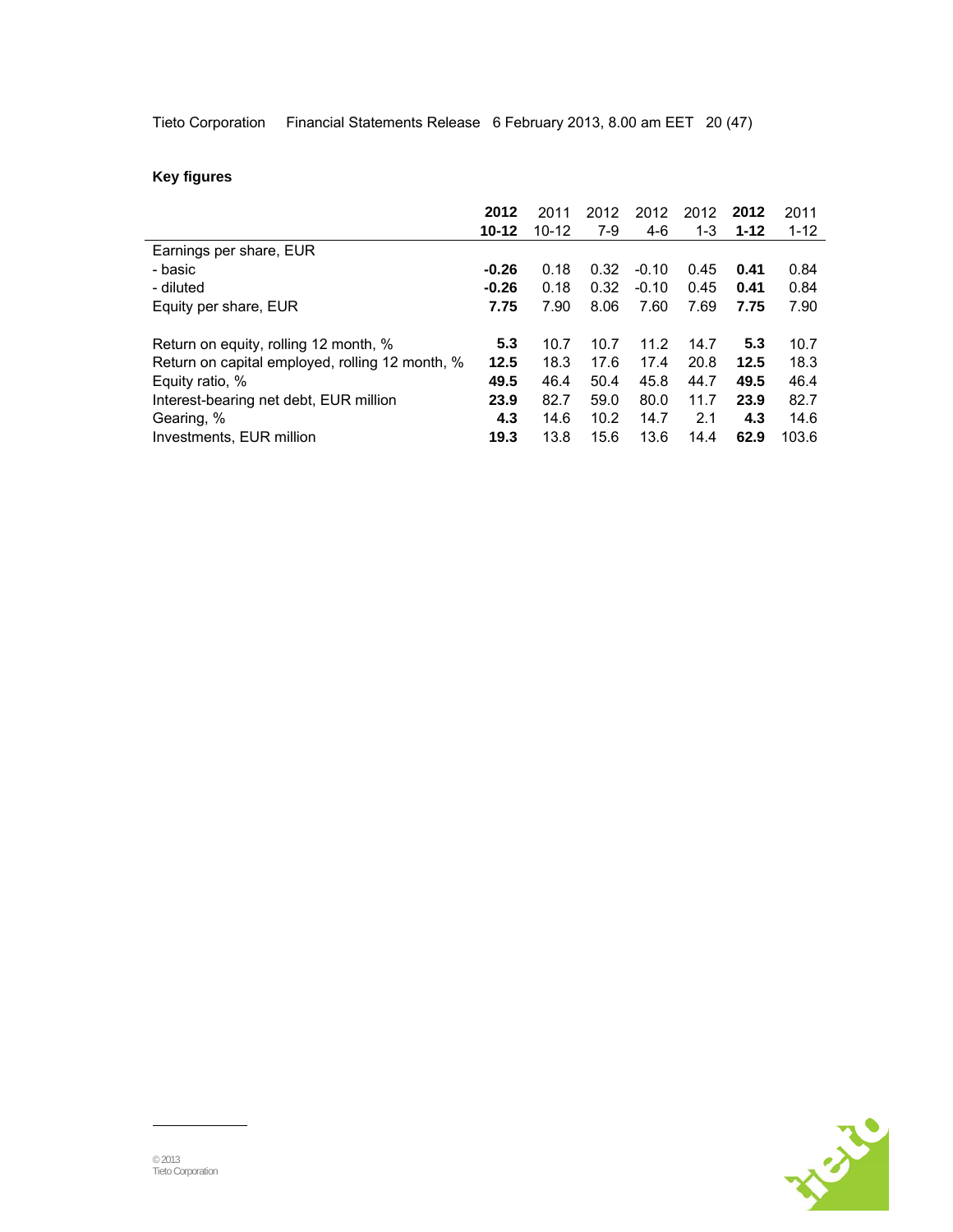Tieto Corporation Financial Statements Release 6 February 2013, 8.00 am EET 21 (47)

### **Number of shares**

|                                                                    | 2012<br>$10 - 12$ | 2012<br>$7-9$      | 2012<br>$4-6$      | 2012<br>$1 - 3$ | 2012<br>$1 - 12$ |
|--------------------------------------------------------------------|-------------------|--------------------|--------------------|-----------------|------------------|
| Outstanding shares, end of period                                  |                   |                    |                    |                 |                  |
| <b>Basic</b>                                                       | 71 823 513        | 71 784 293         | 71 721 167         | 71 469 473      | 71 823 513       |
| <b>Diluted</b>                                                     | 72 579 951        | 72 067 408         | 71 966 580         | 71 873 088      | 72 532 449       |
| Outstanding shares, average                                        |                   |                    |                    |                 |                  |
| <b>Basic</b>                                                       | 71 789 409        | 71 723 225         | 71 652 870         | 71 469 473      | 71 659 278       |
| <b>Diluted</b>                                                     | 72 177 229        | 72 025 634         | 71 954 736         | 71 873 088      | 72 009 960       |
| Company's possession of its own shares                             |                   |                    |                    |                 |                  |
| End of period                                                      | 553 700           | 553 700            | 553 700            | 553 700         | 553 700          |
| Average                                                            | 553 700           | 553 700            | 553 700            | 553 700         | 553 700          |
|                                                                    |                   | 2011<br>$10 - 12$  | 2011<br>$1 - 12$   |                 |                  |
|                                                                    |                   |                    |                    |                 |                  |
| Outstanding shares, end of period<br>Basic                         |                   | 71 469 473         | 71 469 473         |                 |                  |
| <b>Diluted</b>                                                     |                   | 71 623 329         | 71 656 129         |                 |                  |
| Outstanding shares, average<br>Basic                               |                   | 71 469 473         | 71 469 473         |                 |                  |
|                                                                    |                   |                    |                    |                 |                  |
| <b>Diluted</b>                                                     |                   | 71 623 329         | 71 656 129         |                 |                  |
| Company's possession of its own shares<br>End of period<br>Average |                   | 553 700<br>553 700 | 553 700<br>553 700 |                 |                  |

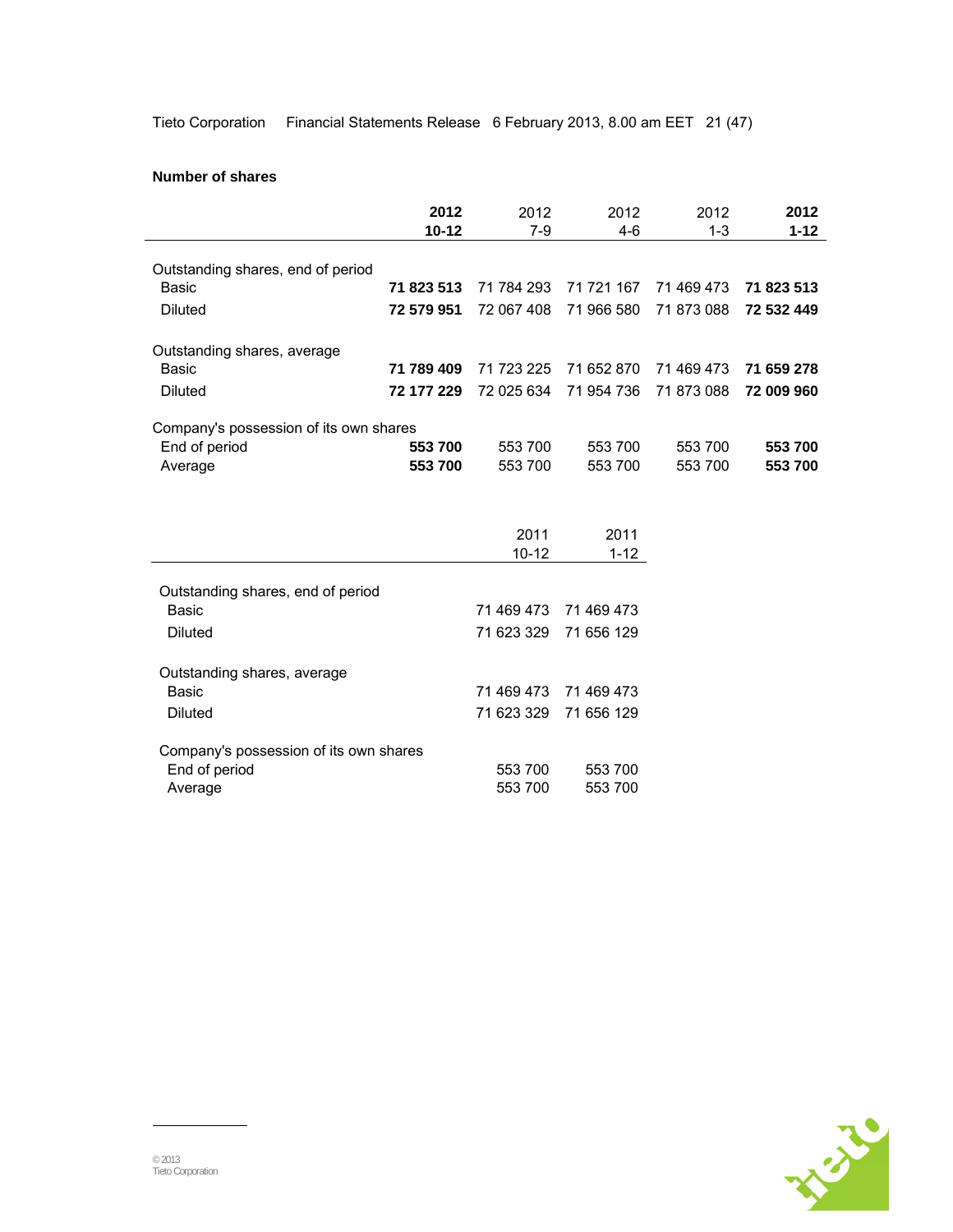Tieto Corporation Financial Statements Release 6 February 2013, 8.00 am EET 22 (47)

## **Income statement, EUR million**

|                                            | 2012      | 2011      | 2012     | 2011     | Change       |
|--------------------------------------------|-----------|-----------|----------|----------|--------------|
|                                            | $10 - 12$ | $10 - 12$ | $1 - 12$ | $1 - 12$ | %            |
| Net sales                                  | 478.6     | 489.7     | 1825.3   | 1828.1   | $\mathbf{0}$ |
| Other operating income                     | 5.3       | 2.9       | 27.2     | 9.0      | 202          |
| Employee benefit expenses                  | 282.4     | 268.8     | 1 090.7  | 1 0 28.7 | 6            |
| Depreciation, amortization and             |           |           |          |          |              |
| impairment charges                         | 55.1      | 28.7      | 119.1    | 96.5     | 23           |
| Other operating expenses                   | 154.7     | 169.0     | 581.4    | 613.8    | -5           |
| Operating profit (EBIT)                    | $-8.3$    | 26.1      | 61.3     | 98.1     | $-38$        |
| Interest and other financial income        | 1.7       | 2.4       | 9.6      | 9.9      | $-3$         |
| Interest and other financial expenses      | $-2.6$    | $-4.1$    | $-14.7$  | $-17.1$  | $-14$        |
| Net exchange losses/gains                  | 0.2       | $-0.4$    | 0.5      | 0.4      | 25           |
| Profit before taxes                        | $-9.0$    | 24.0      | 56.7     | 91.3     | $-38$        |
| Income taxes                               | $-9.5$    | $-11.5$   | $-27.3$  | $-31.4$  | $-13$        |
| Net profit for the period                  | $-18.5$   | 12.5      | 29.4     | 59.9     | -51          |
|                                            |           |           |          |          |              |
| Net profit for the period attributable to  |           |           |          |          |              |
| Shareholders of the Parent company         | $-18.5$   | 12.5      | 29.4     | 59.9     | -51          |
| Non-controlling interest                   | 0.0       | 0.0       | 0.0      | 0.0      |              |
|                                            | $-18.5$   | 12.5      | 29.4     | 59.9     | $-51$        |
| Earnings per share attributable to the     |           |           |          |          |              |
| shareholders of the Parent company, EUR    |           |           |          |          |              |
|                                            |           |           |          |          |              |
| Basic                                      | $-0.26$   | 0.18      | 0.41     | 0.84     | -51          |
| <b>Diluted</b>                             | $-0.26$   | 0.18      | 0.41     | 0.84     | $-51$        |
|                                            |           |           |          |          |              |
| Statement of comprehensive income,         |           |           |          |          |              |
| <b>EUR million</b>                         |           |           |          |          |              |
|                                            |           |           |          |          |              |
| Net profit for the period                  | $-18.5$   | 12.5      | 29.4     | 59.9     | -51          |
| Translation difference from net investment |           |           |          |          |              |
| in subsidiaries (net of tax)               | $-2.4$    | 6.2       | 6.9      | 1.0      | 590          |
| <b>Translation differences</b>             | $-2.8$    | $-1.0$    | 0.6      | $-4.9$   | $-112$       |
| Cash flow hedges                           | $-0.4$    | $-1.3$    | 1.9      | $-1.7$   | $-212$       |
| Total comprehensive income                 | $-24.1$   | 16.4      | 38.8     | 54.3     | -29          |
|                                            |           |           |          |          |              |
| Total comprehensive income attributable to |           |           |          |          |              |
| Shareholders of the Parent company         | $-24.1$   | 16.4      | 38.8     | 54.3     | $-29$        |
| Non-controlling interest                   | 0.0       | 0.0       | 0.0      | 0.0      |              |
|                                            | $-24.1$   | 16.4      | 38.8     | 54.3     | $-29$        |

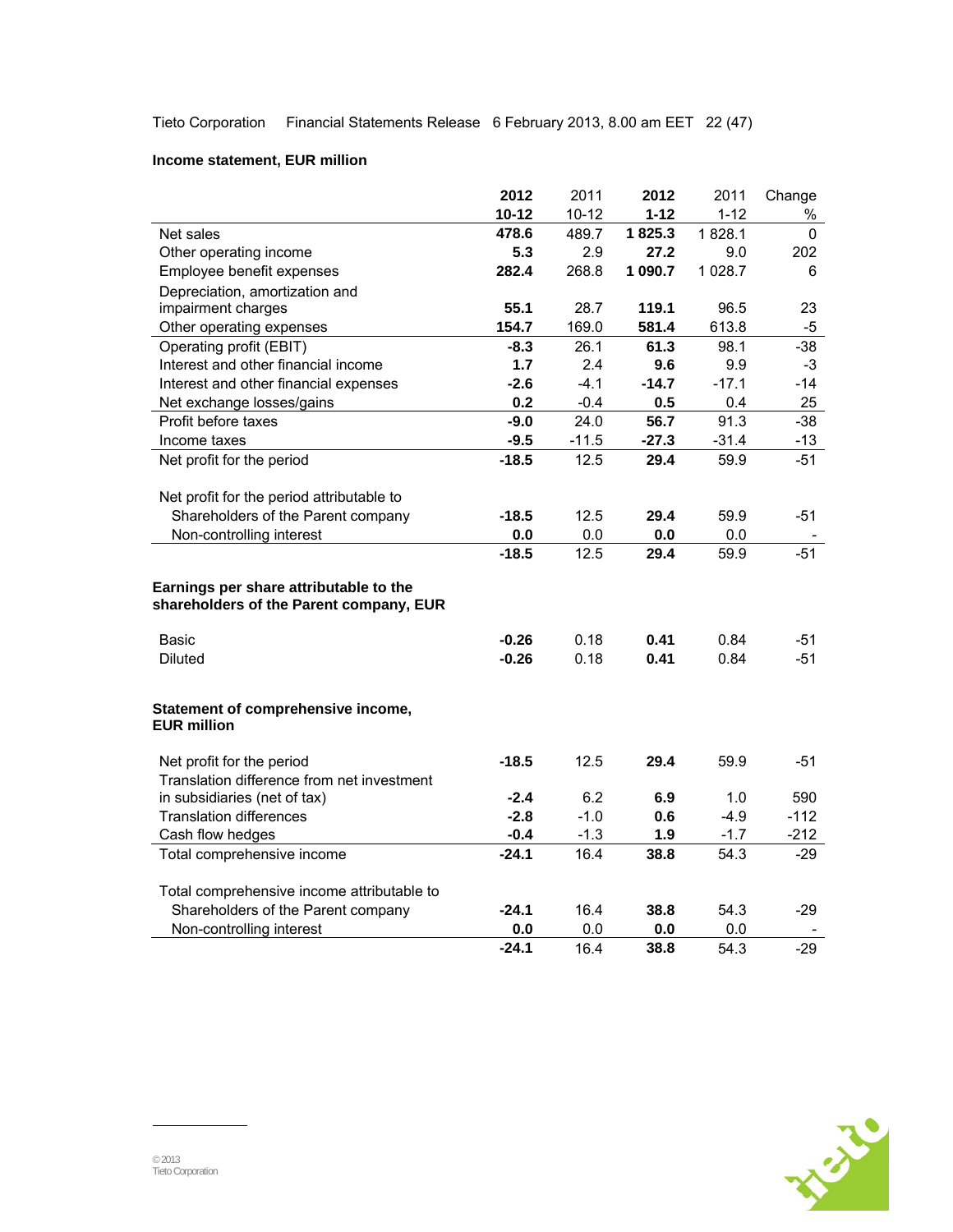# **Balance sheet, EUR million**

|                                         | 2012    | 2011    | Change                   |
|-----------------------------------------|---------|---------|--------------------------|
|                                         | 31 Dec  | 31 Dec  | ℅                        |
|                                         |         |         |                          |
| Goodwill                                | 391.6   | 413.2   | -5                       |
| Other intangible assets                 | 55.5    | 77.1    | -28                      |
| Property, plant and equipment           | 99.3    | 103.2   | $-4$                     |
| Deferred tax assets                     | 25.5    | 49.4    | $-48$                    |
| Finance lease receivables               | 5.5     | 3.4     | 62                       |
| Other interest-bearing receivables      | 0.9     |         |                          |
| Available-for-sale financial assets     | 0.8     | 0.8     | 0                        |
| Total non-current assets                | 579.1   | 647.1   | $-11$                    |
| Trade and other receivables             | 456.2   | 469.6   | -3                       |
| Pension benefit assets                  | 10.9    | 9.5     | 15                       |
| Finance lease receivables               | 2.8     | 1.7     | 65                       |
| Other interest-bearing receivables      | 1.1     |         |                          |
| Current income tax receivables          | 4.0     | 14.8    | $-73$                    |
| Cash and cash equivalents               | 86.7    | 95.8    | -9                       |
| Total current assets                    | 561.7   | 591.4   | -5                       |
| Assets classified as held for sale      | 44.8    | 41.4    | $\overline{\phantom{a}}$ |
| <b>Total assets</b>                     | 1 185.6 | 1 279.9 | $-7$                     |
|                                         |         |         |                          |
| Share capital, share issue              |         |         |                          |
| premiums and other reserves             | 117.3   | 114.8   | 2                        |
| Share issue based on stock options      | 1.2     |         |                          |
| Retained earnings                       | 437.6   | 449.8   | -3                       |
| Parent shareholders' equity             | 556.1   | 564.6   | $-2$                     |
| Non-controlling interest                | 0.2     | 0.2     | 0                        |
| <b>Total equity</b>                     | 556.3   | 564.8   | $-2$                     |
|                                         |         |         |                          |
| Loans                                   | 4.0     | 117.9   | $-97$                    |
| Deferred tax liabilities                | 27.7    | 37.9    | $-27$                    |
| Provisions                              | 6.0     | 7.0     | $-14$                    |
| Pension obligations                     | 6.8     | 23.4    | $-71$                    |
| Other non-current liabilities           | 4.1     | 4.9     | $-16$                    |
| Total non-current liabilities           | 48.6    | 191.1   | $-75$                    |
| Trade and other payables                | 377.5   | 390.4   | $-3$                     |
| Current income tax liabilities          | 5.1     | 9.2     | -45                      |
| Provisions                              | 32.8    | 30.1    | 9                        |
| Loans                                   | 116.8   | 65.7    | 78                       |
| <b>Total current liabilities</b>        | 532.2   | 495.4   | 7                        |
| Liabilities classified as held for sale | 48.5    | 28.6    |                          |
| <b>Total equity and liabilities</b>     | 1 185.6 | 1 279.9 | $-7$                     |

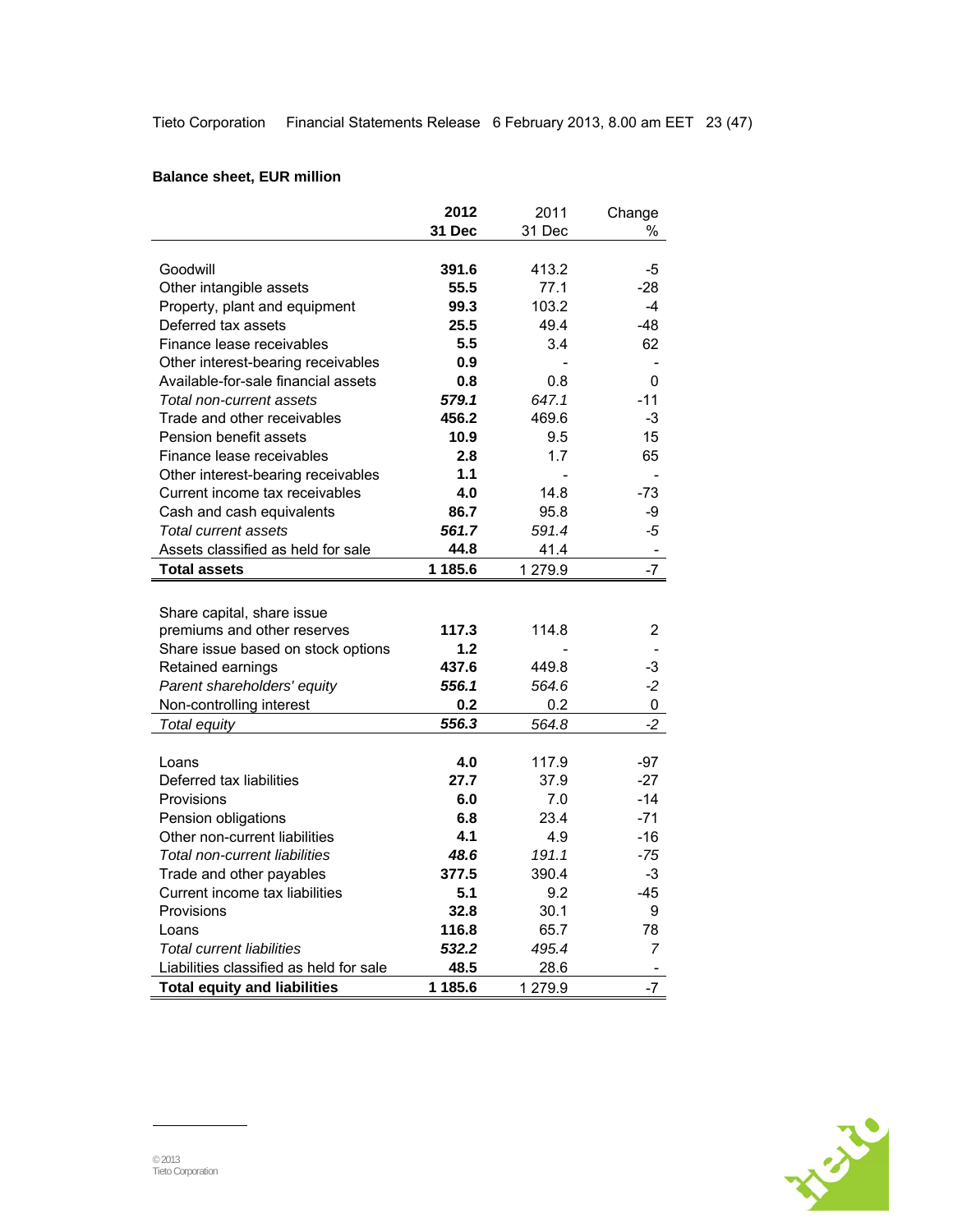Tieto Corporation Financial Statements Release 6 February 2013, 8.00 am EET 24 (47)

|                                                 | 2012   | 2011   | Change | 2012   | 2012   | 2012   |
|-------------------------------------------------|--------|--------|--------|--------|--------|--------|
|                                                 | 31 Dec | 31 Dec | $\%$   | 30 Sep | 30 Jun | 31 Mar |
|                                                 |        |        |        |        |        |        |
| Accounts receivable                             | 340.6  | 354.7  | -4     | 339.5  | 355.6  | 335.4  |
| Other working capital receivables               | 103.5  | 111.8  | $-7$   | 124.1  | 130.9  | 119.7  |
| Working capital receivables included in assets  | 444.1  | 466.5  | -5     | 463.6  | 486.5  | 455.1  |
|                                                 |        |        |        |        |        |        |
| Accounts payable                                | 86.6   | 96.9   | $-11$  | 75.7   | 83.6   | 81.5   |
| Personnel related accruals                      | 157.3  | 144.6  | 9      | 141.2  | 163.6  | 159.7  |
| Other working capital liabilities               | 173.5  | 186.8  | $-7$   | 192.2  | 201.3  | 197.0  |
| Working capital liabilities included in current |        |        |        |        |        |        |
| liabilities                                     | 417.4  | 428.3  | -3     | 409.1  | 448.5  | 438.2  |
|                                                 |        |        |        |        |        |        |
| Net working capital in the balance sheet        | 26.7   | 38.2   | $-30$  | 54.5   | 38.0   | 16.9   |

## **Net working capital in the balance sheet, EUR million**

Working capital receivables EUR 36.5 million and working capital liabilities EUR 32.9 million are classified as held for sale end December 2012.

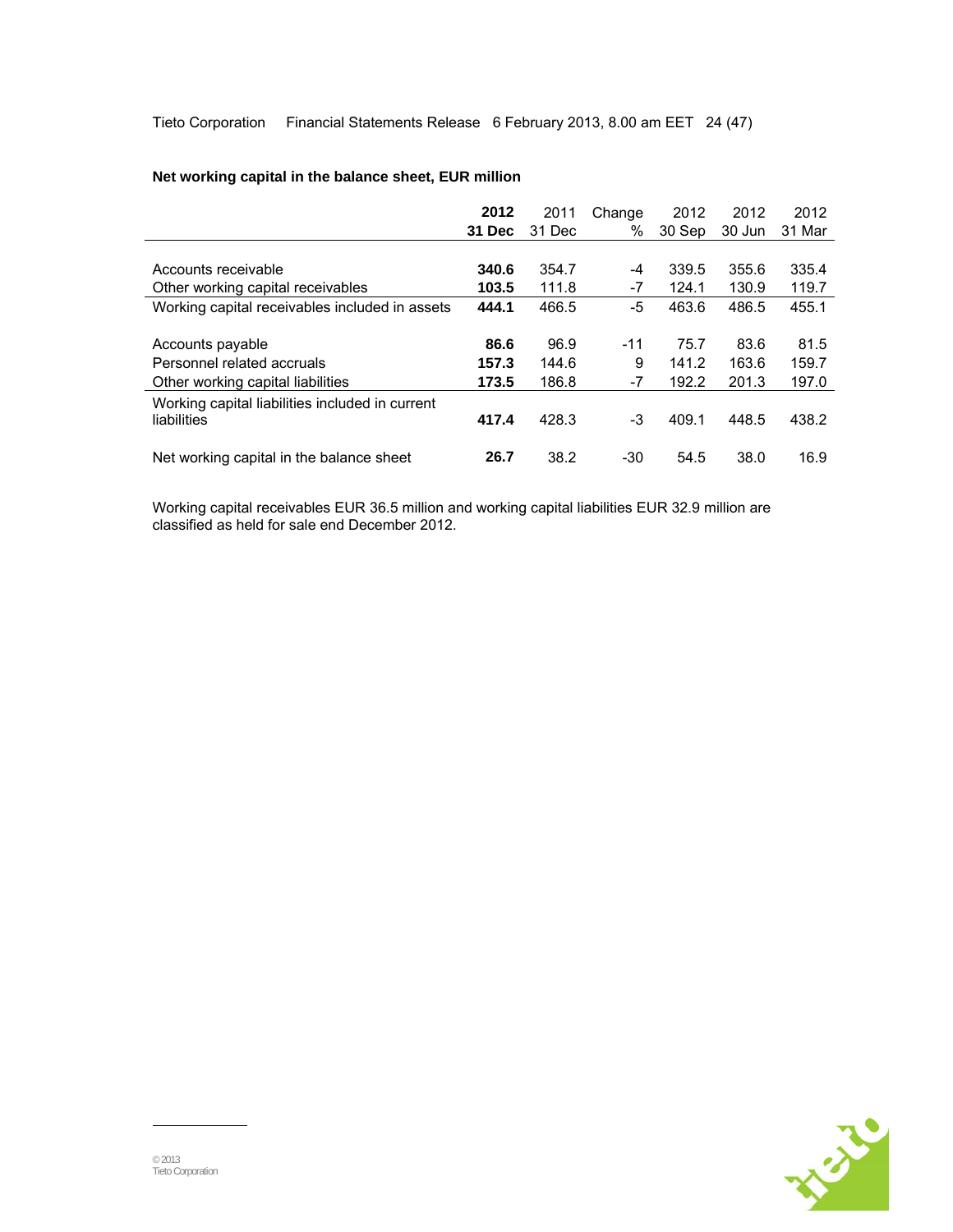Tieto Corporation Financial Statements Release 6 February 2013, 8.00 am EET 25 (47)

## **Cash flow, EUR million**

|                                                                   | 2012      | 2011          | 2012           | 2012              | 2012              | 2012              | 2011              |
|-------------------------------------------------------------------|-----------|---------------|----------------|-------------------|-------------------|-------------------|-------------------|
|                                                                   | $10 - 12$ | $10 - 12$     | $7-9$          | $4 - 6$           | $1 - 3$           | $1 - 12$          | $1 - 12$          |
|                                                                   |           |               |                |                   |                   |                   |                   |
| Cash flow from operations                                         |           |               |                |                   |                   |                   |                   |
| Net profit                                                        | $-18.5$   | 12.5          | 22.7           | $-6.8$            | 32.0              | 29.4              | 59.9              |
| Adjustments                                                       |           |               |                |                   |                   |                   |                   |
| Depreciation. amortization and                                    |           |               |                |                   |                   |                   |                   |
| impairment charges                                                | 55.1      | 28.7          | 21.8           | 21.0              | 21.2              | 119,1             | 96.5              |
| Share-based payments                                              | 0.3       | 0.7           | 0.2            | 0.6               | 0.8               | 1.9               | 2,9               |
| Profit/loss on sale of fixed assets                               |           |               |                |                   |                   |                   |                   |
| and shares                                                        | 1.0       | 0.5           | 0.0            | 0.0               | $-15.4$           | $-14.4$           | 1.1               |
| Other adjustments                                                 | $-2.3$    | 2.2           | 1.5            | 0.6               | $-1.4$            | $-1.6$            | 0.3               |
| Net financial expenses                                            | 0.7       | 2.1           | 0.1            | 1.7               | 2.1               | 4.6               | 6.8               |
| Income taxes                                                      | 9.5       | 11.5          | 8.8            | 1.4               | 7.6               | 27.3              | 31.4              |
| Change in net working capital                                     | 27.0      | $-5.1$        | $-14.3$        | $-18.0$           | 16.8              | 11.5              | $-40.5$           |
| Cash generated from operations                                    | 72.8      | 53.1          | 40.8           | 0.5               | 63.7              | 177.8             | 158.4             |
| Net financial expenses paid                                       | $-4.5$    | $-5.2$        | 0.2            | 0.4               | $-1.3$            | $-5.2$            | $-7.9$            |
| Income taxes paid                                                 | $-7.7$    | $-4.2$        | $-4.7$         | $-4.7$            | 6.4               | $-10.7$           | $-27.3$           |
| Net cash flow from operations                                     | 60,6      | 43.7          | 36.3           | $-3.8$            | 68.8              | 161.9             | 123.2             |
|                                                                   |           |               |                |                   |                   |                   |                   |
| Cash flow from investing activities                               |           |               |                |                   |                   |                   |                   |
| Acquisition of Group companies and                                |           |               | $-0.1$         |                   |                   |                   |                   |
| business operations, net of cash acquired<br>Capital expenditures | $-19.4$   | $-13.5$       | $-12.1$        | $-0.1$<br>$-13.4$ | $-0.3$<br>$-14.2$ | $-0.5$<br>$-59.1$ | $-0,5$<br>$-56.1$ |
|                                                                   |           |               |                |                   |                   |                   |                   |
| Disposal of Group companies and business                          |           |               |                |                   |                   |                   |                   |
| operations, net of cash disposed                                  | $-0.5$    | 0.0           | 0.0            | 1.5               | 17.7              | 18.7              | 0,0               |
| Sales of fixed assets                                             | $-0.6$    | 0.0           | 0.1            | 0.2               | 0.0               | $-0.3$            | 0,1               |
| Change in loan receivables                                        | $-1.9$    | 2.2           | $-3.7$         | 0.2<br>$-11.6$    | 0.3<br>3.5        | $-5.1$            | 1.4               |
| Net cash used in investing activities                             | $-22.4$   | $-11.3$       | $-15.8$        |                   |                   | $-46.3$           | $-55.1$           |
| Cash flow from financing activities                               |           |               |                |                   |                   |                   |                   |
| Dividends paid                                                    |           | $-0.0$        | $\overline{a}$ | $-53.7$           |                   | $-53.7$           | $-50.0$           |
| Exercise of stock options                                         | 0.4       | $\frac{1}{2}$ | 0.6            | 1.3               | 0.5               | 2.8               |                   |
| Payments of finance lease liabilities                             | $-0.6$    | $-0.5$        | $-2.6$         | $-0.5$            | $-0.6$            | $-4.3$            | $-5.8$            |
| Change in interest-bearing liabilities                            | $-2.5$    | $-3.4$        | $-53.3$        | $-3.3$            | $-3.6$            | $-62.7$           | $-13,4$           |
| Net cash used in financing activities                             | $-2,7$    | $-3.9$        | $-55.3$        | $-56.2$           | $-3.7$            | $-117.9$          | $-69.2$           |
|                                                                   |           |               |                |                   |                   |                   |                   |
| Change in cash and cash equivalents                               | 35.5      | 28.5          | $-34.8$        | $-71.6$           | 68.6              | $-2.3$            | $-1.1$            |
|                                                                   |           |               |                |                   |                   |                   |                   |
| Cash and cash equivalents at the beginning                        |           |               |                |                   |                   |                   |                   |
| of period                                                         | 55.9      | 69.4          | 91.1           | 162.9             | 95.8              | 95.8              | 98.0              |
| Foreign exchange differences                                      | $-1.2$    | $-0.6$        | $-0.7$         | $-0.3$            | 0.0               | $-2.2$            | 0.4               |
| Assets classified as held for sale                                | $-3.5$    | $-1.5$        | 0.3            | 0.1               | $-1.5$            | $-4.6$            | $-1.5$            |
| Change in cash and cash equivalents                               | 35.5      | 28.5          | $-34.8$        | $-71.6$           | 68.6              | $-2.3$            | $-1.1$            |
| Cash and cash equivalents at the end of period                    | 86.7      | 95.8          | 55.9           | 91.1              | 162.9             | 86.7              | 95.8              |

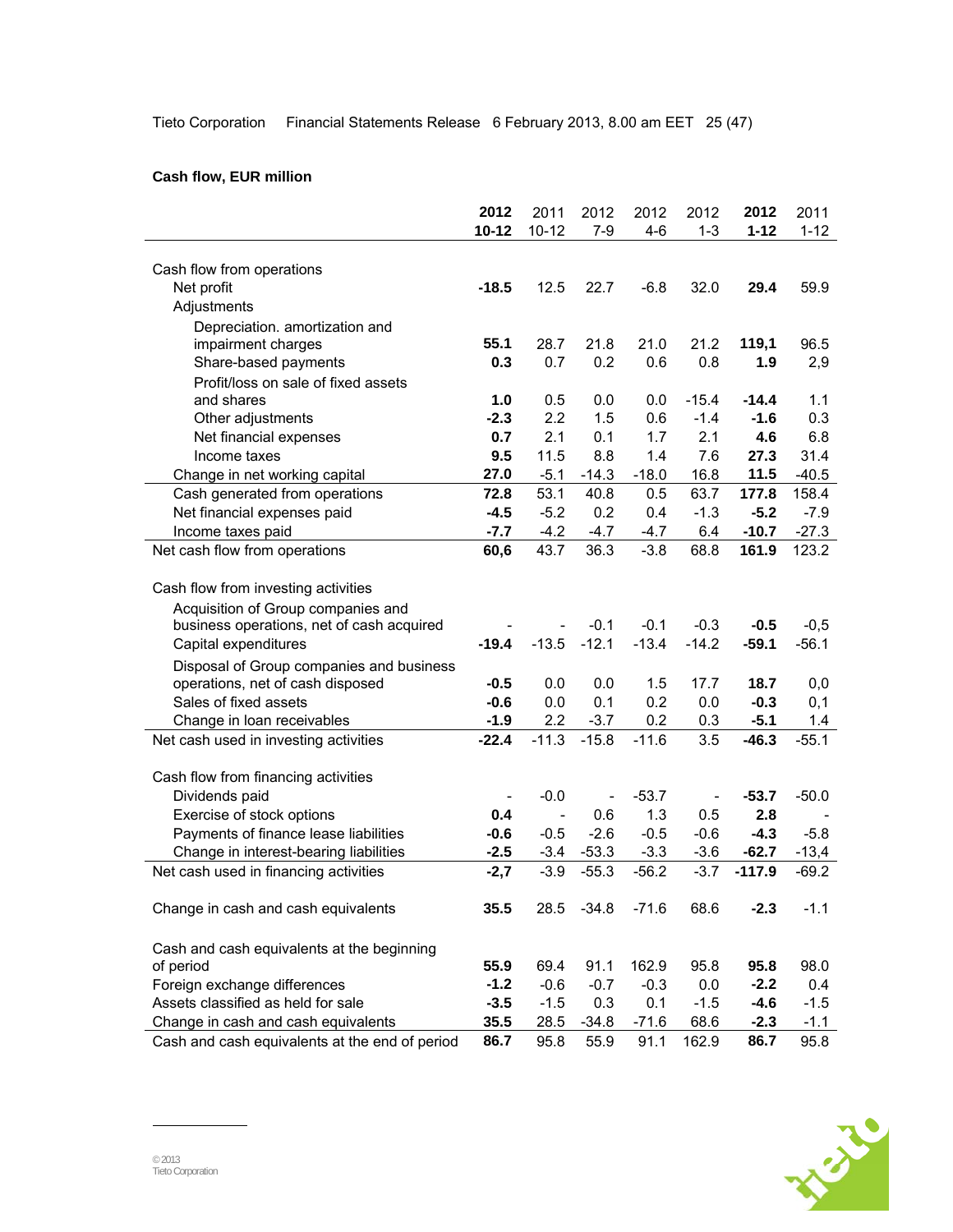## **Statement of changes in shareholders' equity, EUR million**

|                                                                                                                                                  |                       |                                                                            | Parent shareholders' equity |                                      |                             |                                                                               |                                     |                  | Non-<br>con-<br>trol-<br>ling<br>in-<br>ter-<br>est | To-<br>tal<br>eq-<br>ui-<br><u>ty</u> |
|--------------------------------------------------------------------------------------------------------------------------------------------------|-----------------------|----------------------------------------------------------------------------|-----------------------------|--------------------------------------|-----------------------------|-------------------------------------------------------------------------------|-------------------------------------|------------------|-----------------------------------------------------|---------------------------------------|
|                                                                                                                                                  | Share<br>capi-<br>tal | Share<br>issue<br>pre-<br>mi-<br>ums<br>and<br>other<br>re-<br>serv-<br>es | Own<br>shar-<br>es          | Trans-<br>lation<br>differ-<br>ences | Cash<br>flow<br>hedg-<br>es | $In-$<br>vest-<br>ed<br>unre-<br>strict-<br>ed<br>equ-<br>ity<br>re-<br>serve | Re-<br>tain-<br>ed<br>earn-<br>ings | Total            |                                                     |                                       |
| At 31 Dec 2010                                                                                                                                   | 75.8                  | 38.8                                                                       | $-11.6$                     | 21.5                                 | $-0.1$                      | 0.6                                                                           | 432.4                               | 557.4            | 0.1                                                 | 557.5                                 |
| Comprehensive<br>income<br>Net profit for the<br>period<br>Other compre-<br>hensive income<br>Translation differ-<br>ence from net<br>investment |                       |                                                                            |                             |                                      |                             |                                                                               | 59.9                                | 59.9             | 0.0                                                 | 59.9                                  |
| in subsidiaries<br>(net of tax)<br>Translation                                                                                                   |                       |                                                                            |                             |                                      |                             |                                                                               | 1.0                                 | 1.0              |                                                     | 1.0                                   |
| difference<br>Cash flow hedges<br><b>Total compre-</b>                                                                                           |                       | 0.2                                                                        |                             | $-1.9$                               | $-1.7$                      |                                                                               | $-3.2$                              | $-4.9$<br>$-1.7$ |                                                     | $-4.9$<br>$-1.7$                      |
| hensive income                                                                                                                                   |                       | 0.2                                                                        |                             | $-1.9$                               | $-1.7$                      |                                                                               | 57.7                                | 54.3             | 0.0                                                 | 54.3                                  |
| <b>Transactions with</b><br>owners<br>Share-based pay-<br>ments recognized<br>against equity<br>Dividend                                         |                       |                                                                            |                             |                                      |                             |                                                                               | 2.9                                 | 2.9              |                                                     | 2.9                                   |
| Non-controlling                                                                                                                                  |                       |                                                                            |                             |                                      |                             |                                                                               | $-50.0$                             | $-50.0$          | 0.1                                                 | $-50.0$<br>0.1                        |
| interest<br><b>Total transactions</b><br>with owners                                                                                             |                       |                                                                            |                             |                                      |                             |                                                                               | $-47.1$                             | $-47.1$          | 0.1                                                 | $-47.0$                               |
| At 31 Dec 2011                                                                                                                                   | 75.8                  | 39.0                                                                       | $-11.6$                     | 19.6                                 | $-1.8$                      | 0.6                                                                           | 443.0                               | 564.6            | 0.2                                                 | 564.8                                 |

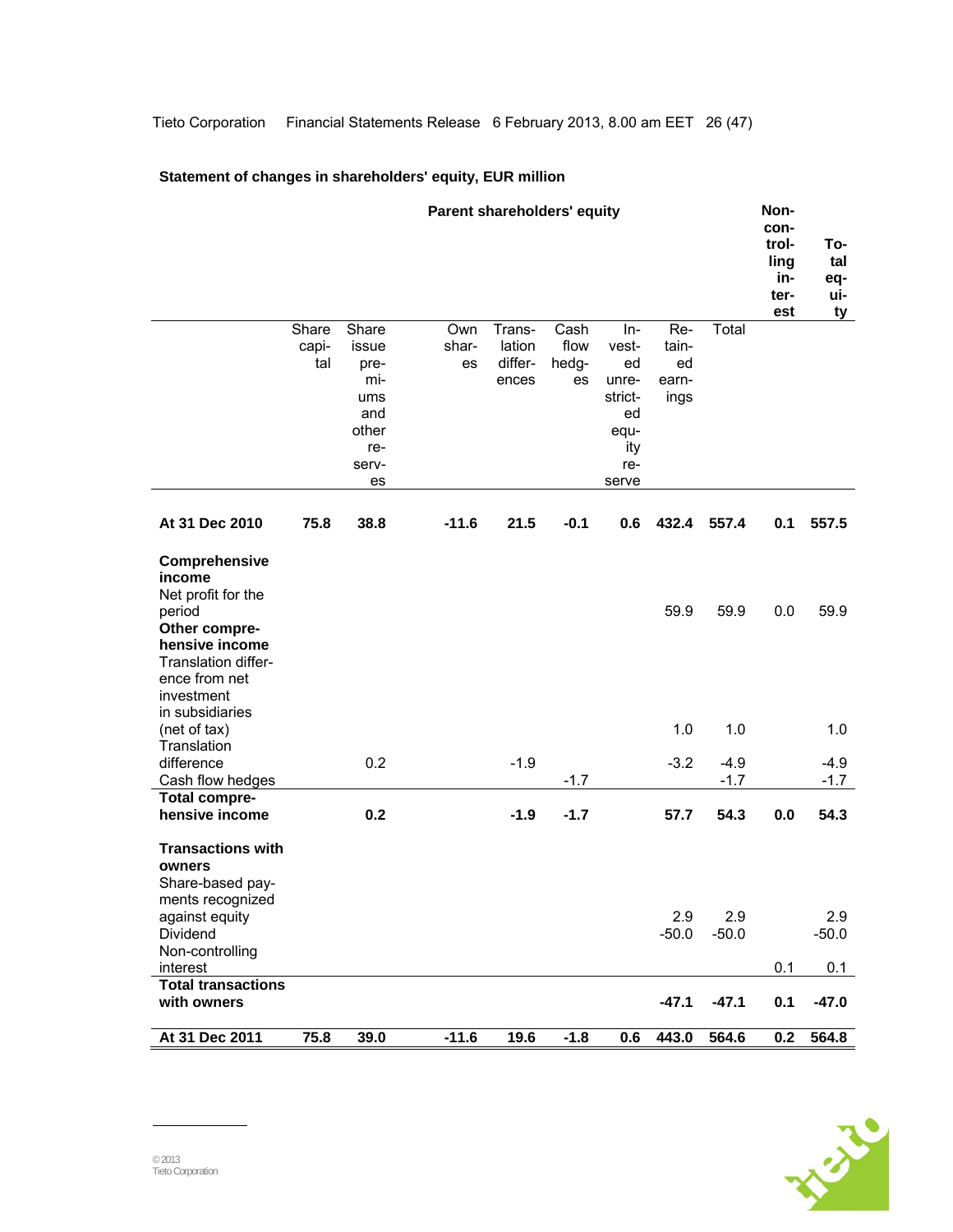|                                                                                                                                                  |                       |                                                                            |                                                        |                    | <b>Parent shareholders' equity</b>   |                             |                                                                             |                                     |                  | Non-<br>con-<br>trol-<br>ling<br>in-<br>ter-<br>est | To-<br>tal<br>eq-<br>ui-<br>ty |
|--------------------------------------------------------------------------------------------------------------------------------------------------|-----------------------|----------------------------------------------------------------------------|--------------------------------------------------------|--------------------|--------------------------------------|-----------------------------|-----------------------------------------------------------------------------|-------------------------------------|------------------|-----------------------------------------------------|--------------------------------|
|                                                                                                                                                  | Share<br>capi-<br>tal | Share<br>issue<br>pre-<br>mi-<br>ums<br>and<br>other<br>re-<br>serv-<br>es | Share<br>issue<br>based<br>on<br>stock<br>op-<br>tions | Own<br>shar-<br>es | Trans-<br>lation<br>differ-<br>ences | Cash<br>flow<br>hedg-<br>es | In-<br>vest-<br>ed<br>unre-<br>strict-<br>ed<br>equ-<br>ity<br>re-<br>serve | Re-<br>tain-<br>ed<br>earn-<br>ings | Total            |                                                     |                                |
| At 31 Dec 2011                                                                                                                                   | 75.8                  | 39.0                                                                       |                                                        | $-11.6$            | 19.6                                 | $-1.8$                      | 0.6                                                                         | 443.0                               | 564.6            | 0.2                                                 | 564.8                          |
| Comprehensive<br>income<br>Net profit for the<br>period<br>Other compre-<br>hensive income<br>Translation differ-<br>ence from net<br>investment |                       |                                                                            |                                                        |                    |                                      |                             |                                                                             | 29.4                                | 29.4             | 0.0                                                 | 29.4                           |
| in subsidiaries<br>(net of tax)                                                                                                                  |                       |                                                                            |                                                        |                    |                                      |                             |                                                                             | 6.9                                 | 6.9              |                                                     | 6.9                            |
| Translation<br>difference<br>Cash flow hedges                                                                                                    |                       | 1.3                                                                        |                                                        |                    | $-11.2$                              | 1.9                         |                                                                             | 10.5                                | 0.6<br>1.9       |                                                     | 0.6<br>1.9                     |
| <b>Total compre-</b><br>hensive income                                                                                                           |                       | 1.3                                                                        |                                                        |                    | $-11.2$                              | 1.9                         |                                                                             | 46.8                                | 38.8             | 0.0                                                 | 38.8                           |
| <b>Transactions with</b><br>owners<br>Share-based pay-<br>ments recognized<br>against equity<br>Dividend<br>Share subscrip-<br>tions based on    |                       |                                                                            |                                                        |                    |                                      |                             |                                                                             | 2.3<br>$-53.6$                      | 2.3<br>$-53.6$   |                                                     | 2.3<br>$-53.6$                 |
| stock options<br>Share subscrip-<br>tions based on                                                                                               | 0.1                   | 1.1                                                                        |                                                        |                    |                                      |                             | 1.6                                                                         |                                     | 2.8              |                                                     | 2.8                            |
| stock options,<br>not yet registered<br>Non-controlling                                                                                          |                       |                                                                            | 1.2                                                    |                    |                                      |                             |                                                                             |                                     | 1.2              |                                                     | 1.2                            |
| interest                                                                                                                                         |                       |                                                                            |                                                        |                    |                                      |                             |                                                                             |                                     |                  |                                                     | 0.0                            |
| <b>Total transactions</b>                                                                                                                        |                       |                                                                            |                                                        |                    |                                      |                             |                                                                             |                                     |                  |                                                     |                                |
| with owners<br>At 31 Dec 2012                                                                                                                    | 0.1<br>75.9           | $1.1$<br>41.4                                                              | $1.2$<br>1.2                                           | $-11.6$            | 8.4                                  | 0.1                         | 1.6<br>2.2                                                                  | $-51.3$<br>438.5                    | $-47.3$<br>556.1 | 0.0<br>0.2                                          | $-47.3$<br>556.3               |

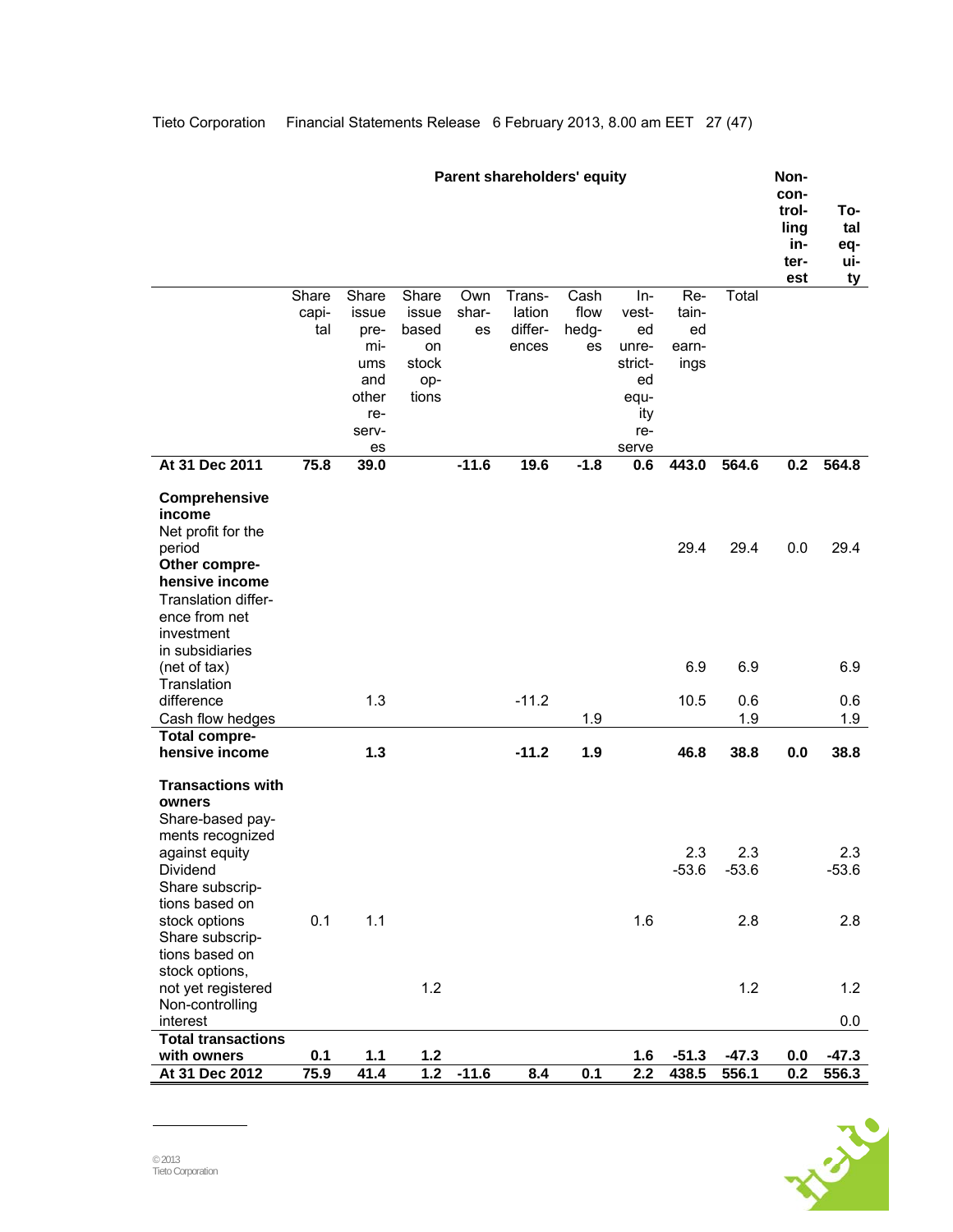Tieto Corporation Financial Statements Release 6 February 2013, 8.00 am EET 28 (47)

## **Net sales by market unit, EUR million**

|                                  | 2012      | 2011      | Change | 2012     | 2011     | Change |
|----------------------------------|-----------|-----------|--------|----------|----------|--------|
|                                  | $10 - 12$ | $10 - 12$ | %      | $1 - 12$ | $1 - 12$ | %      |
| Finland and the Baltic countries | 205       | 202       | 2      | 763      | 733      | 4      |
| Scandinavia                      | 143       | 147       | -2     | 547      | 548      | 0      |
| Central Europe & Russia          | 31        | 36        | $-13$  | 126      | 131      | -4     |
| <b>Global Accounts</b>           | 166       | 185       | $-10$  | 661      | 729      | -9     |
| Group elimination                | -67       | -80       | $-17$  | $-272$   | $-313$   | -13    |
| <b>Group total</b>               | 479       | 490       | -2     | 1 825    | 1828     | 0      |

## **Customer sales by market unit, EUR million**

|                                  | 2012      | 2011      | Change | 2012     | 2011     | Change |
|----------------------------------|-----------|-----------|--------|----------|----------|--------|
|                                  | $10 - 12$ | $10 - 12$ | %      | $1 - 12$ | $1 - 12$ | %      |
| Finland and the Baltic countries | 184       | 176       | 5      | 676      | 629      | 8      |
| Scandinavia                      | 126       | 125       |        | 477      | 467      | 2      |
| Central Europe & Russia          | 28        | 28        |        | 110      | 102      |        |
| Global Accounts                  | 141       | 161       | $-13$  | 563      | 629      | -11    |
| Group total                      | 479       | 490       | -2     | 1 825    | 1 828    | 0      |

## **Internal sales by market unit, EUR million**

|                                  | 2012      | 2011      | Change | 2012     | 2011     | Change |
|----------------------------------|-----------|-----------|--------|----------|----------|--------|
|                                  | $10 - 12$ | $10 - 12$ | %      | $1 - 12$ | $1 - 12$ | $\%$   |
| Finland and the Baltic countries | 21        | 26        | $-18$  | 87       | 104      | $-16$  |
| Scandinavia                      | 17        | 22        | $-20$  | 70       | 80       | $-12$  |
| Central Europe & Russia          | 3         | 8         | -62    | 16       | 29       | -46    |
| Global Accounts                  | 25        | 24        | 5      | 98       | 100      | -3     |
| Group total                      | 67        | 80        | -17    | 272      | 313      | $-13$  |

Sales between segments are carried out at arm's length.

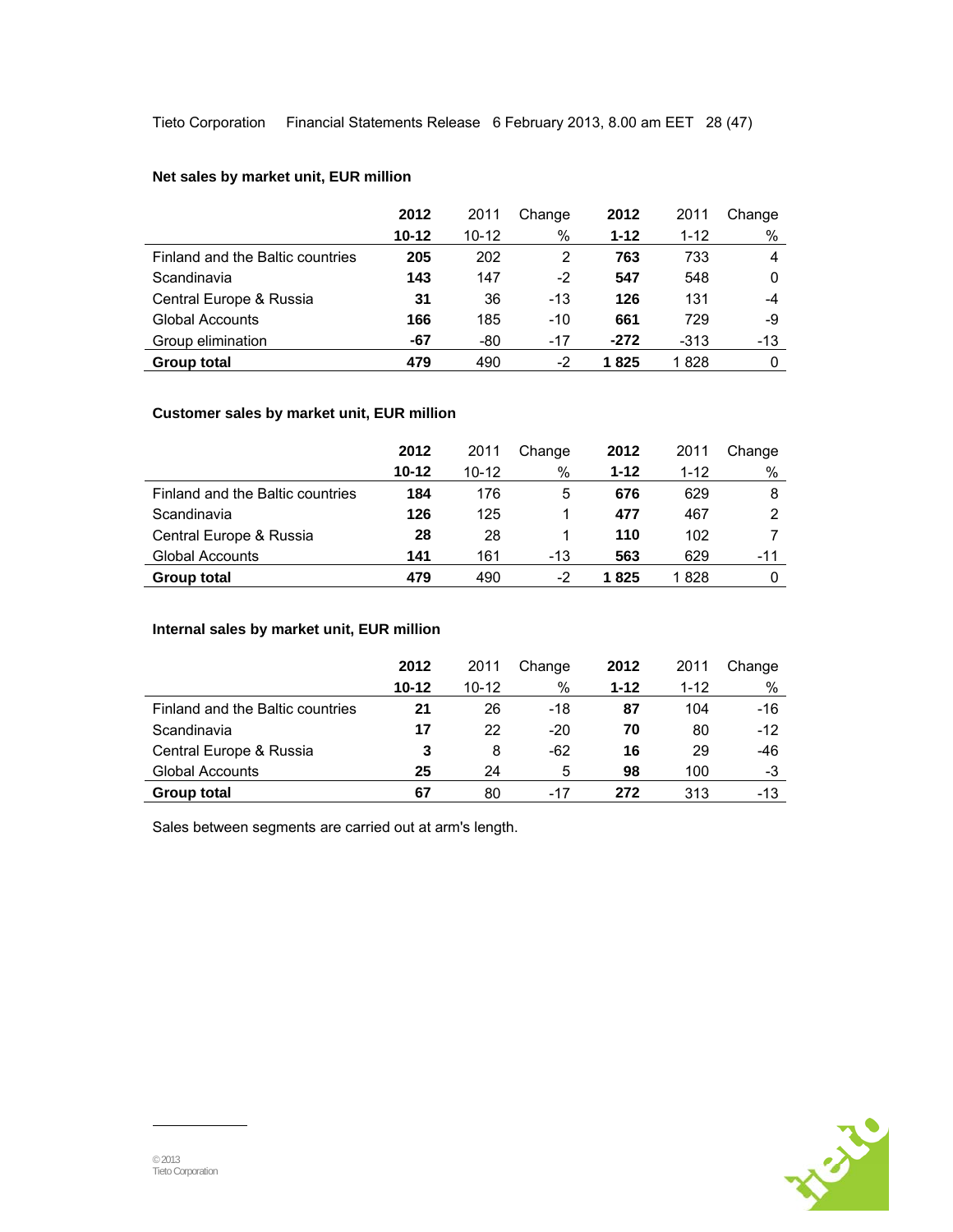### **Net sales by country, EUR million**

|             | 2012     | Change | Share | 2011     | Share |
|-------------|----------|--------|-------|----------|-------|
|             | $1 - 12$ | %      | %     | $1 - 12$ | %     |
| Finland     | 830      |        | 45    | 823      | 45    |
| Sweden      | 580      | 3      | 32    | 565      | 31    |
| Other       | 415      | -6     | 23    | 440      | 24    |
| Group total | 1825     | 0      | 100   | 1828     | 100   |

## **Customer sales by business line, EUR million**

|                                      | 2012      | 2011      | Change | 2012     | 2011     | Change |
|--------------------------------------|-----------|-----------|--------|----------|----------|--------|
|                                      | $10 - 12$ | $10 - 12$ | %      | $1 - 12$ | $1 - 12$ | %      |
| <b>Industry Solutions</b>            | 148       | 147       |        | 555      | 534      | 4      |
| <b>Enterprise Solutions</b>          | 71        | 71        | 0      | 268      | 249      |        |
| Managed Services and Transformation  | 175       | 182       | -4     | 675      | 693      | -3     |
| <b>Product Engineering Solutions</b> | 85        | 90        | -6     | 328      | 351      | $-7$   |
| <b>Group total</b>                   | 479       | 490       |        | 1825     | 1828     |        |

The comparison figures for 2011 have changed due to the transfer of businesses between the business lines at the beginning of 2012.

## **Net sales by customer sector, EUR million**

|                  | 2012      | 2011      | Change | 2012     | 2011     | Change |
|------------------|-----------|-----------|--------|----------|----------|--------|
|                  | $10 - 12$ | $10 - 12$ | %      | $1 - 12$ | $1 - 12$ | %      |
| Telecom          | 140       | 152       | -8     | 563      | 579      | -3     |
| Finance          | 94        | 98        | -4     | 364      | 374      | -3     |
| Industry sectors | 245       | 240       | 2      | 899      | 875      | 3      |
| Group total      | 479       | 490       | -2     | 1825     | 1 828    |        |

Revenues derived from any single external customer during January–December in 2012 do not exceed the 10% level of the total net sales of the Group (EUR 220.4 million in 2011).

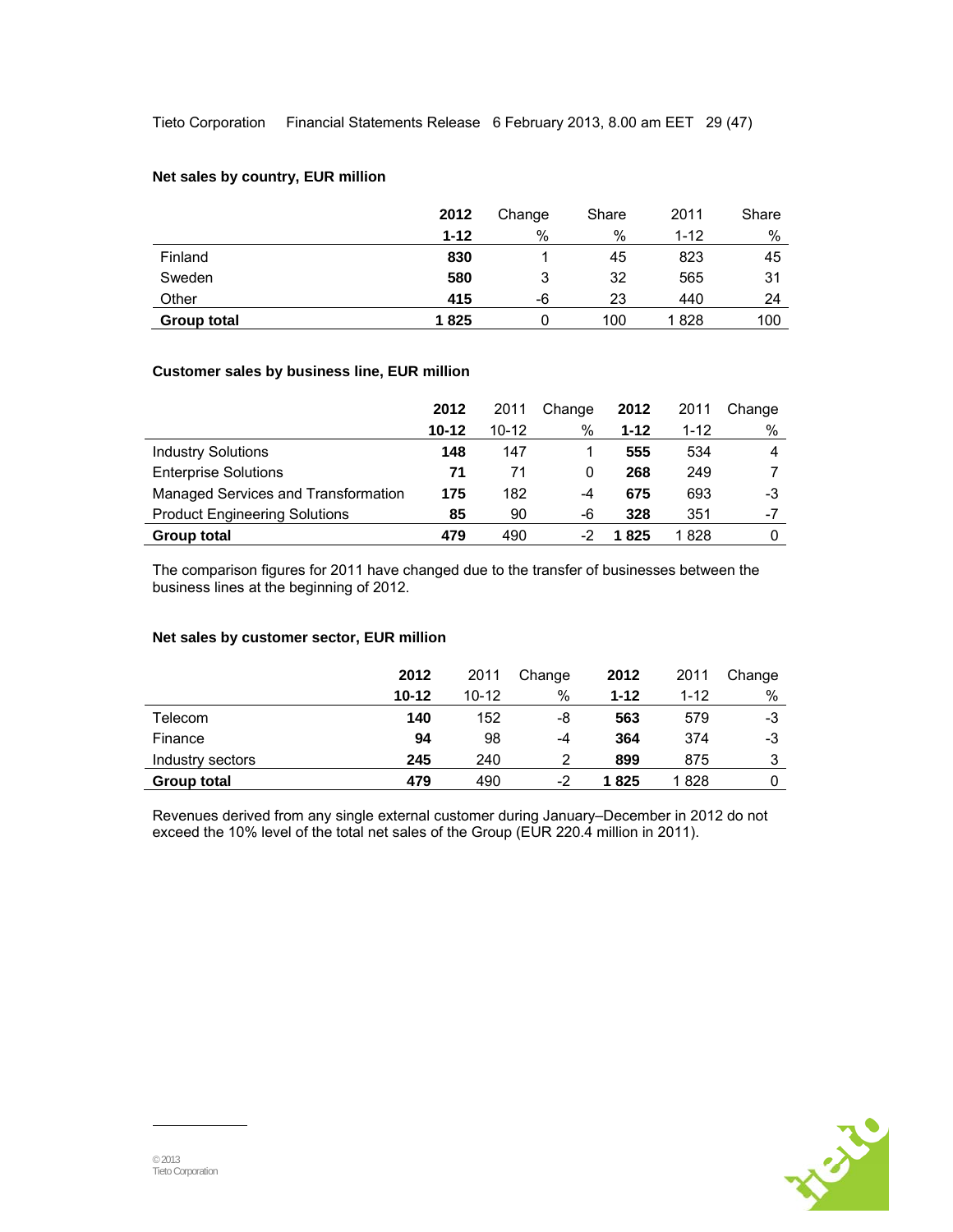Tieto Corporation Financial Statements Release 6 February 2013, 8.00 am EET 30 (47)

## **Operating profit (EBIT) by market unit, EUR million**

|                                          | 2012      | 2011      | Change   |          | <b>2012</b> 2011 | Change  |
|------------------------------------------|-----------|-----------|----------|----------|------------------|---------|
|                                          | $10 - 12$ | $10 - 12$ | ℅        | $1 - 12$ | $1 - 12$         | %       |
| Finland and the Baltic countries         | 21.1      | 23.9      | -11.8    | 65.3     | 58.8             | 11.2    |
| Scandinavia                              | 7.7       | 2.4       | 222.9    | 18.8     | 18.7             | 0.8     |
| Central Europe & Russia                  | $-22.4$   | $-6.8$    | $-228.6$ | $-40.3$  | $-21.0$          | $-91.9$ |
| Global Accounts                          | $-10.1$   | 9.6       | -206.0   | 36.7     | 55.3             | $-33.6$ |
| Steering Functions and Global Management | $-4.6$    | $-2.9$    | -57.9    | $-19.2$  | $-13.7$          | $-40.1$ |
| <b>Operating profit (EBIT)</b>           | -8.3      | 26.1      | -131.8   | 61.3     | 98.1             | $-37.5$ |

## **Operating margin (EBIT) by market unit, %**

|                                  | 2012      | 2011      | Change  |          | <b>2012</b> 2011 | Change  |
|----------------------------------|-----------|-----------|---------|----------|------------------|---------|
|                                  | $10 - 12$ | $10 - 12$ |         | $1 - 12$ | $1 - 12$         |         |
| Finland and the Baltic countries | 10.3      | 11.9      | $-1.6$  | 8.6      | 8.0              | 0.5     |
| Scandinavia                      | 5.4       | 1.6       | 3.8     | 3.4      | 3.4              | 0.0     |
| Central Europe & Russia          | $-71.7$   | $-18.9$   | $-52.8$ | $-32.1$  | $-16.0$          | $-16.1$ |
| Global Accounts                  | $-6.1$    | 5.2       | $-11.3$ | 5.6      | 7.6              | $-2.0$  |
| <b>Operating margin (EBIT)</b>   | $-1.7$    | 5.3       | -71     | 3.4      | 5.4              | $-2.0$  |

## **Operating profit (EBIT) excl. one-off items by market unit, EUR million**

|                                          | 2012      | 2011      | Change  | 2012     | 2011     | Change  |
|------------------------------------------|-----------|-----------|---------|----------|----------|---------|
|                                          | $10 - 12$ | $10 - 12$ | %       | $1 - 12$ | $1 - 12$ | %       |
| Finland and the Baltic countries         | 24.7      | 24.6      | 0.4     | 76.8     | 61.7     | 24.3    |
| Scandinavia                              | 11.5      | 24        | 375.7   | 36.1     | 25.5     | 41.6    |
| Central Europe & Russia                  | $-2.7$    | $-5.3$    | 49.7    | $-13.6$  | $-19.2$  | 29.4    |
| <b>Global Accounts</b>                   | 15.1      | 15.3      | $-1.2$  | 53.4     | 61.7     | $-13.5$ |
| Steering Functions and Global Management | $-4.8$    | $-2.8$    | $-70.3$ | $-15.5$  | $-12.6$  | $-23.2$ |
| <b>Operating profit (EBIT)</b>           | 43.8      | 34.2      | 28.2    | 137.1    | 1171     | 17.1    |

### **Operating margin (EBIT) excl. one-off items by market unit, %**

|                                  | 2012      | 2011      | Change |          | <b>2012</b> 2011 | Change |
|----------------------------------|-----------|-----------|--------|----------|------------------|--------|
|                                  | $10 - 12$ | $10 - 12$ |        | $1 - 12$ | $1 - 12$         |        |
| Finland and the Baltic countries | 12.0      | 12.2      | $-0.1$ | 10.1     | 8.4              | 1.6    |
| Scandinavia                      | 8.0       | 1.6       | 6.4    | 6.6      | 4.7              | 1.9    |
| Central Europe & Russia          | -8.5      | $-14.7$   | 62     |          | $-10.8 - 14.7$   | 3.8    |
| <b>Global Accounts</b>           | 9.1       | 8.3       | 0.8    | 8.1      | 8.5              | $-0.4$ |
| <b>Operating margin (EBIT)</b>   | 9.2       | 7.0       | 22     | 7.5      | 6.4              | 1.1    |

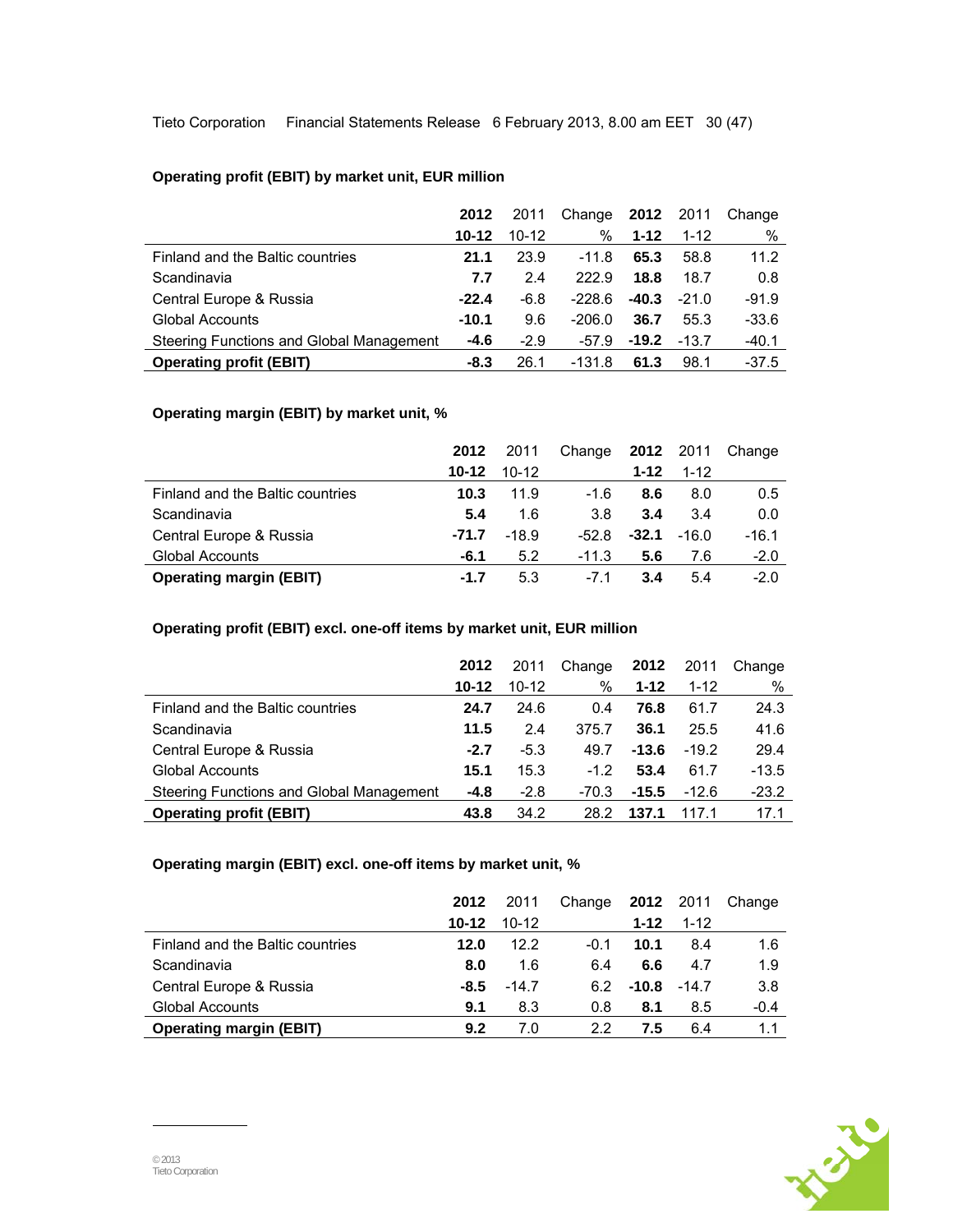## **Personnel by market unit**

|                                          | End of period |        |       | Average  |          |          |
|------------------------------------------|---------------|--------|-------|----------|----------|----------|
|                                          | 2012          | Change | Share | 2011     | 2012     | 2011     |
|                                          | $1 - 12$      | $\%$   | %     | $1 - 12$ | $1 - 12$ | $1 - 12$ |
| Finland and the Baltic countries         | 4663          | -4     | 28    | 4 8 4 3  | 4813     | 4972     |
| Scandinavia                              | 2454          | -8     | 15    | 2672     | 2574     | 2 7 1 6  |
| Central Europe & Russia                  | 1021          | $-24$  | 6     | 1 340    | 1 1 2 7  | 1 306    |
| <b>Global Accounts</b>                   | 7641          | -9     | 46    | 8426     | 8 3 3 1  | 8 2 8 9  |
| Steering Functions and Global Management | 758           | $-10$  | 5     | 842      | 801      | 814      |
| <b>Group total</b>                       | 16 537        | -9     | 100   | 18 123   | 17646    | 18 098   |

## **Personnel by country**

|                    | End of period |        |       |          | Average  |          |
|--------------------|---------------|--------|-------|----------|----------|----------|
|                    | 2012          | Change | Share | 2011     | 2012     | 2011     |
|                    | $1 - 12$      | %      | %     | $1 - 12$ | $1 - 12$ | $1 - 12$ |
| Finland            | 5 2 6 6       | -4     | 32    | 5512     | 5478     | 5683     |
| Sweden             | 2962          | -5     | 18    | 3 1 2 1  | 3 100    | 3 0 9 9  |
| Czech Republic     | 1918          | $-2$   | 12    | 1957     | 1954     | 1931     |
| India              | 1 5 2 3       | $-7$   | 9     | 1646     | 1 590    | 1611     |
| China              | 1 1 8 5       | $-15$  | 7     | 1 3 9 5  | 1 306    | 1 262    |
| Poland             | 1084          | -9     | 7     | 1 1 9 1  | 1 1 6 6  | 1 109    |
| Germany            | 659           | $-24$  | 4     | 867      | 749      | 952      |
| Latvia             | 638           | 8      | 4     | 589      | 630      | 581      |
| Norway             | 444           | -5     | 3     | 470      | 456      | 480      |
| Italy              | 0             | $-100$ | 0     | 276      | 253      | 257      |
| Lithuania          | 143           | -6     | 1     | 152      | 147      | 158      |
| Netherlands        | 109           | $-11$  | 1     | 122      | 113      | 125      |
| Denmark            | 68            | -48    | 0     | 131      | 89       | 158      |
| Other              | 541           | -22    | 3     | 696      | 617      | 692      |
| <b>Group total</b> | 16 537        | -9     | 100   | 18 123   | 17646    | 18 098   |
| Onshore countries  | 9658          | $-11$  | 58    | 10873    | 10 477   | 11 098   |
| Offshore countries | 6879          | -5     | 42    | 7 250    | 7 170    | 7 000    |
| <b>Group total</b> | 16 537        | -9     | 100   | 18 123   | 17646    | 18 098   |

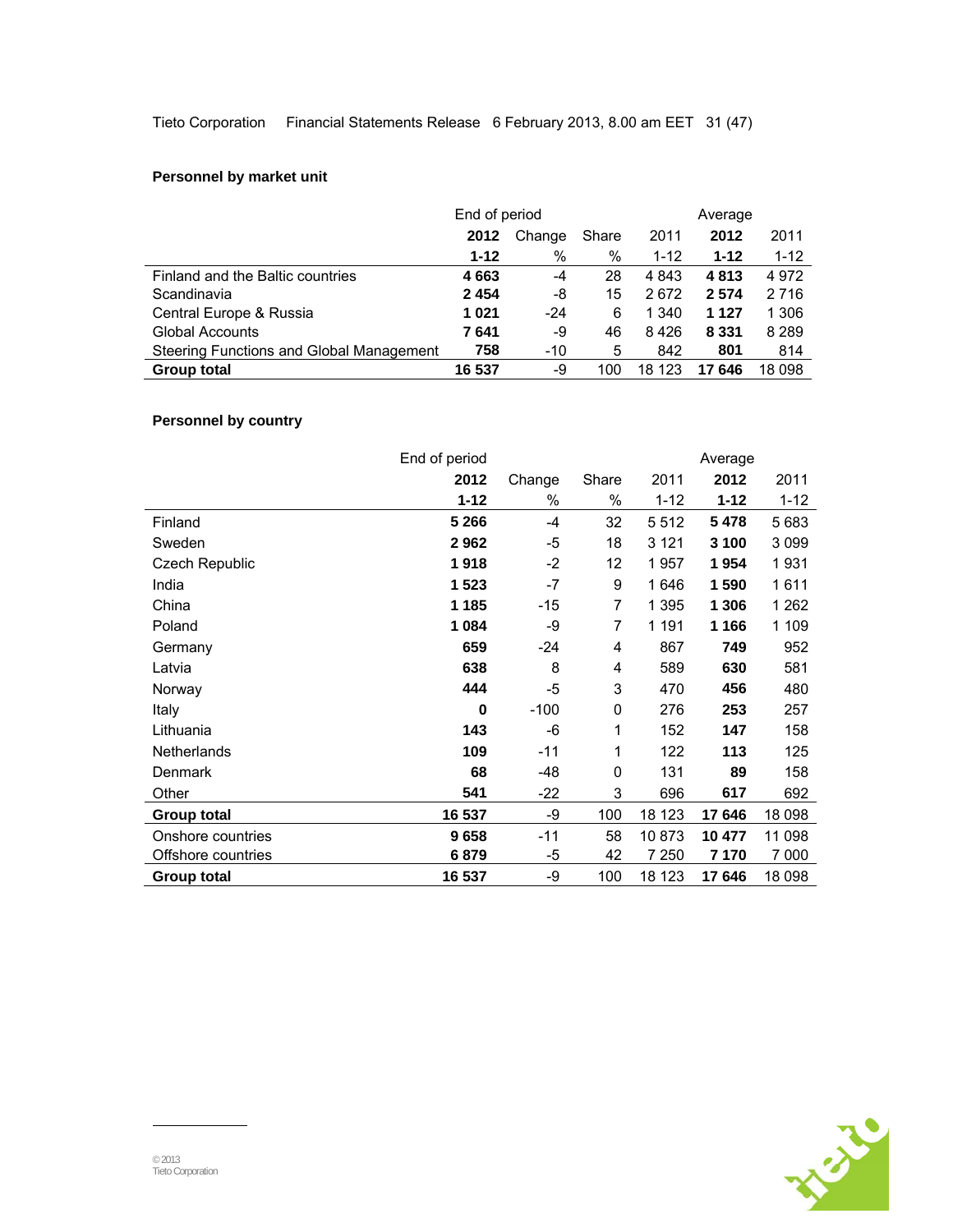Tieto Corporation Financial Statements Release 6 February 2013, 8.00 am EET 32 (47)

|                                                | 2012   | 2011   | Change |
|------------------------------------------------|--------|--------|--------|
|                                                | 31 Dec | 31 Dec | %      |
| Finland                                        | 111.3  | 128.0  | $-13$  |
| Sweden                                         | 31.5   | 33.9   | -7     |
| Other                                          | 12.0   | 18.5   | -35    |
| <b>Total countries</b>                         | 154.8  | 180.3  | -14    |
| Non-current assets classified as held for sale | 44.8   | 3.1    | 1 337  |
| <b>Total non-current assets</b>                | 199.6  | 183.4  | 9      |

## **Non-current assets by country, EUR million**

Goodwill is allocated to the Cash Generating Units, which include several countries and therefore goodwill is not included in the country specific non-current assets shown above.

## **Capital expenditure by market unit, EUR million**

|                                          | 2012      | 2011      | Change | 2012     | 2011     | Change |
|------------------------------------------|-----------|-----------|--------|----------|----------|--------|
|                                          | $10 - 12$ | $10 - 12$ | $\%$   | $1 - 12$ | $1 - 12$ | %      |
| Finland and the Baltic countries         | 13.1      | 8.8       | 49     | 44.3     | 85.8     | -48    |
| Scandinavia                              | 4.9       | 2.8       | 76     | 14.5     | 9.4      | 54     |
| Central Europe & Russia                  | 0.9       | 0.3       | 191    | 1.8      | 3.9      | -55    |
| <b>Global Accounts</b>                   | 0.6       | 1.9       | -67    | 2.3      | 3.9      | $-42$  |
| Steering Functions and Global Management | 0.0       | 0.0       | ۰      | 0.0      | 0.5      | $-100$ |
| Group total                              | 19.5      | 13.8      | 42     | 62.9     | 103.6    | -39    |

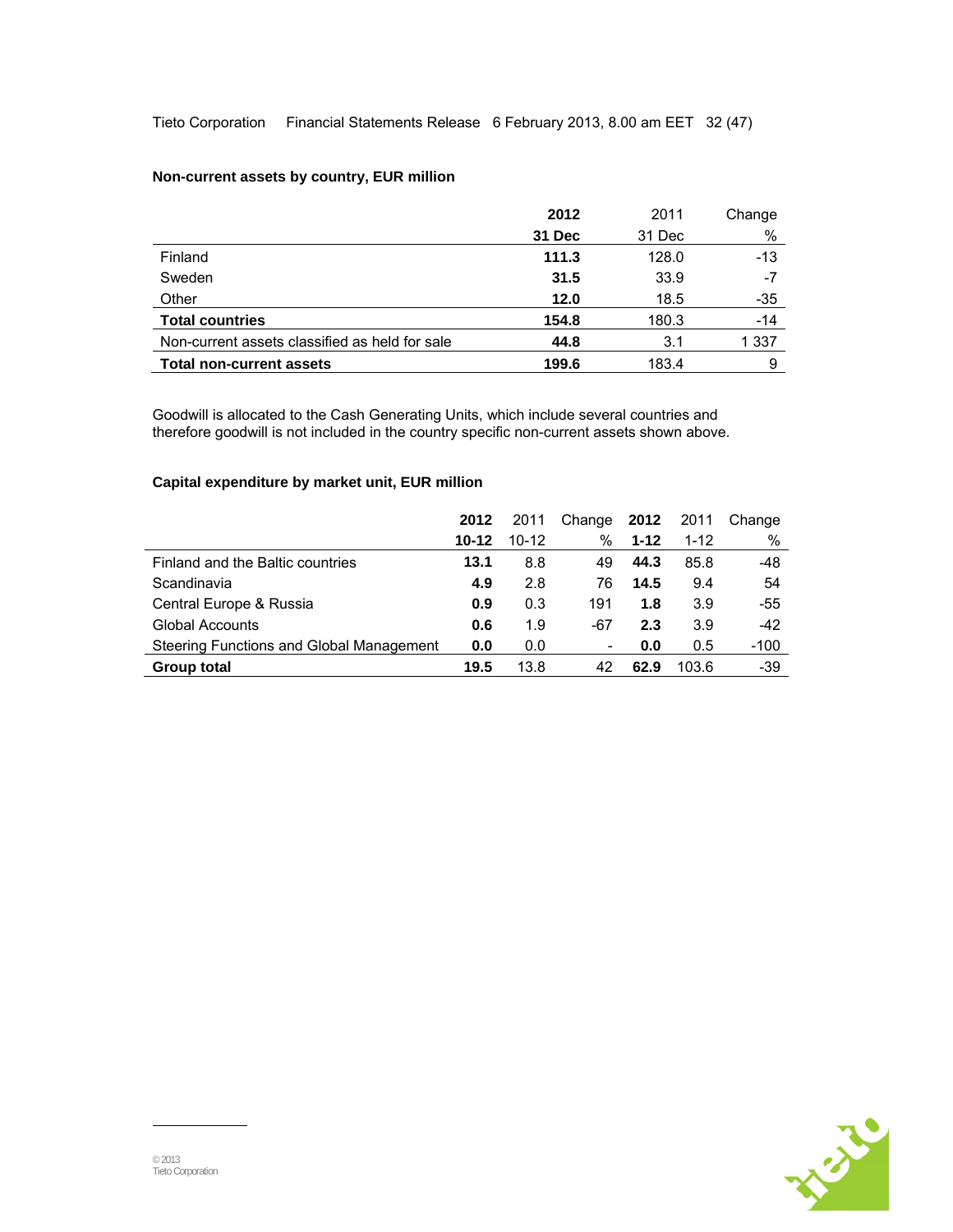## **Depreciation by market unit, EUR million**

|                                          | 2012      | 2011      | Change <b>2012</b> 2011 |          |          | Change |
|------------------------------------------|-----------|-----------|-------------------------|----------|----------|--------|
|                                          | $10 - 12$ | $10 - 12$ | %                       | $1 - 12$ | $1 - 12$ | %      |
| Finland and the Baltic countries         | 14.1      | 14.9      | -5                      | 59.0     | 61.7     | $-4$   |
| Scandinavia                              | 4.5       | 2.6       | 72                      | 13.3     | 11.6     | 15     |
| Central Europe & Russia                  | 0.6       | 1.5       | -59                     | 2.7      | 3.7      | $-29$  |
| <b>Global Accounts</b>                   | 0.9       | 1.5       | -39                     | 3.6      | 4.1      | $-13$  |
| Steering Functions and Global Management | 0.3       | 0.4       | -28                     | 1.2      | 2.1      | -44    |
| <b>Group total</b>                       | 20.5      | 20.9      | -2                      | 79.7     | 83.2     | -4     |

## **Amortization on allocated intangible assets from acquisitions by market unit, EUR million**

|                                          | 2012      | 2011      | Change | 2012     | 2011     | Change                   |
|------------------------------------------|-----------|-----------|--------|----------|----------|--------------------------|
|                                          | $10 - 12$ | $10 - 12$ | %      | $1 - 12$ | $1 - 12$ | %                        |
| Finland and the Baltic countries         | 0.1       | 0.1       | -16    | 0.4      | 0.4      | $-14$                    |
| Scandinavia                              | 0.2       | 0.3       | $-13$  | 1.0      | 1.2      | $-17$                    |
| Central Europe & Russia                  | 0.2       | 0.3       | $-40$  | 1.1      | 1.4      | $-24$                    |
| Global Accounts                          | 0.5       | 1.1       | -55    | 2.9      | 4.3      | $-32$                    |
| Steering Functions and Global Management | 0.0       | 0.0       | ۰      | 0.0      | 0.0      | $\overline{\phantom{0}}$ |
| Group total                              | 1.0       | 1.8       | $-42$  | 5.3      | 73       | -27                      |

## **Impairment losses by market unit, EUR million**

|                                          | 2012      | 2011  | Change                   | 2012     | 2011     | Change |
|------------------------------------------|-----------|-------|--------------------------|----------|----------|--------|
|                                          | $10 - 12$ | 10-12 | %                        | $1 - 12$ | $1 - 12$ | %      |
| Finland and the Baltic countries         | 0.0       | 0.0   | $-115$                   | 0.0      | 0.0      | $-215$ |
| Scandinavia                              | 0.0       | 0.2   | $-125$                   | 0.4      | 0.2      | 172    |
| Central Europe & Russia                  | 17.6      | 0.0   | $\overline{\phantom{a}}$ | 17.6     | 0.0      |        |
| <b>Global Accounts</b>                   | 16.1      | 5.8   | 176                      | 16.1     | 5.8      | 176    |
| Steering Functions and Global Management | 0.0       | 0.0   | -                        | 0.0      | 0.0      |        |
| <b>Group total</b>                       | 33.6      | 6.0   | 460                      | 34.1     | 6.0      | 468    |

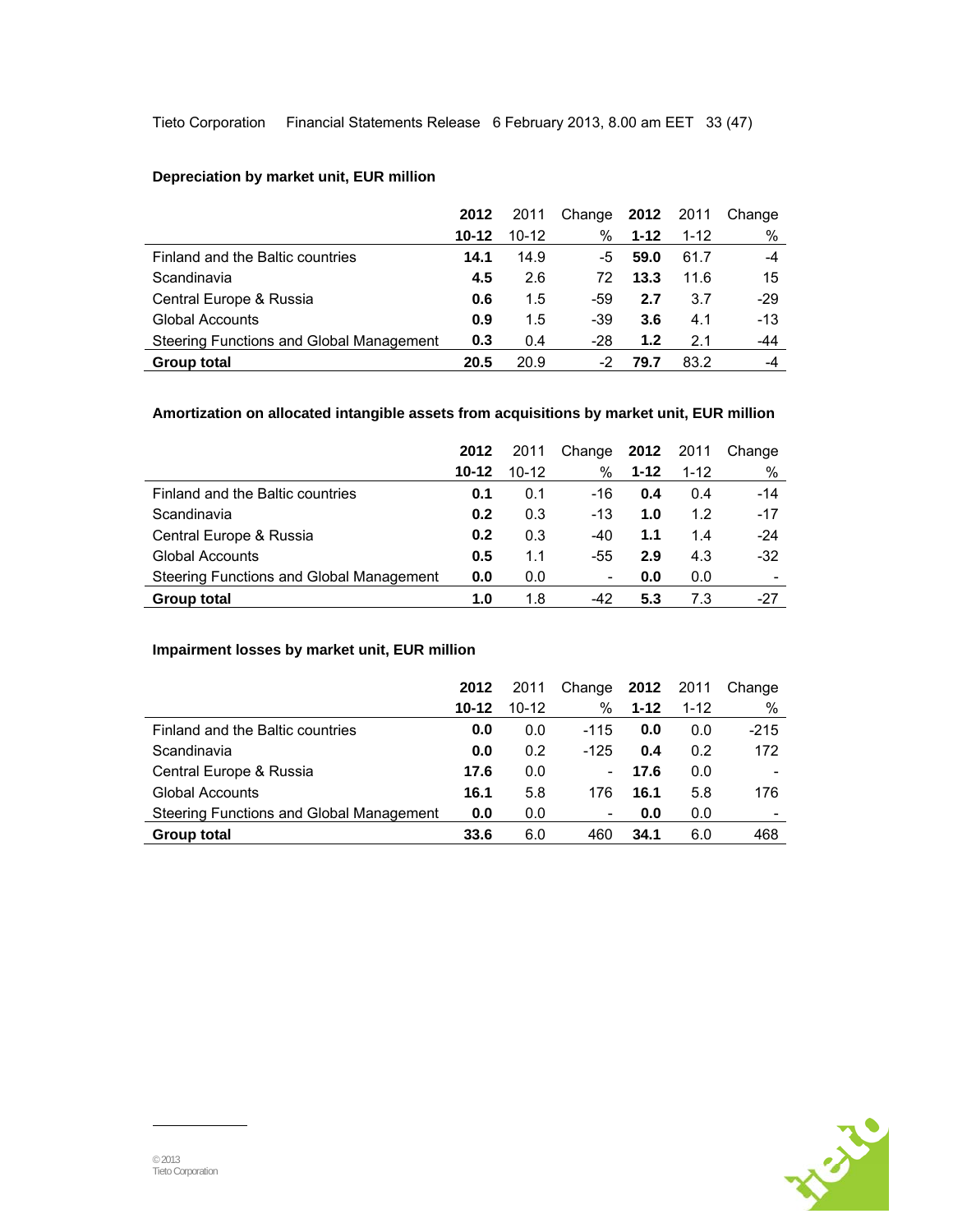Tieto Corporation Financial Statements Release 6 February 2013, 8.00 am EET 34 (47)

|                                               | 31 Dec 2012 | 31 Dec 2011 |
|-----------------------------------------------|-------------|-------------|
|                                               |             |             |
| For Tieto obligations                         |             |             |
| Pledges                                       |             |             |
| On behalf of joint ventures                   |             |             |
| Other Tieto obligations                       |             |             |
| Rent commitments due in one year              | 53.6        | 53.7        |
| Rent commitments due in 1-5 years             | 134.2       | 118.3       |
| Rent commitments due after 5 years            | 19.4        | 42.4        |
| Operating lease commitments due in one year   | 7.0         | 8.2         |
| Operating lease commitments due in 1-5 years  | 6.8         | 8.5         |
| Operating lease commitments due after 5 years | 0.0         | 0.0         |
| Other commitments                             |             |             |
| Performance guarantees                        | 42.8        | 39.3        |
| Lease guarantees                              | 10.4        | 10.4        |
| Other                                         | 4.1         | 0.8         |

## **Commitments and contingencies, EUR million**

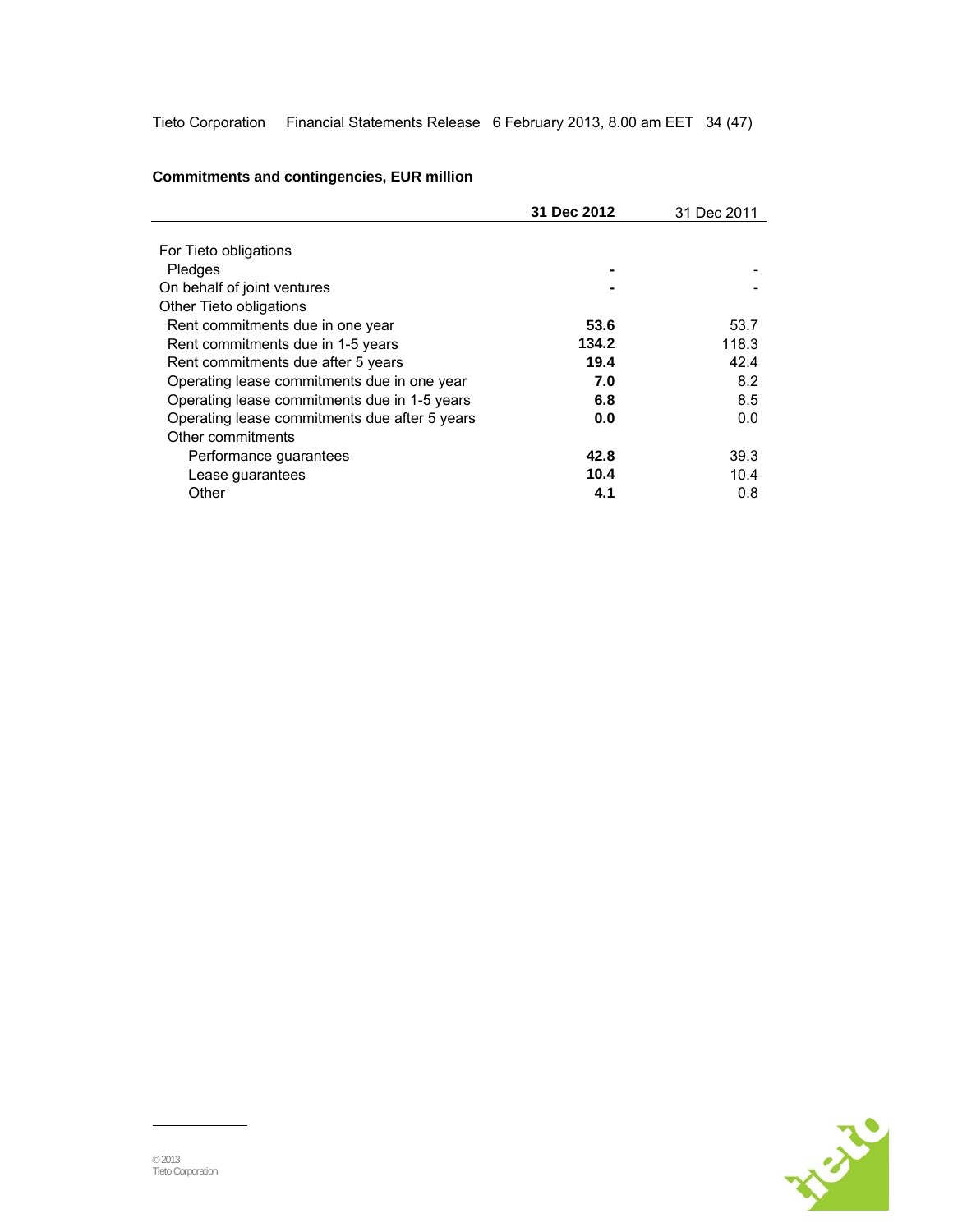Tieto Corporation Financial Statements Release 6 February 2013, 8.00 am EET 35 (47)

#### **Derivatives, EUR million**

#### **Notional amounts of derivatives**

Includes the gross amount of all notional values for contracts that have not yet been settled or closed. The amount of notional value outstanding is not necessarily a measure or indication of market risk, as the exposure of certain contracts may be offset by other contracts.

|                                                          | 31 Dec 2012     | 31 Dec 2011 |
|----------------------------------------------------------|-----------------|-------------|
|                                                          |                 |             |
| Foreign exchange forward contracts                       | 250.2           | 235.6       |
| Forward contracts outside hedge accounting               | 187.7           | 187.2       |
| Forward contracts within hedge accounting                | 62.6            | 48.5        |
| Electricity price futures contracts                      | 2.0             | 3.4         |
| Interest rate swap                                       | 200.0           | 250.0       |
| Currency options                                         |                 |             |
| <b>Fair values of derivatives</b>                        |                 |             |
| The net fair values of derivative financial instruments  |                 |             |
| at the balance sheet date were:                          | 31 Dec 2012     | 31 Dec 2011 |
|                                                          |                 |             |
| Foreign exchange forward contracts                       | 0.3             | $-5.1$      |
| Electricity price futures contracts                      | $-0.3$          | $-0.7$      |
| Interest rate swaps                                      | $-0.2$          | $-0.6$      |
| Currency options                                         |                 |             |
| Derivatives are used for economic hedging purposes only. |                 |             |
| Gross positive fair values of derivatives:               | <b>Positive</b> | Positive    |
|                                                          | 31 Dec 2012     | 31 Dec 2011 |
|                                                          |                 |             |
| Foreign exchange forward contracts                       | 1.6             | 0.9         |
| Forward contracts outside hedge accounting               | 0.6             | 0.8         |
| Forward contracts within hedge accounting *)             | 1.0             | 0.1         |
| Electricity price futures contracts                      |                 |             |

Interest rate swaps **2.4** 2.5 Currency options **-** -

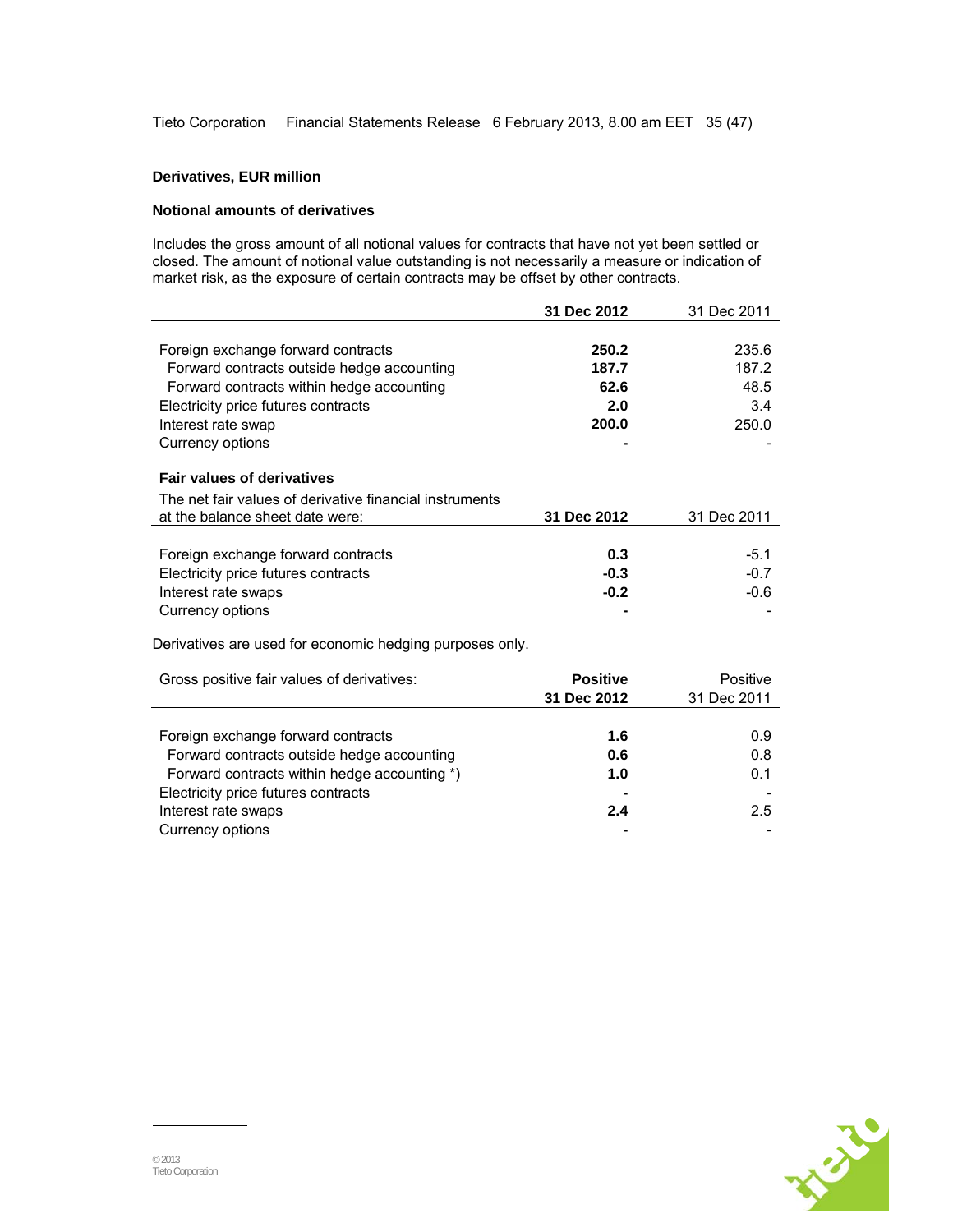| Gross negative fair values of derivatives:          | <b>Negative</b><br>31 Dec 2012 | <b>Negative</b><br>31 Dec 2011 |
|-----------------------------------------------------|--------------------------------|--------------------------------|
|                                                     |                                |                                |
| Foreign exchange forward contracts                  | $-1.3$                         | $-5.9$                         |
| Forward contracts outside hedge accounting          | $-0.8$                         | $-3.5$                         |
| Forward contracts within hedge accounting *)        | $-0.5$                         | $-2.4$                         |
| Electricity price futures contracts                 | $-0.3$                         | $-0.7$                         |
| Interest rate swaps                                 | $-2.6$                         | $-3.1$                         |
| Currency options                                    |                                |                                |
| *) Forward contracts within hedge accounting (net)  | 0.5                            | $-2.3$                         |
| The amount recognized in equity                     | 0.3                            | $-2.2$                         |
| Net periodic interest rate difference recognized in |                                |                                |
| interest income/expenses                            | 0.3                            | $-0.1$                         |

Tieto Corporation Financial Statements Release 6 February 2013, 8.00 am EET 36 (47)

The hedged highly probable forecast transactions denominated in foreign currency are expected to occur at various dates during the next 12 months. Gains and losses, recognized in the hedging reserve in equity (note Other reserves) on forward foreign exchange contracts as of 31 December 2012 amounted to net EUR 0.3 million (EUR -2.2 million in 2011). These are recognised in the income statement in the current period or periods during which the hedged forecast transactions affect the income statement. This is usually within 12 months of the end of the reporting period. The hedged cash flows are expected to expire monthly in 2013.

The efficient portion of cash flow hedges recognized in net sales at 31 December 2012 amounted to a gain of EUR 0.3 million (EUR 1,0 million in 2011) and a loss of EUR 1,3 million (EUR 0,2 million in 2011) including the interest rate difference.

The inefficient portion recognized in the other operating income that arises from cash flow hedges amounts to a gain of EUR 0.0 million at 31 December 2012 (EUR 0.0 million in 2011). The inefficient portion recognized in other operating expenses that arises from cash flow hedges amounts to a loss of EUR 0.0 million at 31 December 2012 (EUR 0.0 million in 2011).

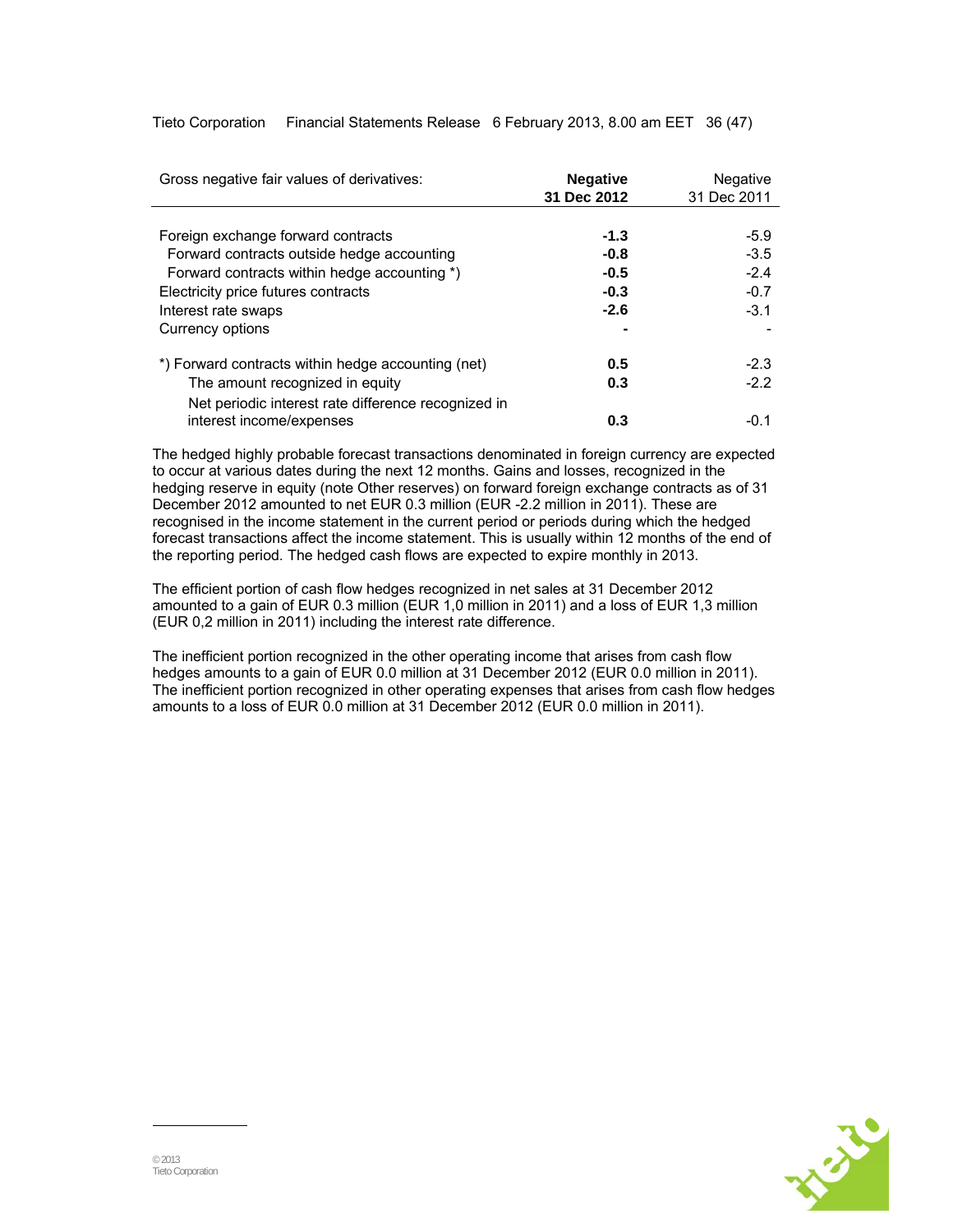Tieto Corporation Financial Statements Release 6 February 2013, 8.00 am EET 37 (47)

## **Other reserves**

## **Cash flow hedges**

| EUR million                   | <b>Hedging</b><br>reserve |
|-------------------------------|---------------------------|
| <b>Balance at 1 Jan 2011</b>  | $-0.1$                    |
| Fair value gains in year      | 0.1                       |
| Fair value losses in year     | $-2.2$                    |
| Tax on fair value gains       | 0.0                       |
| Tax on fair value losses      | 0.4                       |
| <b>Balance at 31 Dec 2011</b> | -1.8                      |
|                               |                           |
| Balance at 1 Jan 2012         | $-1.8$                    |
| Fair value gains in year      | 4.4                       |
| Fair value losses in year     | $-2.4$                    |
| Tax on fair value gains       | $-0.1$                    |
| Tax on fair value losses      | 0.0                       |
| Balance at 31 Dec 2012        | 0.2                       |

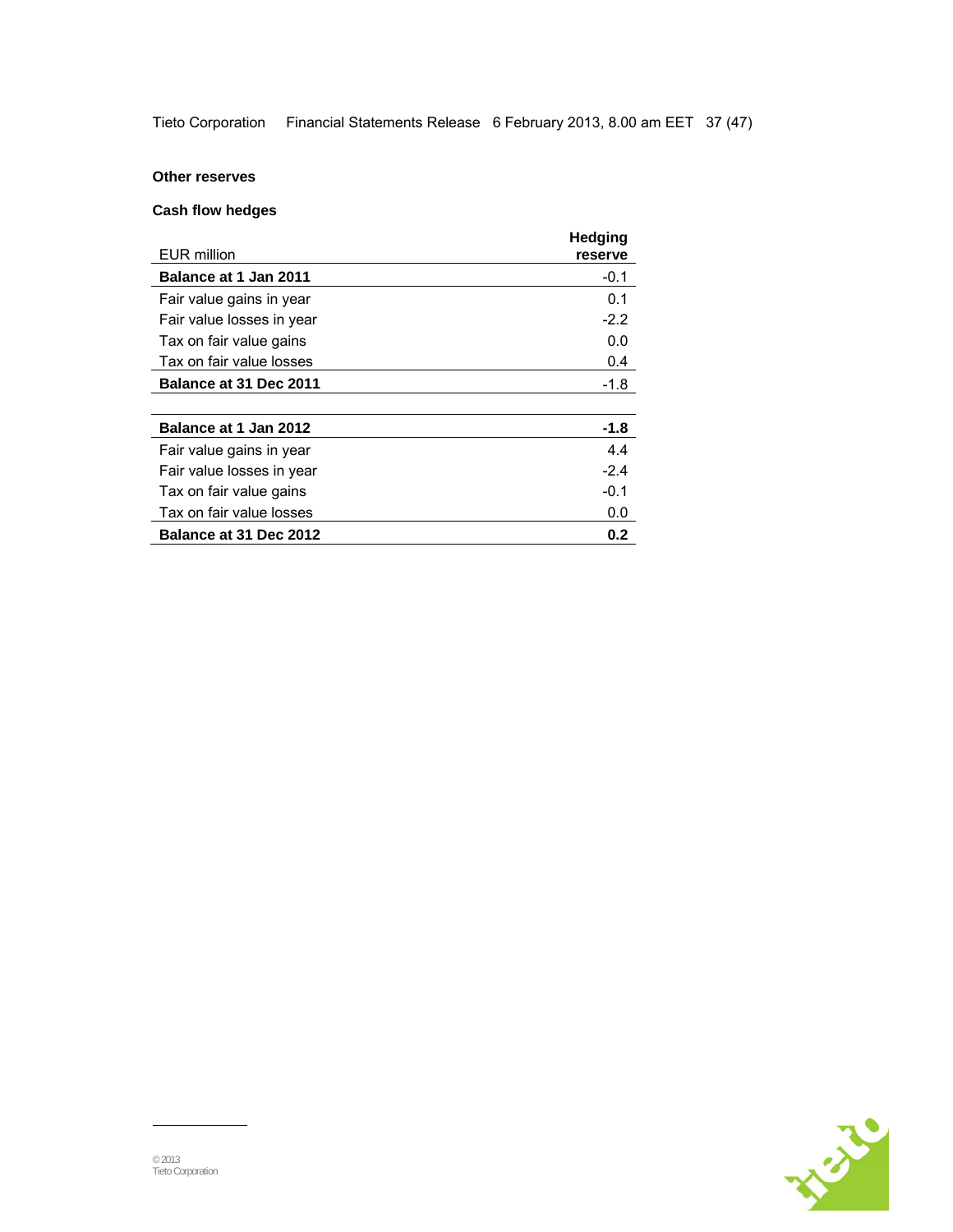Tieto Corporation Financial Statements Release 6 February 2013, 8.00 am EET 38 (47)

## **QUARTERLY FIGURES**

## **Key figures**

|                                                 | 2012      | 2012  | 2012    | 2012    |
|-------------------------------------------------|-----------|-------|---------|---------|
|                                                 | $10 - 12$ | $7-9$ | 4-6     | $1 - 3$ |
| Earnings per share, EUR                         |           |       |         |         |
| - basic                                         | $-0.26$   | 0.32  | $-0.10$ | 0.45    |
| - diluted                                       | $-0.26$   | 0.32  | $-0.10$ | 0.45    |
| Equity per share, EUR                           | 7.75      | 8.06  | 7.60    | 7.69    |
| Return on equity, rolling 12 month, %           | 5.3       | 10.7  | 11.2    | 14.7    |
| Return on capital employed, rolling 12 month, % | 12.5      | 17.6  | 17.4    | 20.8    |
| Equity ratio, %                                 | 49.5      | 50.4  | 45.8    | 44.7    |
| Interest-bearing net debt, EUR million          | 23.9      | 59.0  | 80.0    | 11.7    |
| Gearing, %                                      | 4.3       | 10.2  | 14.7    | 2.1     |
| Investments, EUR million                        | 19.3      | 15.6  | 13.6    | 14.4    |
|                                                 |           |       |         |         |
|                                                 | 2011      | 2011  | 2011    | 2011    |
|                                                 | $10-$     |       |         |         |
|                                                 | 12        | 7-9   | 4-6     | $1 - 3$ |
| Earnings per share, EUR                         |           |       |         |         |
| - basic                                         | 0.18      | 0.31  | 0.16    | 0.19    |
| - diluted                                       | 0.18      | 0.31  | 0.16    | 0.19    |
| Equity per share, EUR                           | 7.90      | 7.66  | 7.40    | 7.28    |
| Return on equity, rolling 12 month, %           | 10.7      | 8.9   | 9.6     | 9.9     |
| Return on capital employed, rolling 12 month, % | 18.3      | 16.1  | 14.9    | 16.1    |
| Equity ratio, %                                 | 46.4      | 47.7  | 46.4    | 43.3    |
| Interest-bearing net debt, EUR million          | 82.7      | 111.9 | 136.4   | 76.2    |
| Gearing, %                                      | 14.6      | 20.4  | 25.8    | 14.6    |
| Investments, EUR million                        | 13.8      | 11.2  | 13.3    | 65.3    |

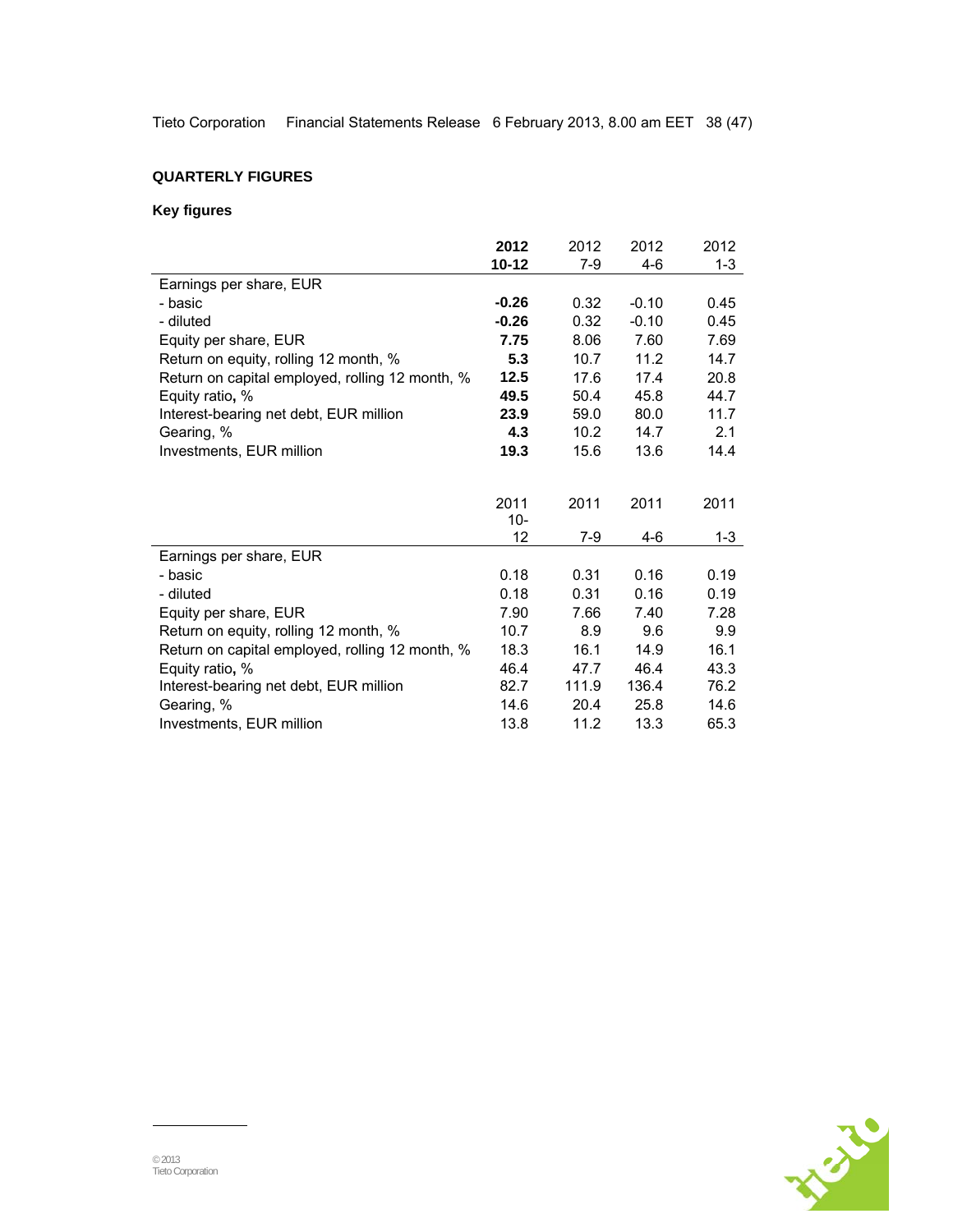## **Income statement, EUR million**

|                                | 2012      | 2012   | 2012   | 2012    |
|--------------------------------|-----------|--------|--------|---------|
|                                | $10 - 12$ | $7-9$  | $4-6$  | $1 - 3$ |
| Net sales                      | 478.6     | 423.5  | 456.1  | 467.1   |
| Other operating income         | 5.3       | 1.8    | 3.1    | 17.0    |
| Employee benefit expenses      | 282.4     | 234.3  | 299.3  | 274.7   |
| Depreciation, amortization and |           |        |        |         |
| impairment charges             | 55.1      | 21.8   | 21.0   | 21.2    |
| Other operating expenses       | 154.7     | 137.6  | 142.6  | 146.5   |
| Operating profit (EBIT)        | $-8.3$    | 31.6   | $-3.7$ | 41.7    |
| Financial income and expenses  | $-0.7$    | $-0.1$ | $-1.7$ | $-2.1$  |
| Profit before taxes            | $-9.0$    | 31.5   | $-5.4$ | 39.6    |
| Income taxes                   | $-9.5$    | $-8.8$ | $-1.4$ | $-7.6$  |
| Net profit for the period      | $-18.5$   | 22.7   | $-6.8$ | 32.0    |
|                                |           |        |        |         |
|                                |           |        |        |         |
|                                | 2011      | 2011   | 2011   | 2011    |
|                                | $10 - 12$ | 7-9    | $4-6$  | $1 - 3$ |
| Net sales                      | 489.7     | 414.5  | 462.3  | 461.6   |
| Other operating income         | 2.9       | 1.6    | 2.8    | 1.7     |
| Employee benefit expenses      | 268.8     | 223.7  | 270.9  | 265.3   |
| Depreciation, amortization and |           |        |        |         |
| impairment charges             | 28.7      | 22.1   | 22.8   | 22.9    |
| Other operating expenses       | 169.0     | 141.1  | 152.2  | 151.5   |
| Operating profit (EBIT)        | 26.1      | 29.2   | 19.2   | 23.6    |
| Financial income and expenses  | $-2.1$    | $-1.3$ | $-1.4$ | $-2.0$  |
| Profit before taxes            | 24.0      | 27.9   | 17.8   | 21.6    |
| Income taxes                   | $-11.5$   | $-5.4$ | $-6.4$ | $-8.1$  |
| Net profit for the period      | 12.5      | 22.5   | 11.4   | 13.5    |
|                                |           |        |        |         |

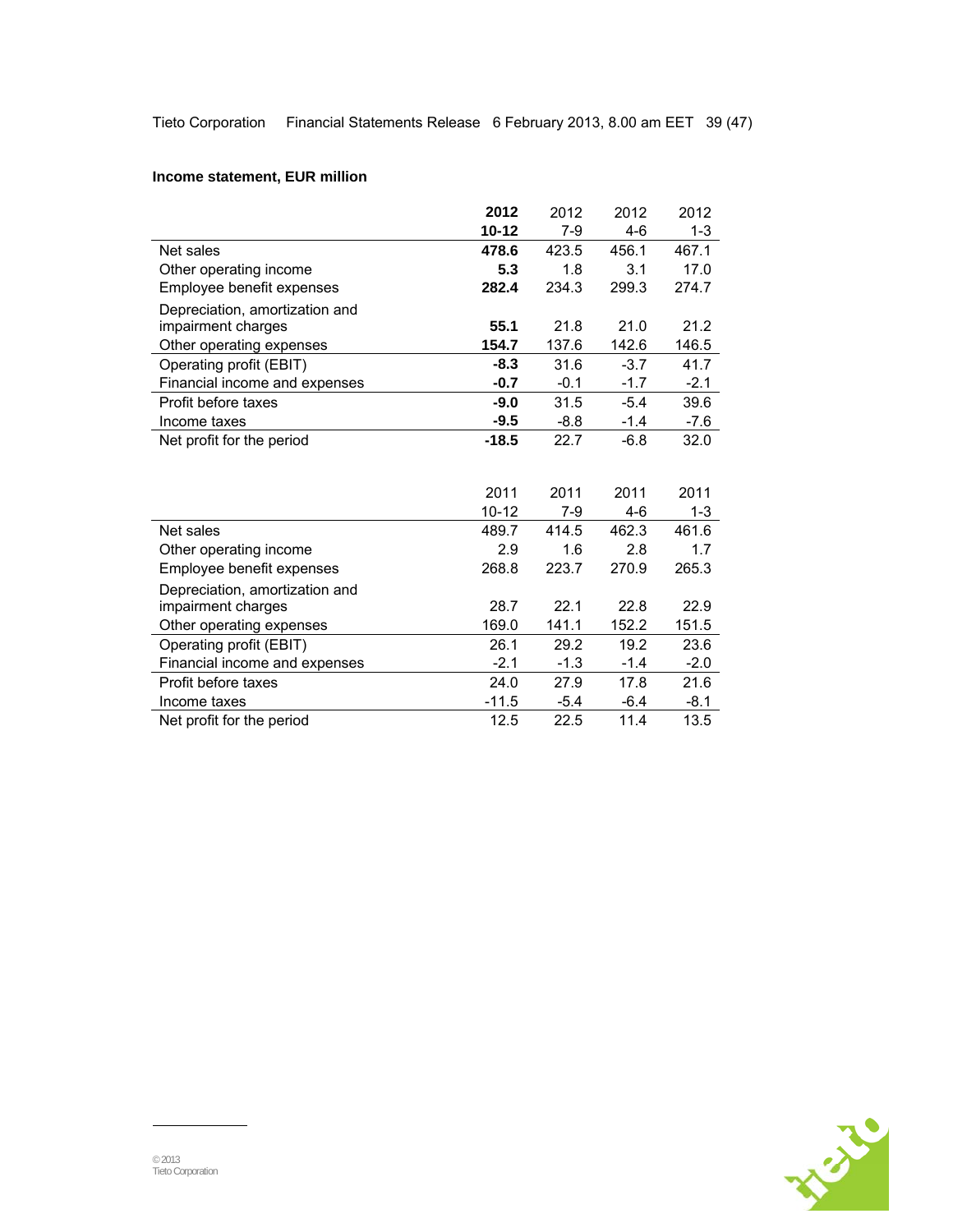Tieto Corporation Financial Statements Release 6 February 2013, 8.00 am EET 40 (47)

## **Balance sheet, EUR million**

|                                         | 2012    | 2012        | 2012    | 2012       |
|-----------------------------------------|---------|-------------|---------|------------|
|                                         | 31 Dec  | 30 Sep      | 30 Jun  | 31 Mar     |
|                                         |         |             |         |            |
| Goodwill                                | 391.6   | 423.3       | 416.6   | 415.3      |
| Other intangible assets                 | 55.5    | 61.8        | 67.3    | 72.4       |
| Property, plant and equipment           | 99.3    | 99.7        | 99.2    | 101.8      |
| Other non-current assets                | 32.7    | 53.4        | 50.5    | 48.7       |
| Total non-current assets                | 579.1   | 638.2       | 633.6   | 638.2      |
| Trade receivables and other             |         |             |         |            |
| current assets                          | 475.0   | 503.9       | 525.1   | 490.2      |
| Cash and cash equivalents               | 86.7    | 55.9        | 91.1    | 162.9      |
| Total current assets                    | 561.7   | 559.8       | 616.2   | 653.1      |
| Assets classified as held for sale      | 44.8    | 18.5        | 17.8    | 25.6       |
| <b>Total assets</b>                     | 1 185.6 | 1 2 1 6 . 5 | 1 267.6 | 1 3 1 6 .9 |
|                                         |         |             |         |            |
| Total equity                            | 556.3   | 578.4       | 545.4   | 549.7      |
| Non-current loans                       | 4.0     | 107.2       | 110.3   | 114.3      |
| Other non-current liabilities           | 44.6    | 75.9        | 74.0    | 74.0       |
| Total non-current liabilities           | 48.6    | 183.1       | 184.3   | 188.3      |
| Trade payables and other                |         |             |         |            |
| current liabilities                     | 382.6   | 387.2       | 416.0   | 477.7      |
| Provisions                              | 32.8    | 38.2        | 42.7    | 19.6       |
| Current Ioans                           | 116.8   | 16.1        | 65.3    | 65.1       |
| <b>Total current liabilities</b>        | 532.2   | 441.5       | 524.0   | 562.4      |
| Liabilities classified as held for sale | 48.5    | 13.5        | 13.9    | 16.5       |
|                                         |         |             |         |            |

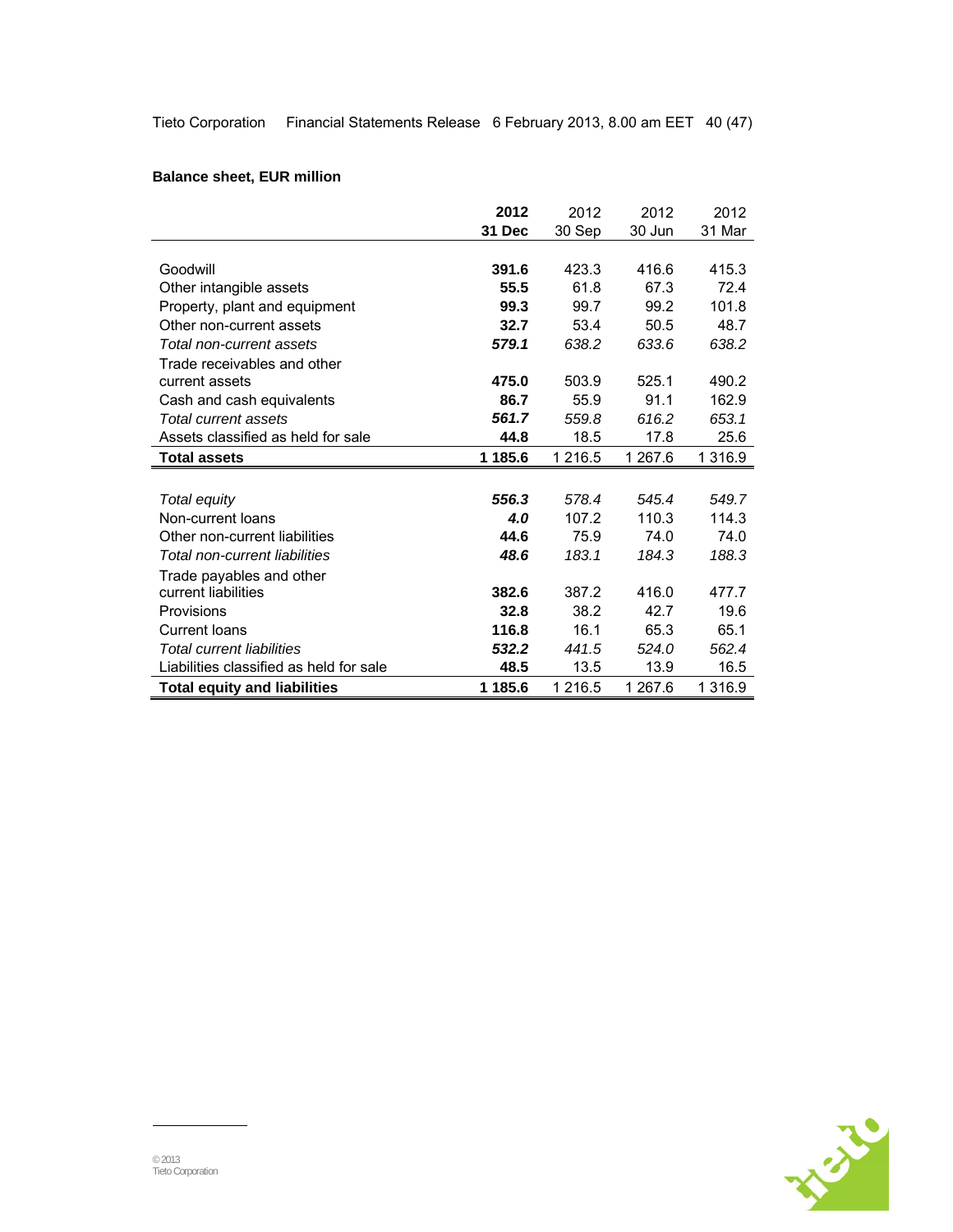|                                         | 2011    | 2011      | 2011        | 2011    |
|-----------------------------------------|---------|-----------|-------------|---------|
|                                         | 31 Dec  | 30 Sep    | 30 Jun      | 31 Mar  |
|                                         |         |           |             |         |
| Goodwill                                | 413.2   | 416.6     | 418.0       | 421.3   |
| Other intangible assets                 | 77.1    | 82.3      | 88.1        | 93.4    |
| Property, plant and equipment           | 103.2   | 109.7     | 116.0       | 119.5   |
| Other non-current assets                | 53.6    | 64.3      | 66.7        | 67.4    |
| Total non-current assets                | 647.1   | 672.9     | 688.8       | 701.6   |
| Trade receivables and other             |         |           |             |         |
| current assets                          | 495.6   | 479.8     | 488.5       | 494.7   |
| Cash and cash equivalents               | 95.8    | 69.4      | 47.4        | 113.4   |
| Total current assets                    | 591.4   | 549.2     | 535.9       | 608.1   |
| Assets classified as held for sale      | 41.4    |           |             |         |
| <b>Total assets</b>                     | 1 279.9 | 1 2 2 2.1 | 1 2 2 4 . 7 | 1 309.7 |
|                                         |         |           |             |         |
| Total equity                            | 564.8   | 547.4     | 528.9       | 520.3   |
| Non-current loans                       | 117.9   | 122.7     | 176.4       | 185.6   |
| Other non-current liabilities           | 73.2    | 74.4      | 72.2        | 66.7    |
| Total non-current liabilities           | 191.1   | 197.1     | 248.6       | 252.3   |
| Trade payables and other                |         |           |             |         |
| current liabilities                     | 399.6   | 384.5     | 396.1       | 486.3   |
| Provisions                              | 30.1    | 27.4      | 35.7        | 37.7    |
| Current Ioans                           | 65.7    | 65.7      | 15.4        | 13.1    |
| <b>Total current liabilities</b>        | 495.4   | 477.6     | 447.2       | 537.1   |
|                                         |         |           |             |         |
| Liabilities classified as held for sale | 28.6    |           |             |         |

Tieto Corporation Financial Statements Release 6 February 2013, 8.00 am EET 41 (47)

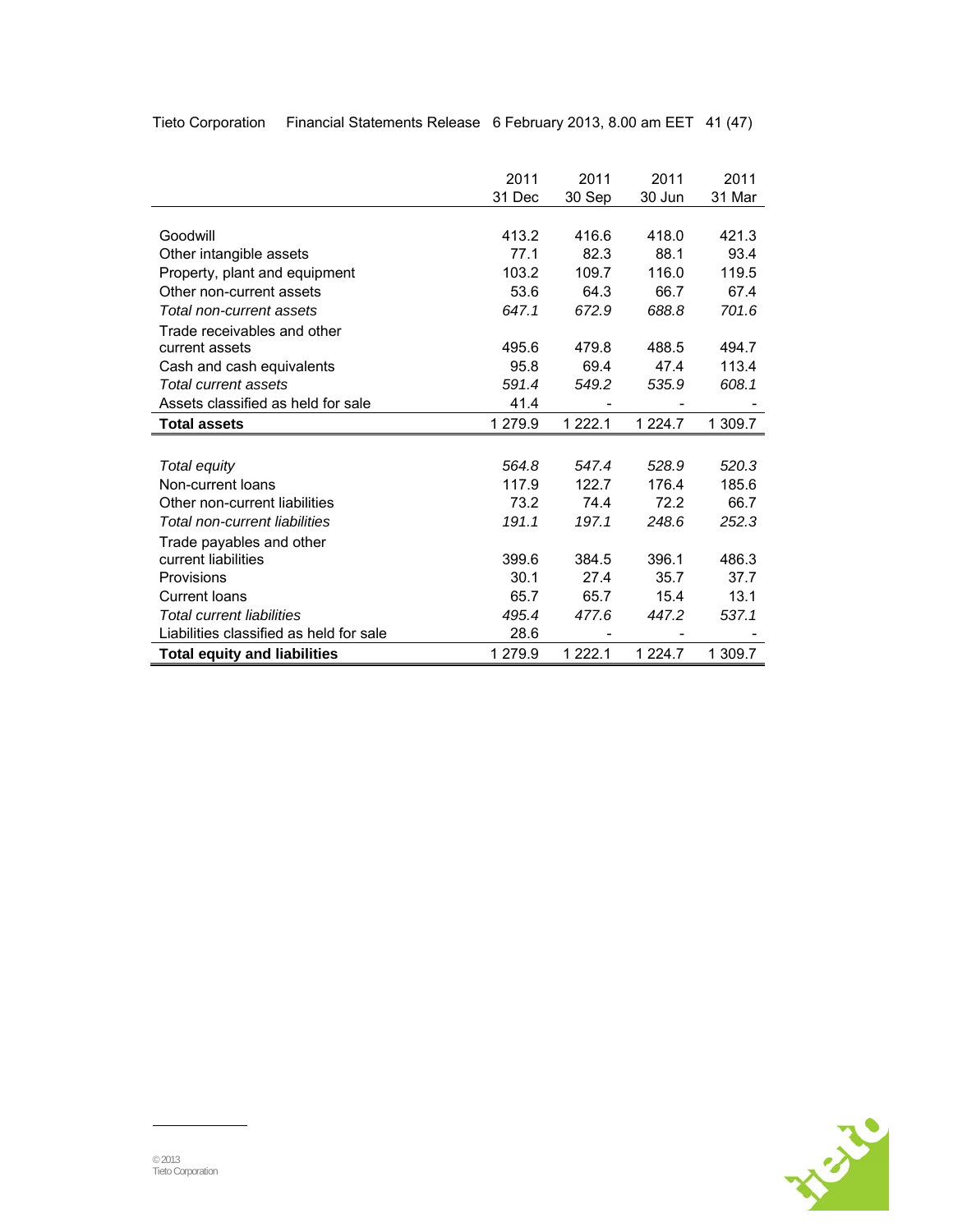Tieto Corporation Financial Statements Release 6 February 2013, 8.00 am EET 42 (47)

## **Cash flow, EUR million**

|                                       | 2012      | 2012    | 2012    | 2012    |
|---------------------------------------|-----------|---------|---------|---------|
|                                       | $10 - 12$ | 7-9     | 4-6     | $1 - 3$ |
|                                       |           |         |         |         |
| Cash flow from operations             |           |         |         |         |
| Net profit                            | -18.5     | 22.7    | $-6.8$  | 32.0    |
| Adjustments                           | 64.3      | 32.4    | 25.3    | 14.9    |
| Change in net working capital         | 27.0      | $-14.3$ | $-18.0$ | 16.8    |
| Cash generated from operations        | 72.8      | 40.8    | 0.5     | 63.7    |
| Net financial expenses paid           | -4.5      | 0.2     | 0.4     | $-1.3$  |
| Income taxes paid                     | $-7.7$    | $-4.7$  | $-4.7$  | 6.4     |
| Net cash flow from operations         | 60.6      | 36.3    | $-3.8$  | 68.8    |
|                                       |           |         |         |         |
| Net cash used in investing activities | $-22.4$   | $-15.8$ | $-11.6$ | 3.5     |
|                                       |           |         |         |         |
| Net cash used in financing activities | $-2.7$    | $-55.3$ | $-56.2$ | $-3.7$  |
| Change in cash and cash equivalents   | 35.5      | $-34.8$ | $-71.6$ | 68.6    |
|                                       |           |         |         |         |
| Cash and cash equivalents at the      |           |         |         |         |
| beginning of period                   | 55.9      | 91.1    | 162.9   | 95.8    |
| Foreign exchange differences          | $-1.2$    | $-0.7$  | $-0.3$  | 0.0     |
| Assets classified as held for sale    | $-3.5$    | 0.3     | 0.1     | $-1.5$  |
| Change in cash and cash equivalents   | 35.5      | -34.8   | $-71.6$ | 68.6    |
| Cash and cash equivalents at the      |           |         |         |         |
| end of period                         | 86.7      | 55.9    | 91.1    | 162.9   |

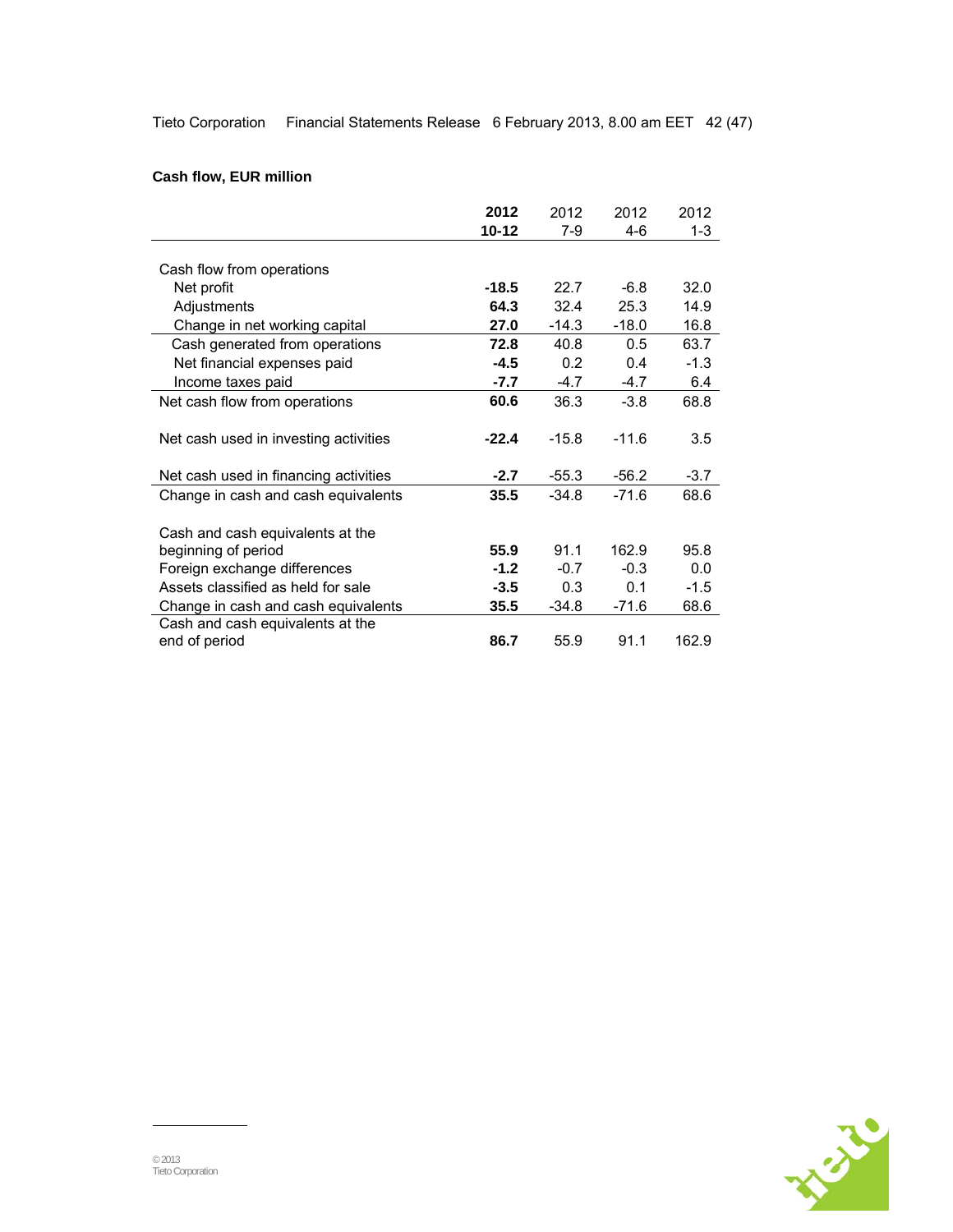|                                       | 2011      | 2011    | 2011    | 2011             |
|---------------------------------------|-----------|---------|---------|------------------|
|                                       | $10 - 12$ | 7-9     | 4-6     | $1 - 3$          |
|                                       |           |         |         |                  |
| Cash flow from operations             |           |         |         |                  |
| Net profit                            | 12.5      | 22.5    | 11.5    | 13.5             |
| Adjustments                           | 45.7      | 28.5    | 30.2    | 34.5             |
| Change in net working capital         | $-5.1$    | $-2.4$  | $-34.2$ | 1.2              |
| Cash generated from operations        | 53.1      | 48.6    | 7.5     | 49.2             |
| Net financial expenses paid           | $-5.2$    | $-0.8$  | 0.6     | $-2.5$           |
| Income taxes paid                     | $-4.2$    | $-7.1$  | $-8.1$  | -7.9             |
| Net cash flow from operations         | 43.7      | 40.7    | 0.0     | 38.8             |
|                                       |           |         |         |                  |
| Net cash used in investing activities | $-11.3$   | $-10.3$ | $-13.7$ | $-19.8$          |
|                                       |           |         |         |                  |
| Net cash used in financing activities | $-3.9$    | $-3.3$  | $-56.2$ | $-5.8$           |
| Change in cash and cash equivalents   | 28.5      | 27.1    | $-69.9$ | 13.2             |
|                                       |           |         |         |                  |
| Cash and cash equivalents at the      |           |         |         |                  |
| beginning of period                   | 69.4      | 47.4    | 113.4   | 98.0             |
| Foreign exchange differences          | $-0.6$    | $-5.1$  | 3.9     | $2.2\phantom{0}$ |
| Assets classified as held for sale    | $-1.5$    |         |         |                  |
| Change in cash and cash equivalents   | 28.5      | 27.1    | $-69.9$ | 13.2             |
| Cash and cash equivalents at the      |           |         |         |                  |
| end of period                         | 95.8      | 69.4    | 47.4    | 113.4            |

Tieto Corporation Financial Statements Release 6 February 2013, 8.00 am EET 43 (47)

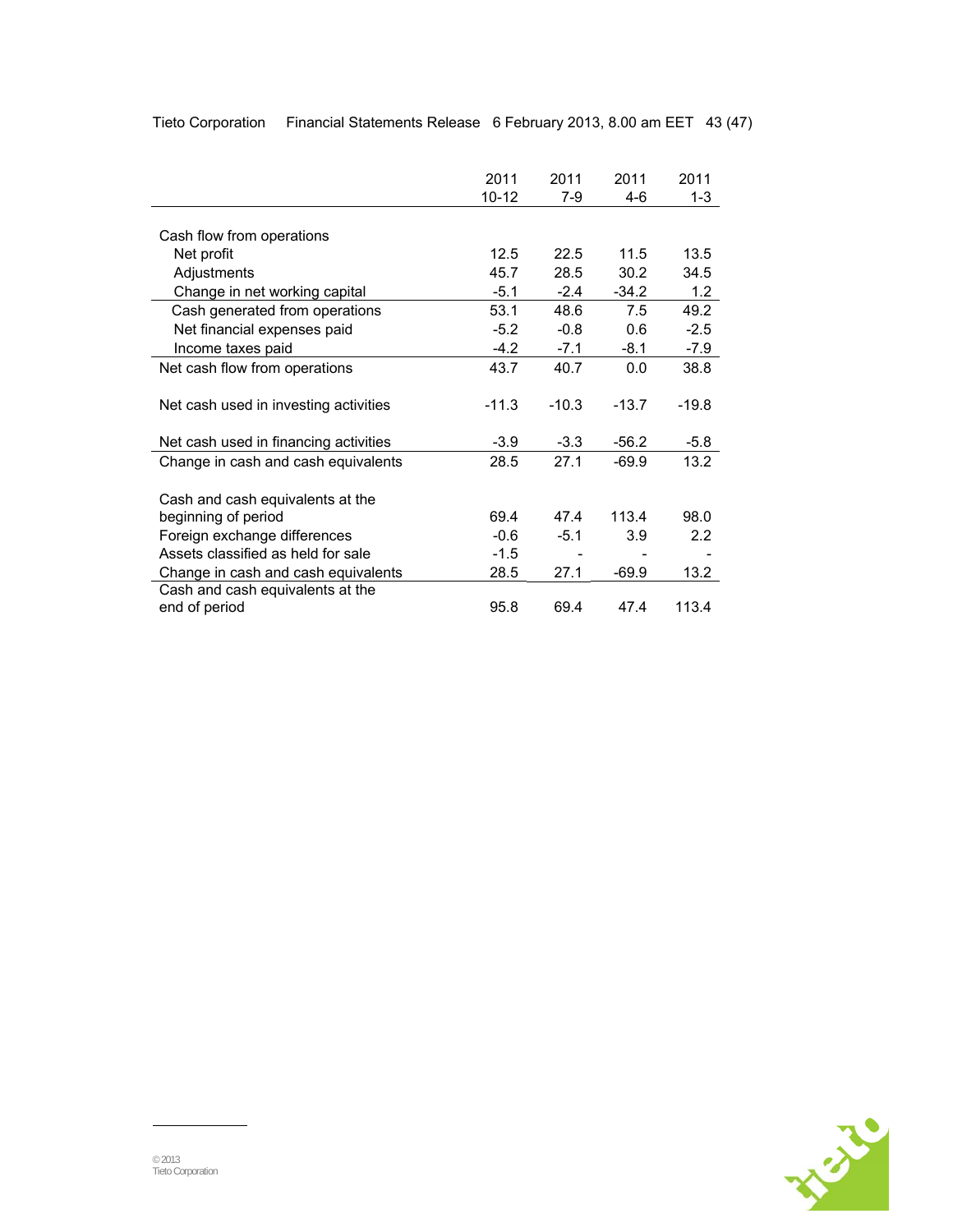Tieto Corporation Financial Statements Release 6 February 2013, 8.00 am EET 44 (47)

#### **QUARTERLY FIGURES BY SEGMENTS**

### **Net sales by market unit, EUR million**

|                                  | 2012      | 2012 | 2012 | 2012  | 2011      | 2011 | 2011 | 2011    |
|----------------------------------|-----------|------|------|-------|-----------|------|------|---------|
|                                  | $10 - 12$ | 7-9  | 4-6  | 1-3   | $10 - 12$ | 7-9  | 4-6  | $1 - 3$ |
| Finland and the Baltic countries | 205       | 176  | 190  | 193   | 202       | 169  | 178  | 184     |
| Scandinavia                      | 143       | 129  | 135  | 141   | 147       | 120  | 140  | 141     |
| Central Europe & Russia          | 31        | 30   | 31   | 34    | 36        | 31   | 33   | 31      |
| Global Accounts                  | 166       | 150  | 170  | 175   | 185       | 162  | 193  | 190     |
| Group elimination                | -67       | -61  | -69  | $-75$ | -80       | -68  | -80  | -85     |
| Group total                      | 479       | 423  | 456  | 467   | 490       | 415  | 462  | 462     |

## **Customer sales by business line, EUR million**

|                                      | 2012      | 2012 | 2012 | 2012    | 2011      | 2011 | 2011 | 2011    |
|--------------------------------------|-----------|------|------|---------|-----------|------|------|---------|
|                                      | $10 - 12$ | 7-9  | 4-6  | $1 - 3$ | $10 - 12$ | 7-9  | 4-6  | $1 - 3$ |
| <b>Industry Solutions</b>            | 148       | 126  | 138  | 143     | 147       | 119  | 138  | 130     |
| <b>Enterprise Solutions</b>          | 71        | 58   | 67   | 72      | 71        | 59   | 53   | 67      |
| Managed Services and Transformation  | 175       | 163  | 166  | 172     | 182       | 159  | 179  | 172     |
| <b>Product Engineering Solutions</b> | 85        | 76   | 86   | 81      | 90        | 77   | 92   | 92      |
| Group total                          | 479       | 423  | 456  | 467     | 490       | 415  | 462  | 462     |

The comparison figures for 2011 have changed due to transfer of businesses between the business lines at the beginning of 2012.

## **Net sales by customer sector, EUR million**

|                  | 2012      | 2012 | 2012 | 2012    | 2011      | 2011 | 2011 | 2011    |
|------------------|-----------|------|------|---------|-----------|------|------|---------|
|                  | $10 - 12$ | 7-9  | 4-6  | $1 - 3$ | $10 - 12$ | 7-9  | 4-6  | $1 - 3$ |
| Telecom          | 140       | 135  | 143  | 145     | 152       | 129  | 151  | 147     |
| Finance          | 94        | 85   | 88   | 96      | 98        | 85   | 95   | 96      |
| Industry sectors | 245       | 204  | 223  | 226     | 240       | 200  | 216  | 219     |
| Group total      | 479       | 423  | 456  | 467     | 490       | 415  | 462  | 462     |

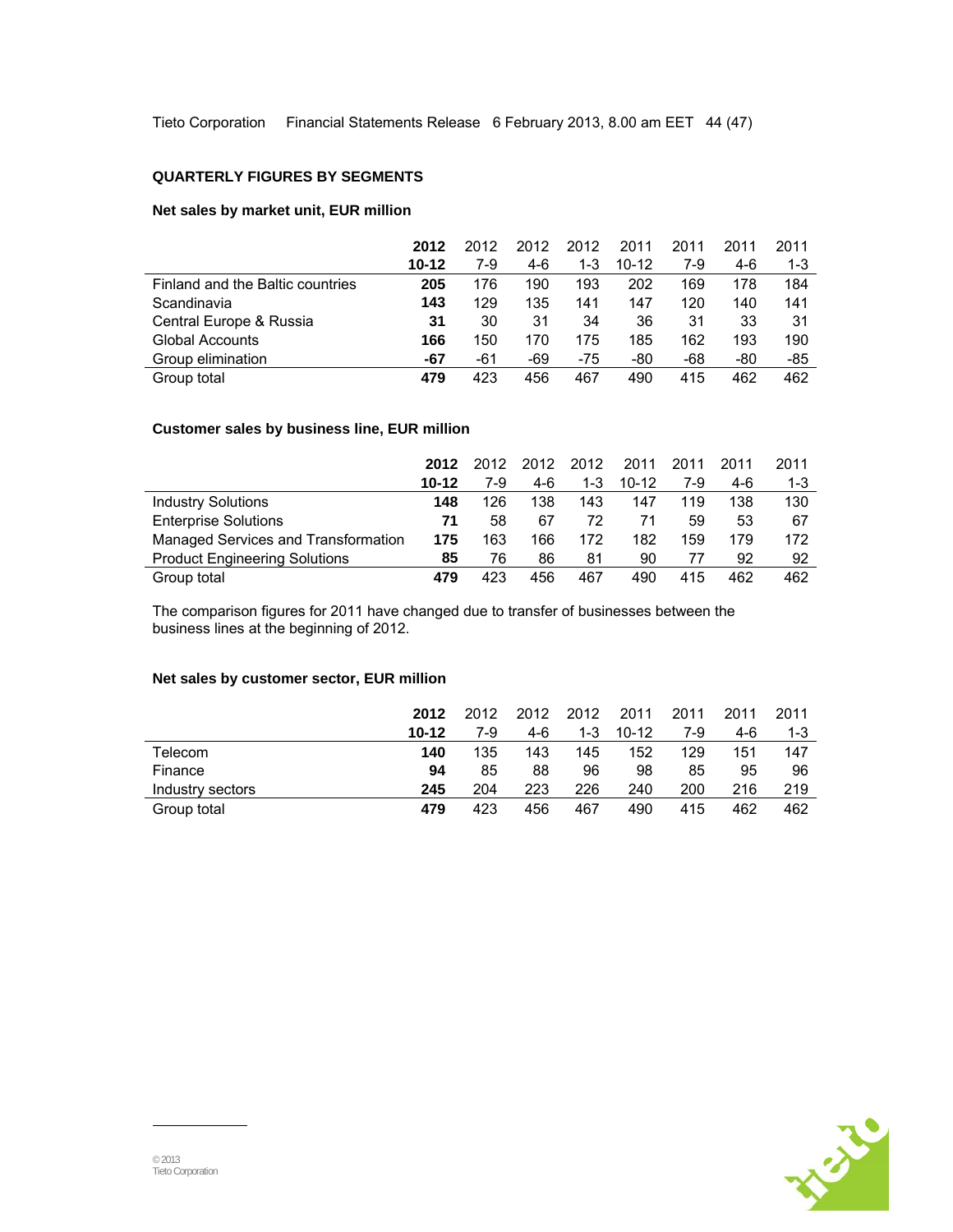Tieto Corporation Financial Statements Release 6 February 2013, 8.00 am EET 45 (47)

## **Operating profit (EBIT) by market unit, EUR million**

|                                          | 2012      | 2012   | 2012   | 2012    | 2011      | 2011   | 2011   | 2011    |
|------------------------------------------|-----------|--------|--------|---------|-----------|--------|--------|---------|
|                                          | $10 - 12$ | 7-9    | 4-6    | $1 - 3$ | $10 - 12$ | 7-9    | 4-6    | $1 - 3$ |
| Finland and the Baltic countries         | 21.1      | 19.0   | 7.9    | 17.3    | 23.9      | 17.3   | 4.2    | 13.4    |
| Scandinavia                              | 7.7       | 8.1    | $-2.5$ | 5.5     | 24        | 6.0    | 5.1    | 5.2     |
| Central Europe & Russia                  | $-22.4$   | $-4.2$ | $-9.5$ | $-4.2$  | - 6.8     | - 3.6  | - 5.6  | $-5.0$  |
| <b>Global Accounts</b>                   | - 10.1    | 11.6   | 5.1    | 30.2    | 9.6       | 11.9   | 18.5   | 15.4    |
| Steering Functions and Global Management | - 4.6     | $-2.9$ | $-4.7$ | $-7.0$  | $-2.9$    | $-2.3$ | $-3.1$ | $-5.4$  |
| Operating profit (EBIT)                  | -8.3      | 31.6   | $-3.7$ | 41.7    | 26.1      | 29.2   | 19.2   | 23.6    |

## **Operating margin (EBIT) by market unit, %**

|                                  | 2012   | 2012    | 2012    | 2012    | 2011      | 2011    | 2011    | 2011    |
|----------------------------------|--------|---------|---------|---------|-----------|---------|---------|---------|
|                                  | 10-12  | 7-9     | $4-6$   | $1 - 3$ | $10 - 12$ | 7-9     | 4-6     | $1 - 3$ |
| Finland and the Baltic countries | 10.3   | 10.8    | 4.2     | 9.0     | 11.9      | 10.2    | 2.4     | 7.3     |
| Scandinavia                      | 5.4    | 6.3     | $-1.9$  | 3.9     | 1.6       | 5.0     | 3.7     | 3.7     |
| Central Europe & Russia          | -71.7  | $-14.0$ | $-31.1$ | $-12.5$ | $-18.9$   | $-11.5$ | $-17.1$ | $-15.9$ |
| <b>Global Accounts</b>           | -6.1   | 7.7     | 3.0     | 17.3    | 5.2       | 7.4     | 9.6     | 8.1     |
| Operating margin (EBIT)          | $-1.7$ | 7.5     | $-0.8$  | 8.9     | 5.3       |         | 4.1     | 5.1     |

## **Operating profit (EBIT) excl. one-off items by market unit, EUR million**

|                                          | 2012      | 2012   | 2012   | 2012    | 2011    | 2011   | 2011   | 2011    |
|------------------------------------------|-----------|--------|--------|---------|---------|--------|--------|---------|
|                                          | $10 - 12$ | 7-9    | 4-6    | $1 - 3$ | $10-12$ | 7-9    | 4-6    | $1 - 3$ |
| Finland and the Baltic countries         | 24.7      | 19.3   | 15.6   | 17.2    | 24.6    | 19.4   | 4.1    | 13.6    |
| Scandinavia                              | 11.5      | 10.7   | 7.7    | 6.2     | 24      | 8.6    | 9.2    | 5.2     |
| Central Europe & Russia                  | $-2.7$    | $-3.2$ | $-3.7$ | $-4.1$  | $-5.3$  | - 3.6  | $-5.4$ | $-5.0$  |
| Global Accounts                          | 15.1      | 12.9   | 9.8    | 15.6    | 15.3    | 12.5   | 18.5   | 15.4    |
| Steering Functions and Global Management | - 4.8     | $-2.5$ | $-1.3$ | - 7.0   | $-2.8$  | $-2.4$ | $-2.1$ | $-5.3$  |
| Operating profit (EBIT)                  | 43.8      | 37.1   | 28.2   | 28.0    | 34.2    | 34.5   | 24.5   | 23.9    |

## **Operating margin (EBIT) excl. one-off items by market unit, %**

|                                  | 2012      | 2012  | 2012    | 2012    | 2011      | 2011    | 2011    | 2011    |
|----------------------------------|-----------|-------|---------|---------|-----------|---------|---------|---------|
|                                  | $10 - 12$ | 7-9   | 4-6     | $1 - 3$ | $10 - 12$ | 7-9     | 4-6     | $1 - 3$ |
| Finland and the Baltic countries | 12.0      | 11.0  | 8.2     | 8.9     | 12.2      | 11.5    | 2.3     | 74      |
| Scandinavia                      | 8.0       | 8.3   | 5.7     | 4.4     | 1.6       | 72      | 6.6     | 3.7     |
| Central Europe & Russia          | -8.5      | -10.6 | $-11.9$ | $-12.1$ | $-14.7$   | $-11.4$ | $-16.5$ | $-15.8$ |
| <b>Global Accounts</b>           | 9.1       | 8.6   | 5.7     | 8.9     | 8.3       | 7.7     | 9.6     | 8.1     |
| Operating margin (EBIT)          | 9.2       | 8.8   | 6.2     | 6.0     | 7.0       | 8.3     | 5.3     | 5.2     |

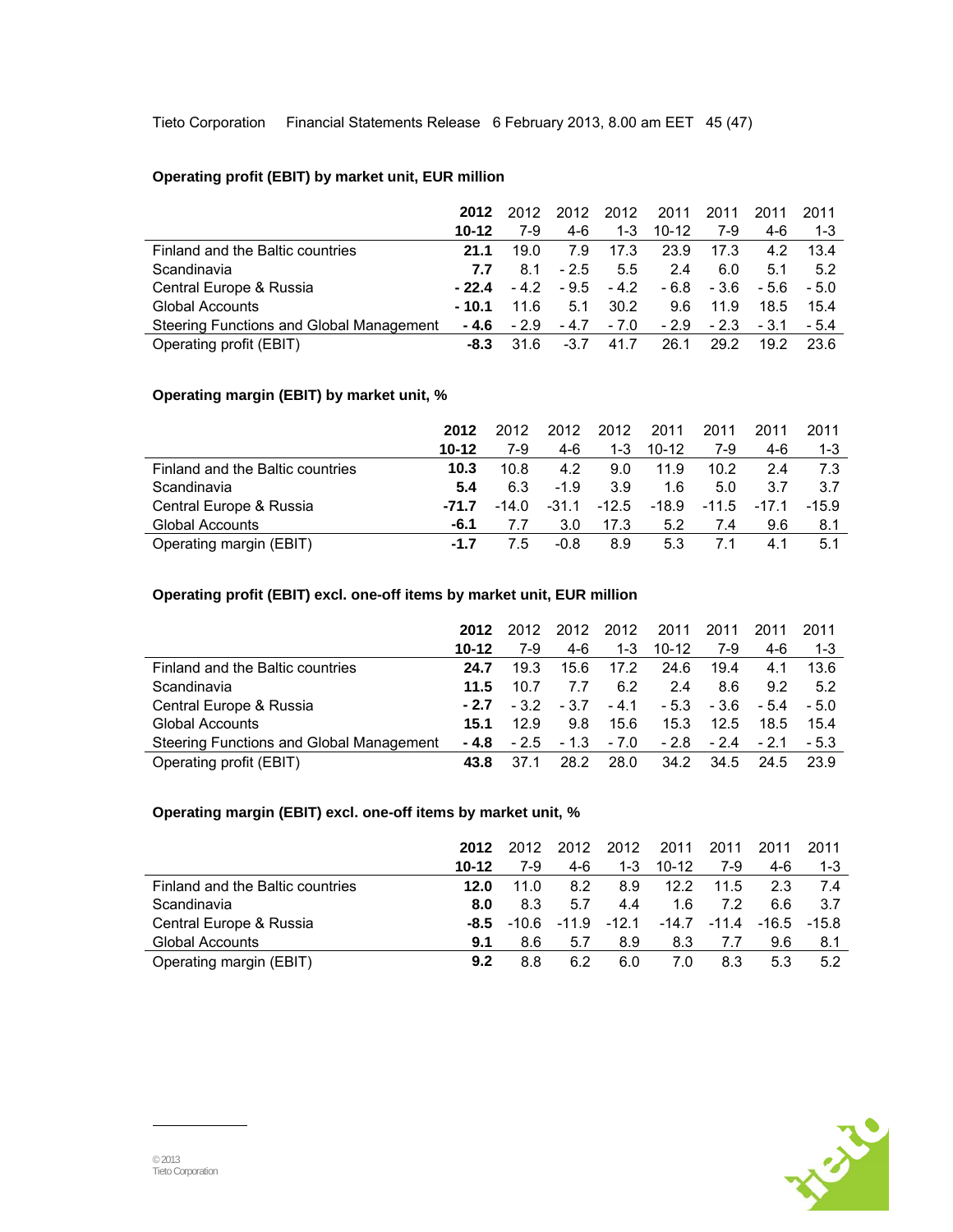#### **Major shareholders on 31 December 2012**

|    |                                        | <b>Shares</b> | %     |
|----|----------------------------------------|---------------|-------|
| 1. | Cevian Capital *)                      | 11 073 614    | 15.3  |
| 2  | Solidium Oy                            | 7415418       | 10.2  |
| 3  | Etera Mutual Pension Insurance Co.     | 3 000 000     | 4.1   |
| 4  | Varma Mutual Pension Insurance Co.     | 2859749       | 4.0   |
| 5  | Ilmarinen Mutual Pension Insurance Co. | 2 697 859     | 3.7   |
| 6  | OP-Pohjola Group Central Cooperative   | 2 278 495     | 3.1   |
| 7  | Swedbank Robur fonder                  | 1985941       | 2.7   |
| 8  | Svenska Litteratursällskapet i Finland | 1 041 345     | 1.4   |
| 9  | The State Pension fund                 | 873 000       | 1.2   |
| 10 | SEB Investment Funds in Finland        | 743 208       | 1.0   |
|    |                                        | 33 968 629    | 46.9  |
|    | Nominee registered                     | 33 478 261    | 46.3  |
|    | <b>Others</b>                          | 4 930 323     | 6.8   |
|    | Total                                  | 72 377 213    | 100.0 |

Based on the ownership records of Euroclear Finland Oy and Euroclear Sweden AB.

\*) Based on the ownership records of Euroclear Finland Oy, Cevian Capital´s holding on 31 August 2012 was 11 073 614 shares, representing 15.3% of the shares and voting rights.

## **For further information, please contact:**

Lasse Heinonen, CFO, tel. +358 (0)2072 66329, +358 50 393 4950, lasse.heinonen(at)tieto.com Pellervo Hämäläinen, Vice President, Communications and IR, tel. +358 2072 52729, +358 40 674 5257, pellervo.hamalainen(at)tieto.com Tanja Lounevirta, Head of Financial Communications, tel. +358 2072 71725, +358 50 321 7510, tanja.lounevirta(at)tieto.com